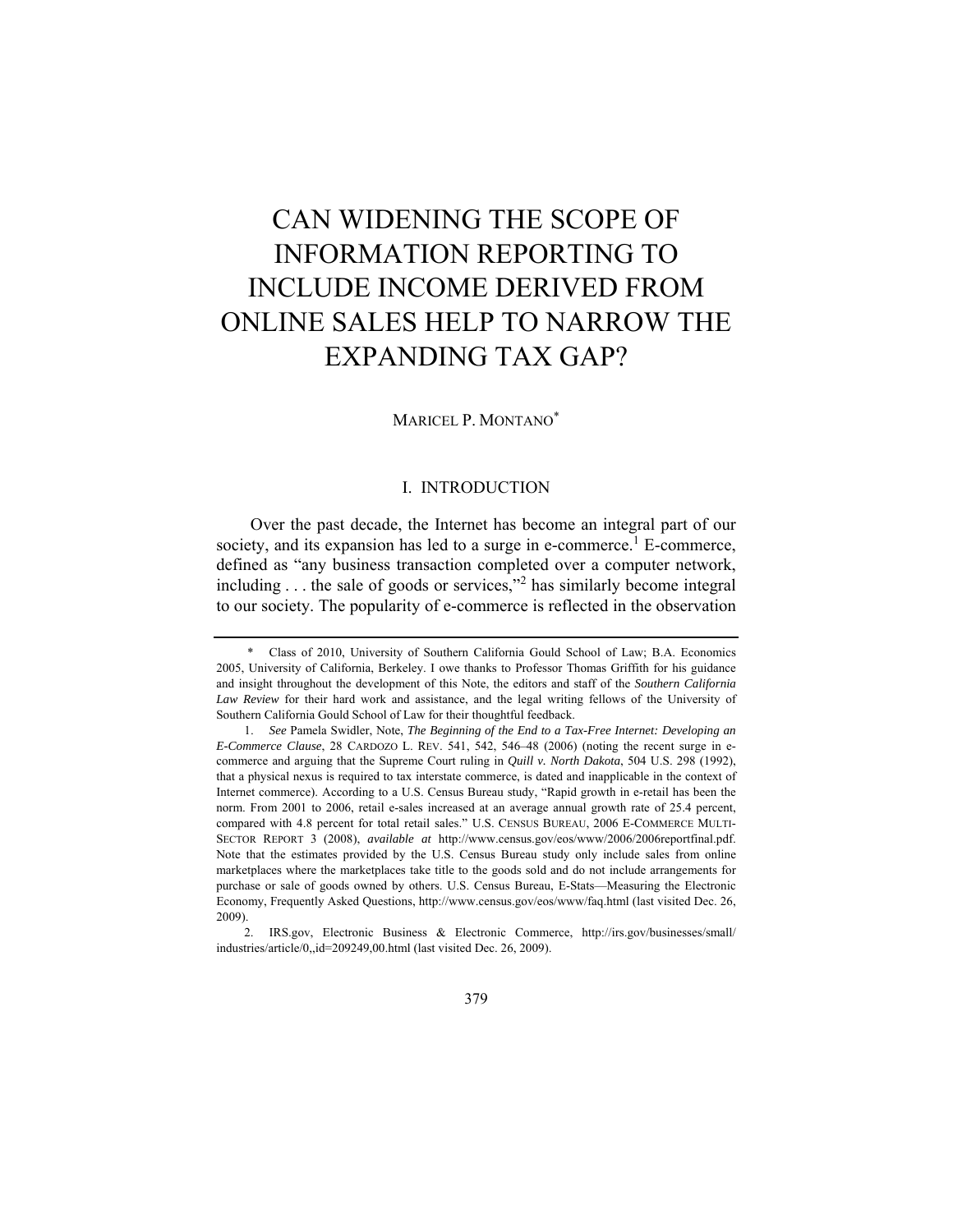that most consumers consider online retail to be "a primary benefit of the Internet."<sup>3</sup> The Internet has dramatically enhanced the ease and convenience of engaging in e-commerce in the United States and worldwide. Purchasing items ranging from textbooks to antique lamps to luxury handbags is now only a mouse click away. Items can be purchased remotely from "click and mortar businesses"<sup>4</sup>—retail businesses with both a physical and Internet presence—and small online businesses alike.

Online selling platforms,<sup>5</sup> such as eBay, Amazon, and Google Checkout, have facilitated the growth of sales by small businesses, sole proprietors, and casual sellers. For instance, eBay, "the world's largest online marketplace,"<sup>6</sup> has contributed to the evolution of e-commerce by bringing sellers and buyers together in a virtual marketplace, offering a variety of both new and used items. With more than 724,000 Americans reporting that they derived their primary or secondary source of income from eBay sales in 2005,<sup>7</sup> tax law must be modernized to facilitate effective taxation of Internet commerce. In particular, income tax law must be updated to incorporate income generated by e-commerce and ensure that this income is properly reflected on the tax returns of online sellers and appropriately taxed.<sup>8</sup>

 <sup>3.</sup> Press Release, Suzy Bausch & Michelle McGiboney, Nielsen Online, News Release: Nearly 80 Percent of U.S. Adult Online Consumers Made Internet Purchase in Previous Six Months (Nov. 12, 2008), *available at* http://www.nielsen-online.com/pr/pr\_081112.pdf (reporting a statement by Nachi Lolla, Research Director, Commerce, Nielson Online).

 <sup>4.</sup> IRS.gov, Retail Industry ATG—Chapter 3: Examination Techniques for Specific Industries (Electronic Business, Online Retail), http://www.irs.gov/businesses/small/article/0,,id=141491,00.html (last visited July 15, 2009).

 <sup>5.</sup> Although many websites, such as eBay, are commonly referred to as auction websites, eBay's user agreement explicitly states that eBay is "not a traditional auctioneer. Instead, [its] sites are venues to allow anyone to offer, sell, and buy just about anything, at anytime, from anywhere, in a variety of pricing formats and locations, such as Stores, fixed price formats, and auction-style formats." EBay, Your User Agreement, http://pages.ebay.com/help/policies/user-agreement.html (last visited Dec. 26, 2009). Thus, throughout this Note, the terms "online trading platform" and "online selling platform" are used to refer to eBay, Amazon, and Google Checkout.

 <sup>6.</sup> EBay, Who We Are: E-Commerce, http://www.ebayinc.com/who (last visited Dec. 26, 2009).

 <sup>7.</sup> CHANDRA BHANSALI ET AL., INFORMATION REPORTING PROGRAM ADVISORY COMMITTEE: SMALL BUSINESS/SELF-EMPLOYED SUBGROUP REPORT 1 (2006), *available at* http://www.irs.gov/pub/ irs-utl/2006\_irpac\_public\_meeting.pdf. According to a survey conducted by eBay of its users, "[E]Bay estimates that more than 430,000 people generate most of their incomes selling goods—in 43,000 different categories—through the site, which at any one time lists about 29 million items, from cars to cuff links, world-wide." Nick Wingfield, *Boss Talk: Auctioneer to the World—Projecting Continued Growth, EBay's Whitman Says Site Innovates by Heeding Users*, WALL ST. J., Aug. 5, 2004, at B1.

 <sup>8.</sup> When existing tax laws were developed, their relation to virtual worlds had not yet been contemplated. Leandra Lederman, *EBay's Second Life: When Should Virtual Earnings Bear Real Taxes?*, 118 YALE L.J. POCKET PART 136, 137 (2009).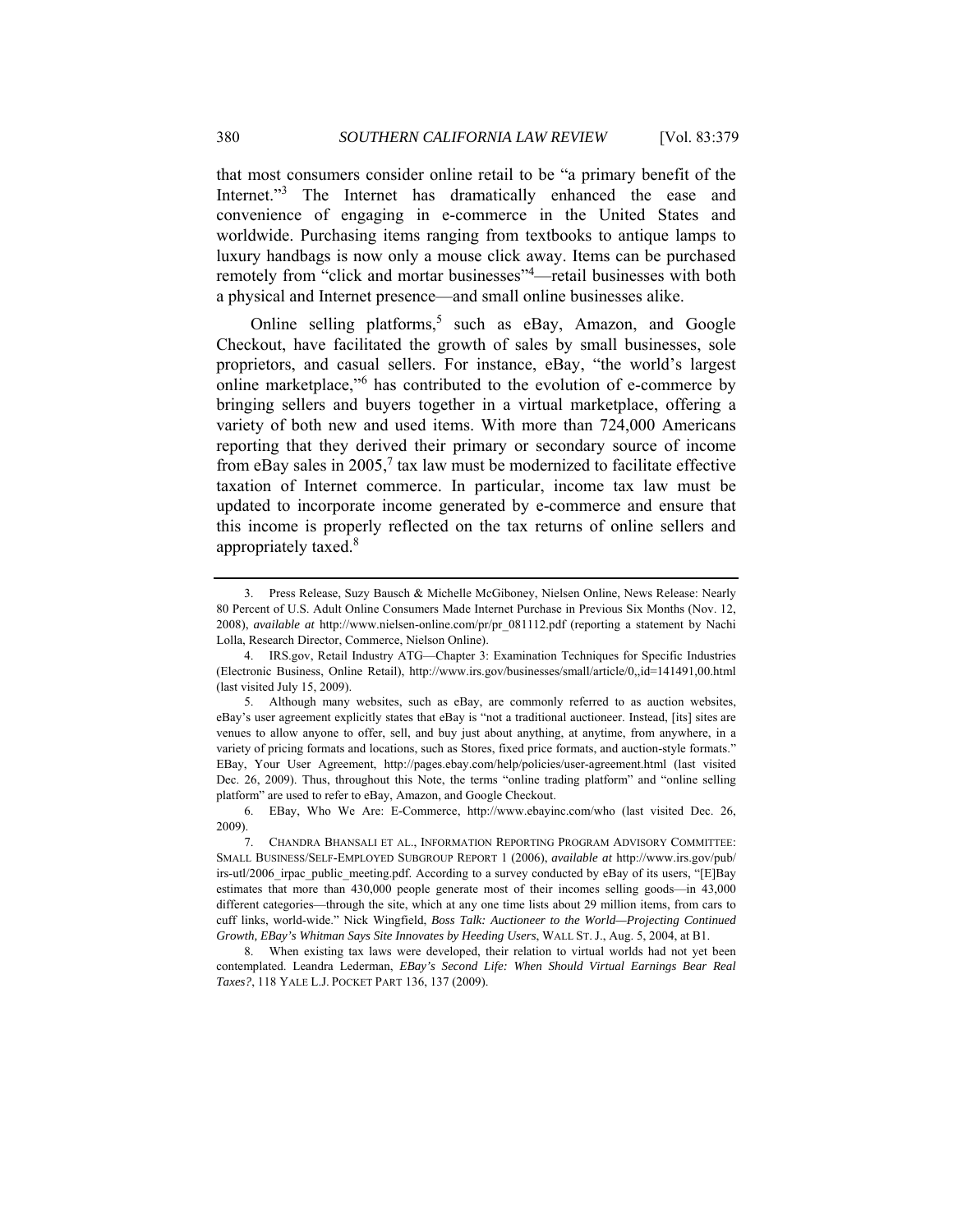Although the Internal Revenue Service ("IRS") has explicitly stated that "[a]ll income from auctions, traditional or online . . . is generally taxable unless certain exceptions are met,"<sup>9</sup> it is widely known that there is not complete compliance by online sellers; nonreporting and underreporting of income is a major issue stemming from e-commerce.<sup>10</sup> However, both the extent to which taxpayers fail to comply with their obligations to report income derived from online sales, and the extent to which underreporting is intentional, remain unclear.<sup>11</sup> Devising and implementing tax legislation that facilitates tax compliance by online sellers is an important undertaking given the common misperception among taxpayers that the Internet is a "'tax-free' zone."<sup>12</sup> Since it is "comparatively easy and cheap to set up an eBay business," taxpayer confusion about reporting obligations may be more prevalent among online sellers than among traditional "brick-and-mortar" stores.<sup>13</sup> The limited amount of tax guidance for online sellers may explain their relatively greater noncompliance.<sup>14</sup>

The "explosion"<sup>15</sup> of e-commerce in the last decade raised important tax policy implications that must be addressed to narrow the expanding "tax gap." The tax gap, which measures the extent to which taxpayers fail to file their federal tax returns and to pay the correct tax on time,  $16$  is the

 <sup>9.</sup> IRS.gov, Reporting Auction Income and the Tax Gap, http://www.irs.gov/newsroom/article/ 0,,id=174478,00.html (last visited Dec. 26, 2009).

 <sup>10.</sup> Although the number of eBay users who pay taxes on earnings derived from online sales is unknown, "experts suspect the percentage is low." Verne Kopytoff, *IRS Urged to Go After EBay Sellers: Tax Experts Say Online Auctions Should Report Users' Gross Sales*, S.F. CHRON., Feb. 24, 2007, at A1. According to Leandra Lederman, "Many eBay sellers likely underreport their income for income tax purposes, whether because of ignorance of the law or simply because, absent information reporting, noncompliance is not obvious." Lederman, *supra* note 8, at 139.

 <sup>11.</sup> *See* OFFICE OF TAX POLICY, U.S. DEP'T OF TREASURY, A COMPREHENSIVE STRATEGY FOR REDUCING THE TAX GAP 8 (2006), *available at* http://www.ustreas.gov/press/releases/reports/ otptaxgapstrategy%20final.pdf.

 <sup>12.</sup> Swidler, *supra* note 1, at 541.

 <sup>13.</sup> Martin Vaughan, *Online Sellers Face New IRS Rules*, WALL ST. J., July 30, 2008, at D3.

 <sup>14.</sup> Filing taxes has been thought to be so complicated for casual sellers that Intuit Corporation, maker of the tax assistance software TurboTax, has created a separate software program just for these taxpayers. Kathy M. Kristof, *Taxes Get Complicated for Sellers on Internet*, L.A. TIMES, Apr. 2, 2006, at C3.

 <sup>15.</sup> Trevor J. Mohr, Note, *From the Garage to the Information Superhighway: Tax Consequences for Individual EBay Users and IRS Policy Toward the Online Marketplace*, 14 WIDENER L. REV. 297, 298 (2008). "The Internet auction is exploding as an international platform for individual buyers and sellers." Susan Albring, Lillian F. Mills & Marlene Plumlee, *Beanie Baby Billions? Unpaid Taxes on Internet Auctions*, 87 TAX NOTES 1153, 1154 (2000).

 <sup>16.</sup> IRS.gov, New IRS Study Provides Preliminary Tax Gap Estimate, http://www.irs.gov/ newsroom/article/0,,id=137247,00.html (last visited Dec. 26, 2009). *See also* IRS.gov, Understanding the Tax Gap, www.irs.gov/newsroom/article/0,,id=137246,00.html (last visited Dec. 26, 2009).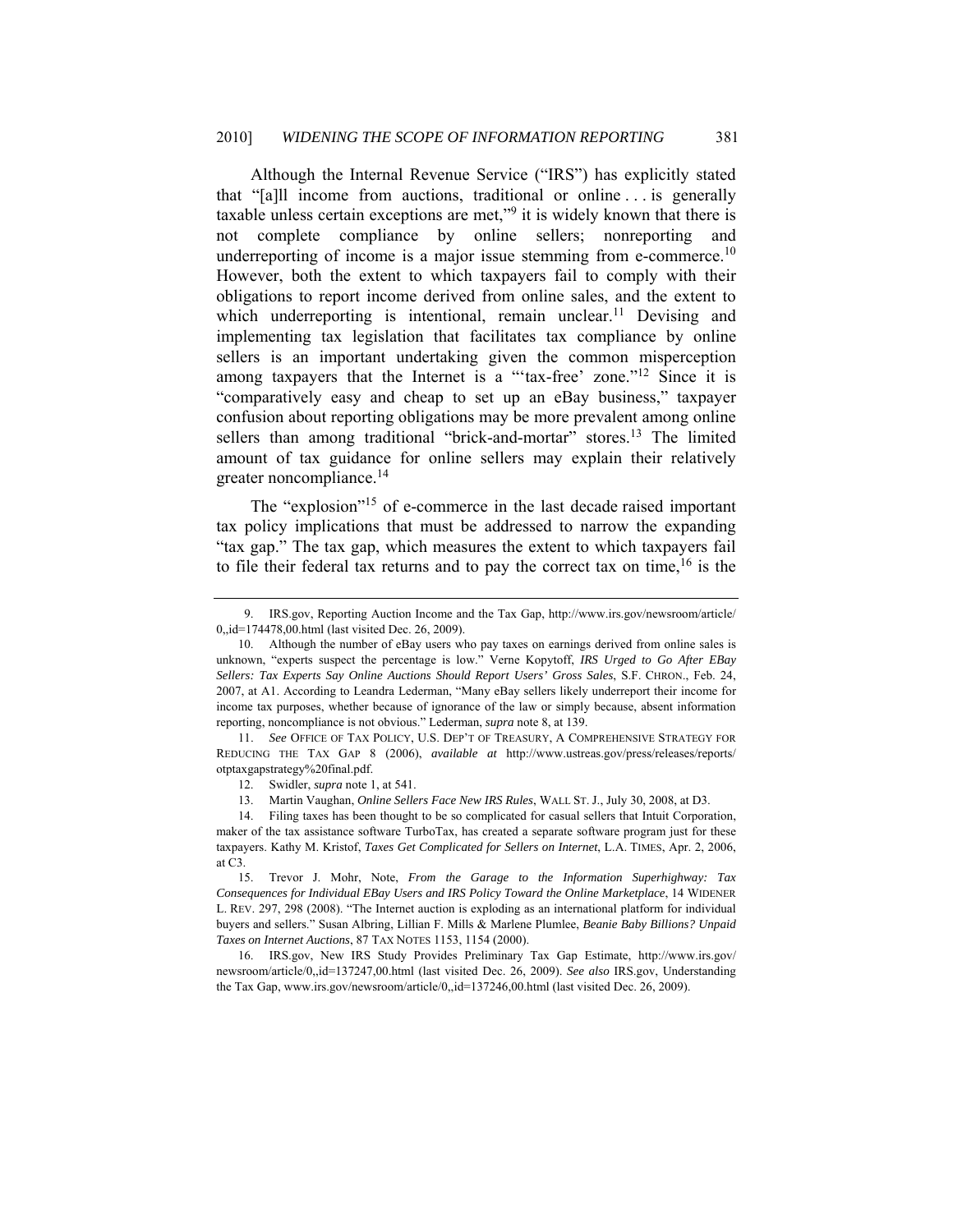result of three major tax obligation violations: underreporting, underpayment, and nonfiling.<sup>17</sup> The growth of Internet commerce, an area plagued by the asymmetry of information inherent in a self-reporting tax system,<sup>18</sup> has contributed to the expansion of the tax gap. At the federal level, underreporting of income from online sales on websites such as eBay arguably contributes significantly to the widening of the tax gap.<sup>19</sup>

Similarly, e-commerce has been found to have a significant impact on state taxes, $20$  although this is not captured in the estimate of the federal income tax gap. At the state level, jurisdictional issues involved in interstate commerce result in the inability of states to collect sales tax on purchases made on the Internet. Because online sellers may not directly apply sales tax to transactions that occur interstate, $2<sup>1</sup>$  and instead buyers are supposed to report interstate purchases in the form of use taxes but many fail to do so, $^{22}$  online sales transactions are often not taxed, resulting in billions of dollars of lost revenue for states. $2<sup>3</sup>$ 

This Note focuses on the widening tax gap that stems from underreporting and nonfiling of income on federal income tax returns by

23. *See* Swidler, *supra* note 1, at 548–51.

 <sup>17.</sup> U.S. DEP'T OF TREASURY, UPDATE ON REDUCING THE FEDERAL TAX GAP AND IMPROVING VOLUNTARY COMPLIANCE 3 (2009), *available at* http://www.irs.gov/pub/newsroom/tax\_gap\_report\_ final\_version.pdf; IRS.gov, Understanding the Tax Gap, *supra* note 16. The Department of Treasury defines these terms in the following way: "under-reporting" is "not reporting one's full tax liability on a timely-filed return"; "underpayment" is "not timely paying the full amount of tax reported on a timelyfiled return"; and "nonfiling" is "not filing required returns on time and not paying the full amount of tax that should have been shown on the required return." U.S. DEP'T OF TREASURY, *supra*, at iii.

 <sup>18.</sup> *See* Leandra Lederman, *Reducing Information Gaps to Reduce the Tax Gap: When Is Information Reporting Warranted?*, 78 FORDHAM L. REV. 1733, 1735 (2010) ("A core problem for enforcement of tax law is asymmetric information. . . [T]he taxpayer knows the facts regarding the relevant transactions he or she engaged in during the tax year . . . . The government is forced to obtain that information after the fact, either from the taxpayer or from third parties." (footnote omitted)).

 <sup>19.</sup> Mohr, *supra* note 15, at 297.

 <sup>20.</sup> *See* Swidler, *supra* note 1, at 548–51. Although acknowledging that studies conducted to estimate the loss from uncollected state sales taxes stemming from e-commerce are controversial, Swidler cited several studies that have attempted to estimate the amount of lost sales tax revenue "due to the shift in consumer buying habits to remote sellers online." *Id.* For instance, one study "[b]ased on a weighted national sales tax of 6.4% and projected Internet growth" estimated the loss to be approximately \$3.5 billion. *Id.* at 549. A 2001 study cited by Swidler estimated a \$14 billion loss in 2003, "attributable only to e-commerce transactions that would have otherwise taken place in a brick and mortar store." *Id.* at 550.

 <sup>21.</sup> *See* U.S. CONST. art. I, § 8, cl. 3; Quill Corp. v. North Dakota, 504 U.S. 298, 302–03, 315–19 (1992).

<sup>22.</sup> *See* Leslie J. Carter, Comment, *Blowing the Whistle on Avoiding Use Taxes in Online Purchases*, 2008 U. CHI. LEGAL F. 453, 454, 470–73 (analyzing the "circumstances under which purchasers of goods over the internet may use state false claims acts to bring successful claims alleging [sales and use] tax violations against online retailers").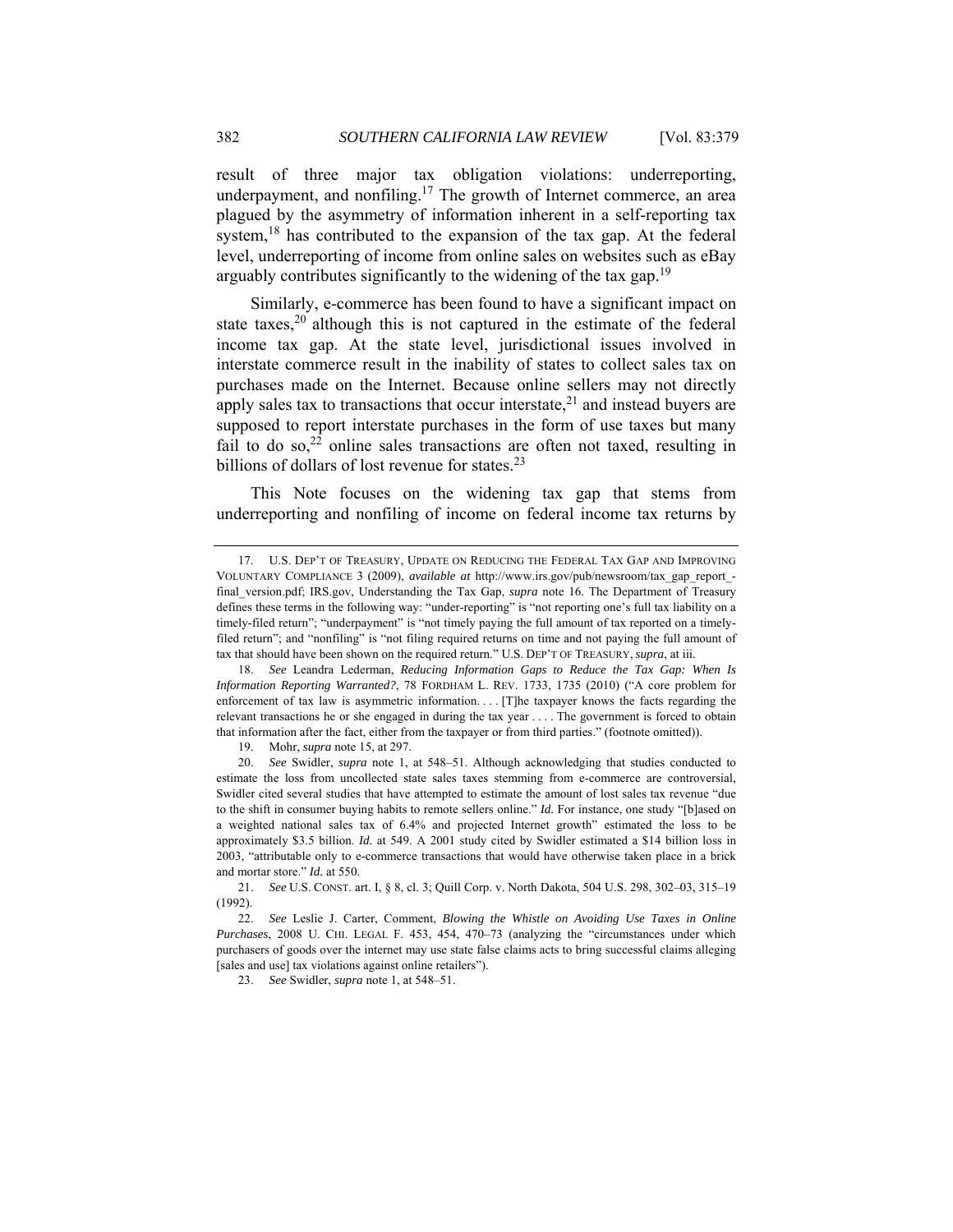online sellers who engage in e-commerce on websites like eBay, Amazon, and Google Checkout.<sup>24</sup> A few researchers have similarly explored the issue of the income tax consequences of online sales. For instance, Susan Albring, Lillian Mills, and Marlene Plumlee<sup>25</sup> conducted a study estimating the magnitude of the tax gap attributable to unreported capital gains taxes on eBay auctions of collectible items.<sup>26</sup> They conclude that taxpayer education and increased enforcement may be necessary to address tax evasion by online sellers.27 Richard Malamud, also exploring taxation of income derived from online sales, concludes that regulations pertaining to § 6045 of the Internal Revenue Code ("the Code") on requirements of brokers to file information returns should be amended and expanded to apply to income earned from sales on  $eBay<sup>28</sup>$  Recognizing that a majority of the tax gap is attributable to the failure of self-employed individual filers to report significant taxable income,  $29$  Trevor Mohr suggests that the IRS should develop a better understanding of transactions conducted on eBay and expert advice in developing new regulations for Internet commerce.<sup>30</sup>

 25. At the time of their publication, Susan Albring was a Ph.D. candidate and Lillian F. Mills and Marlene Plumlee were assistant professors. Albring et al., *supra* note 15, at 1153.

26. *Id.* 

 <sup>24.</sup> Existing scholarship on taxation of e-commerce primarily focuses on lost sales and use tax revenue for state and local governments resulting from the failure of online merchants to collect these taxes from out-of-state buyers. *See, e.g.*, Megan E. Groves, *Tolling the Information Superhighway: State Sales and Use Taxation of Electronic Commerce*, 13 HARV. J.L. & TECH. 619, 620, 636 (2000) (evaluating the procedure by which states may seek to apply sales and use taxes to purchases made online and proposing that Congress enact a "practical nexus standard for the Commerce Clause" to be applied to taxation of e-commerce); Isaac J. Morris, *Creating an Online Internet Tax: A Complex Construction?*, 2 NW. J. TECH. & INTELL. PROP. 291, 293 (2004) (critiquing the necessity of imposing a physical presence requirement for Internet sales taxes and advocating for a "straightforward [legislative] solution[]" that rests on an analysis of a seller's purposeful availment in a taxing jurisdiction); Swidler, *supra* note 1, at 547; Carter, *supra* note 22, at 453–54, 488. Recent case law involving taxation of Internet sales also deals with levying state sales taxes. *See, e.g.*, Amazon.com LLC v. N.Y. State Dep't of Taxation & Fin., 877 N.Y.S.2d 842, 846, 849, 851 (Sup. Ct. 2009) (upholding a New York statute that required "collection of New York taxes from New Yorkers by outof-state sellers that contractually agree to pay commissions to New York residents for referring potential customers to them" and finding it did not violate the Commerce Clause).

 <sup>27.</sup> *Id.* at 1158.

 <sup>28.</sup> *See* Richard Malamud, *How the IRS Can Close the Online Auction Tax Gap*, 106 TAX NOTES 110, 110, 112–13, 115 (2005) (arguing that "[f]airness dictates that the IRS crack down on those who don't report their income, especially if that can be done easily by amending outdated regulations so that gross income of many businesses would be reported to the IRS").

 <sup>29.</sup> Mohr, *supra* note 15, at 299. Mohr explains that "[m]any users are intentionally failing to comply with IRS reporting requirements, and the present regulations may not control usage or force individual taxpayer compliance." *Id.*

 <sup>30.</sup> *See id.* at 310. Mohr suggests that the IRS can apply the same approach it used in analyzing § 183 of the Code, pertaining to income derived from activities not engaged in for profit such as hobbies, in developing tax law for horse breeding to alter the Code to increase reporting of e-commerce income. *See id.* at 308–11. As discussed in Part III below, § 183 does not permit deductions where an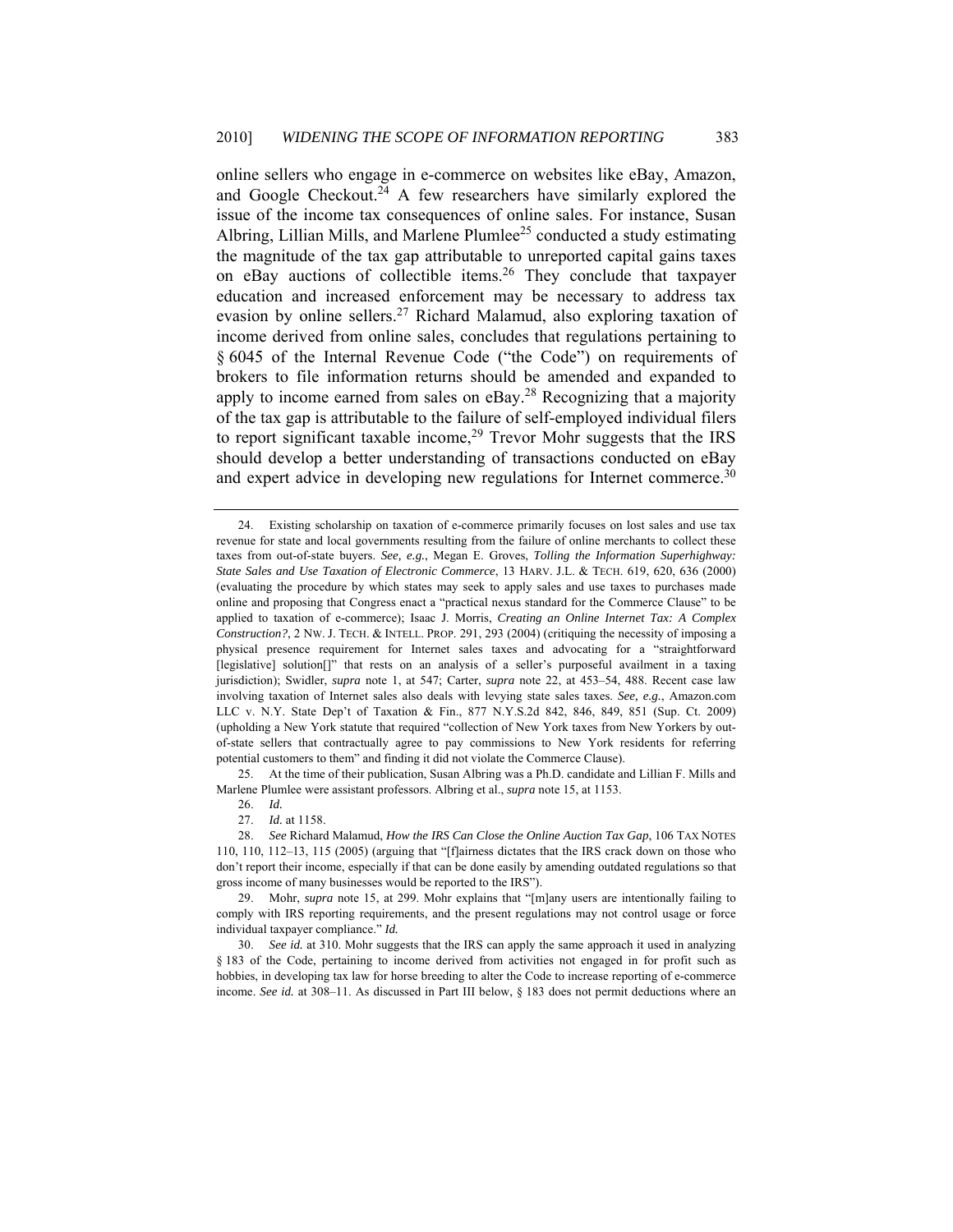In particular, he concludes that part of the solution will consist of revising the Code to require filing Forms 1099 and  $W-9<sup>31</sup>$  for sellers conducting sales on eBay and regulating entities like eBay.<sup>32</sup>

This Note draws upon the scholarship in this area to evaluate whether a new provision included in the Housing and Economic Recovery Act of 2008 ("the Act"), signed in July 2008, will help narrow the tax gap resulting from underreported and unreported income derived from online sales.<sup>33</sup> Section 3091 of the Act,<sup>34</sup> codified at  $\S 6050W$  of the Code, requires payment settlement entities and third-party settlement organizations, who make payments to participating payees in settlement of reportable payment transactions, to annually report to the IRS the gross amount of such reportable transactions and the taxpayer identification number ("TIN") of participating payees.<sup>35</sup> Characterized as part of "Congress's latest attempts to close the tax gap," the requirements under § 6050W are "expected to reduce noncompliance related to income underreporting by taxpayers with gross income from payment card and/or

 31. An IRS Form 1099 is a type of information return that must be filed with the IRS, reporting certain kinds of business transactions. IRS.gov, A Guide to Information Returns, http://www.irs.gov/ efile/article/0,,id=98114,00.html (last visited Dec. 26, 2009). A Form 1099-B, for example, is an information return that must be filed by a broker or barter exchange for each person for whom the broker has sold or exchanged stocks or bonds or for each person "who exchanged property or services through a barter exchange." IRS, DEP'T OF TREASURY, 2009 INSTRUCTIONS FOR FORM 1099-B, at 1 (2009), *available at* http://www.irs.gov/pub/irs-pdf/i1099b.pdf. *See also infra* text accompanying note 117. An IRS Form W-9 is a form used "to request the taxpayer identification number ('TIN') of a U.S. person." IRS, DEP'T OF TREASURY, INSTRUCTIONS FOR REQUESTER OF FORM W-9, at 1 (2007), *available at* http://www.irs.gov/pub/irs-pdf/iw9.pdf. Form W-9 is used by people required to file information returns with the IRS to ensure that they get the payee's correct information. *Id.* For individuals, the TIN is often their social security number. *Id.* at 1–2.

32. Mohr, *supra* note 15, at 321–22.

 33. An article by Leandra Lederman, providing a framework for evaluating information reporting proposals, evaluates the efficiency of three reporting proposals and concludes that the new information reporting provision examined in this Note "holds some, though somewhat limited, promise." Lederman, *supra* note 18, at 1752.

 34. Housing and Economic Recovery Act of 2008, Pub. L. No. 110-289, sec. 3091(a), § 6050W, 122 Stat. 2654, 2908–11.

35. *See id.*

individual engages in an activity not for profit. Subsection (d) of § 183, defining when an activity is presumed to be engaged in for profit, carves out special terms for the presumption pertaining to breeding, training, showing, or racing horses. I.R.C. § 183(d) (2006). Mohr explains that the "presumption's specific mention of horse breeding was enacted pursuant to specifically researched tax theory that supported applying section 183 to the activity while also offering taxpayers an incentive to invest" and to prevent harsher treatment of farmers engaged in the activity of horse breeding. Mohr, *supra* note 15, at 309–10. He suggests that the IRS should similarly further its understanding of the nature of eBay transactions to ensure that regulations affecting e-commerce increase taxpayer compliance without interfering with the industry and "offer better tax consequences to users who are hindered by the current Code application." *Id.* at 310.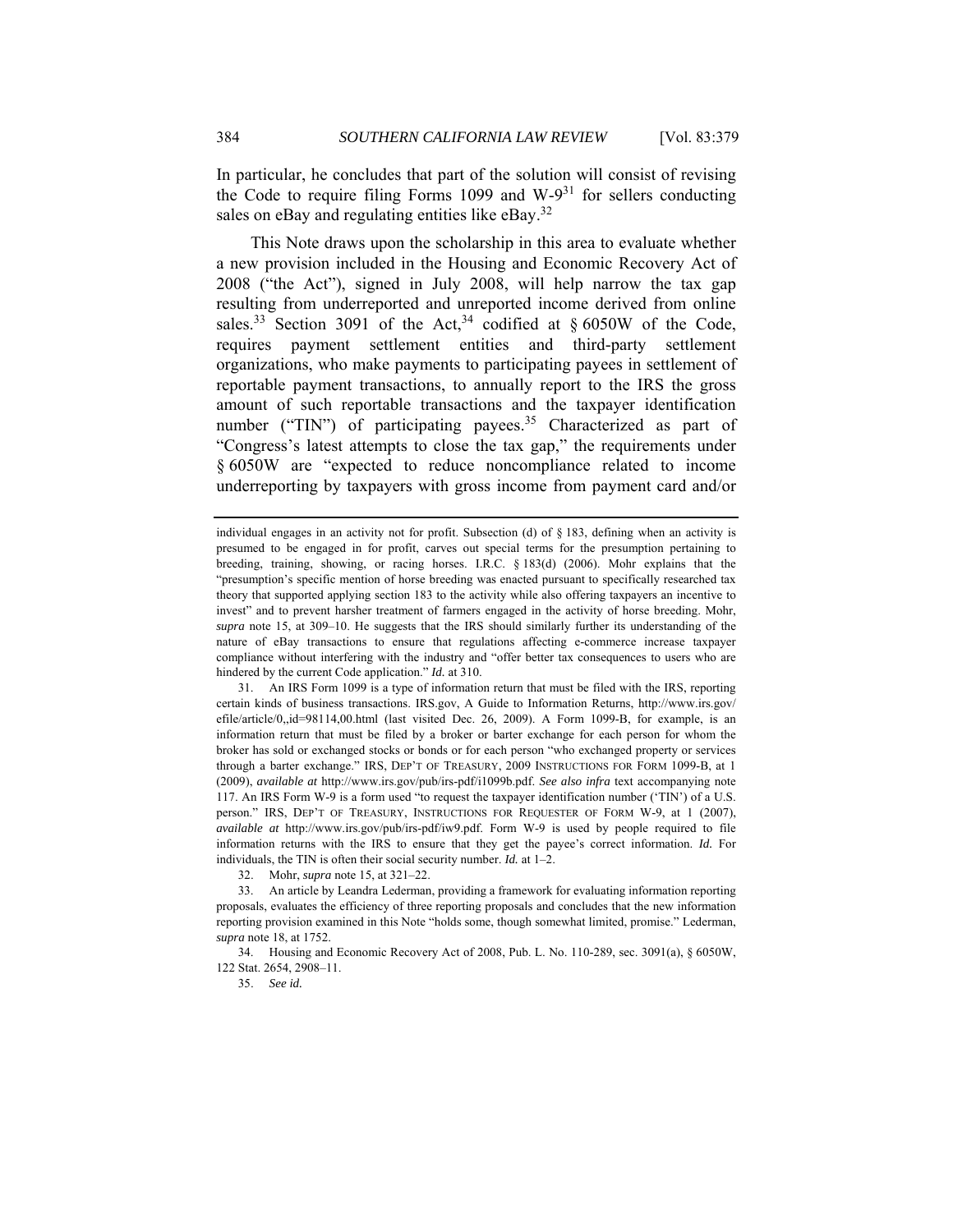third-party network transactions."36 The provision is estimated to raise approximately \$9.5 billion in tax revenue over ten years.<sup>37</sup>

Although this particular provision has not yet received much attention from scholars or the press,  $38$  compliance with its requirements poses potentially significant cost implications for the business models of small businesses<sup>39</sup> and online trading platforms. Even though the provision will not begin applying to tax returns until calendar year  $2011<sup>40</sup>$  it is imperative that reporting entities begin to incorporate the provision in their tax planning. One commentator has expressed that the affected parties "will need to invest significant time and resources to make the necessary changes to existing systems in order to comply."41 For instance, obtaining proper names and TINs from merchants and transmitting them to the IRS for validation could end up being a "long and tedious process"—a process that reporting entities should begin to contemplate and plan accordingly now.<sup>42</sup>

This Note explores how several benefits derived from the new information reporting requirement for e-commerce transactions outweigh the potentially increased costs involved in its implementation. The new information reporting provision is a promising addition to the Code, serving as a potentially valuable tool in addressing the issue of noncompliance among online sellers. This Note explains that while there are numerous individuals casually selling goods on websites like eBay, information reporting required by this new section of the Code is properly

 38. *See* Gill, *supra* note 36. Gill observes that § 6050W "has not received a lot of attention" and suggested that it could end up "biting" those who "have placed it at the bottom of their to-do list or, worse, failed to notice it altogether." *Id.* 

 <sup>36.</sup> D. Joe Gill, *New Information Reporting Requirements for Payment Card and Third-Party Network Transactions*, 2009 TAX ADVISER 150, *available at* http://www.aicpa.org/pubs/taxadv/ mar2009/taxclinic.pdf#nameddest=6.

 <sup>37.</sup> *See* JOINT COMM. ON TAXATION, 110TH CONG., ESTIMATED BUDGET EFFECTS OF THE TAX PROVISIONS CONTAINED IN H.R. 3221, THE "HOUSING AND ECONOMIC RECOVERY ACT OF 2008," SCHEDULED FOR CONSIDERATION BY THE HOUSE OF REPRESENTATIVES ON JULY 23, 2008, at 3 (Comm. Print 2008), *available at* http://www.jct.gov/publications.html?func=startdown&id=1275. It should be noted that given that this provision applies to any payment settlement entity, such as a credit card company, some percentage of this figure likely reflects unreported income from other credit card transactions not involving e-commerce transactions.

 <sup>39.</sup> *See* Andrea Coombes, *Keeping Tabs: Thanks to New Housing Bill, Credit-Card Transactions to Be Reported to IRS*, MARKETWATCH.COM, Aug. 21, 2008, http://www.marketwatch.com/news/story/firms-fume-over-new-irs/story.aspx?guid=%7BCA36D1AD-6888-44CD-AB93-0C15FC297DDC%7D&print=true&dist=printMidSection.

 <sup>40.</sup> *See* Housing and Economic Recovery Act of 2008 § 3091(e), 122 Stat. at 2911.

 <sup>41.</sup> STEVEN FRIEDMAN, KPMG, CREDIT CARD ISSUERS AMONG THOSE AFFECTED BY NEW REPORTING REQUIREMENT 5 (2008), *available at* http://us.kpmg.com/microsite/taxnewsflash/2008/Aug/ 6050\_Reporting.pdf.

<sup>42.</sup> *Id.*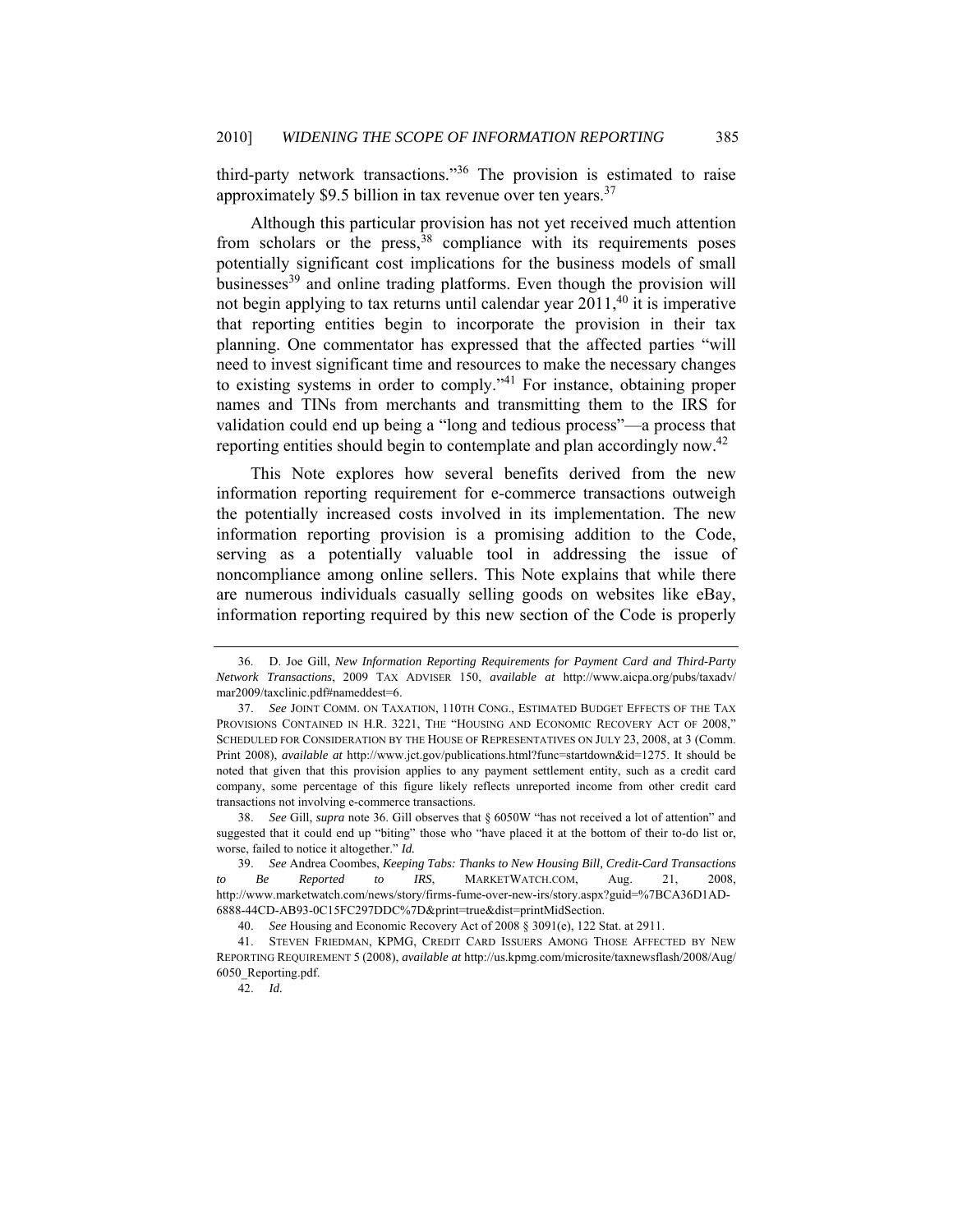confined to requiring reports only for individuals who derive a significant amount of income from online sales. $43$  Limiting information reporting in this manner maintains consistency with important tax principles of equity and administrative ease, as discussed throughout this Note.

Part II of this Note presents an overview of the e-commerce landscape in the United States. Part III outlines the Code sections applicable to analyzing taxation of income derived from Internet sales. Part IV discusses the concept of the tax gap, illustrates the magnitude of the problem, and explains how information reporting may help decrease the expansion of this gap. Part V discusses the guiding principles for tax policy and considers how these principles may influence the appropriate approach to taxation of income generated from Internet sales. Part VI describes the history of proposals and recommendations put forth by various agencies to address the underreporting and nonfiling of e-commerce income and outlines what appears to be the result of this history: § 6050W of the Code. Part VII explores the implications of this new reporting provision for online trading platforms, online sellers, and the IRS. Lastly, Part VIII offers suggestions for Treasury regulations and guidance aimed at assisting affected parties in carrying out the new reporting obligation.

#### II. THE LAY OF THE E-COMMERCE LAND

The "explosive growth"<sup>44</sup> of the Internet has increased the ease with which businesses can be formed and engage in commerce. E-commerce enables sellers from any location to sell goods or services to any other location without maintaining an actual physical store. As one researcher has observed, "Many sole proprietors have found using Internet auction sites so advantageous and cost-effective that they have closed their physical storefronts and reopened their businesses in the virtual world."45 For instance, given the ease and low-cost entry of establishing a business selling items on eBay, many eBay sellers start out selling goods purchased

 <sup>43.</sup> See the Housing and Economic Recovery Act of 2008, sec. 3091(a), § 6050W(e), 122 Stat. at 2910, which provides an exception for de minimis payments by third-party settlement organizations. A third-party network will only need to file an information return for online sellers who exceed a threshold \$20,000 of gross receipts and an aggregate of two hundred transactions. *Id.*

 <sup>44.</sup> BHANSALI ET AL., *supra* note 7, at 1.

 <sup>45.</sup> Mohr, *supra* note 15, at 297. *See also* Tanya Mohn, *The Mouse in the Antiques Shop*, N.Y. TIMES, Sept. 5, 2004, at 14WC (quoting an antiques shop dealer who observed that "[eB]ay is certainly the reason that so many smaller shops have closed"). Moreover, some small businesses have found that an online presence on websites like eBay has served as a powerful marketing tool, driving traffic into their actual store locations. *See* Gwen Moran, *Small Business: Bricks & Clicks*, U.S. NEWS & WORLD REP., Nov. 2, 2005, http://www.usnews.com/usnews/biztech/articles/051102/2bricksclicks\_print.htm.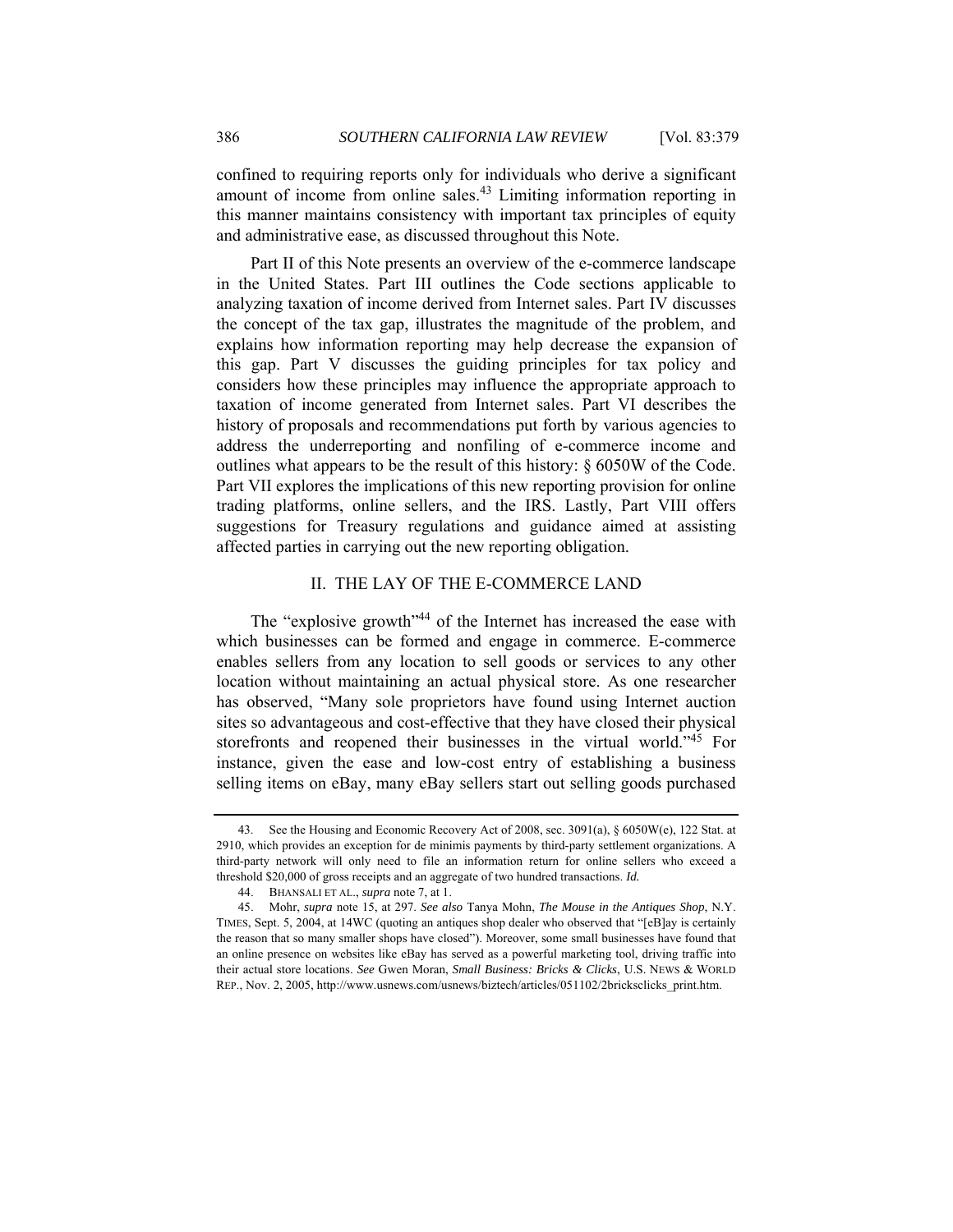at a bargain.46 Several transactions later, these casual sellers end up functioning as profit-seeking businesses, finding themselves subject to the requirements of the new information reporting provision in § 6050W of the Code,<sup>47</sup> as described in detail in Part VI.B.

Three major online platforms—eBay, Amazon, and Google Checkout—have emerged as forums for small businesses, sole proprietors, and casual sellers to sell new and used items to consumers "outside the scope of physical realms, where typical commercial activities take place."<sup>48</sup> These online platforms are a popular medium of e-commerce used by many buyers and sellers.<sup>49</sup> According to one study, eBay comprises approximately 14 percent of e-commerce.<sup>50</sup> Although it is unclear whether and to what extent the currently troubled economy and related buying slowdown will negatively affect e-commerce, these online selling platforms continue to represent an important component of e-commerce and have the potential to thrive if e-commerce continues to grow.<sup>51</sup> In fact, online shopping appears to remain strong despite the currently weak economy.<sup>52</sup>

#### A. THE ONLINE MARKETPLACES

The popularity of the eBay platform has increased tremendously since it "opened its virtual bidding floor in 1995."53 On any given day, there are more than 140 million listings for items on eBay.<sup>54</sup> From 2007 to 2008 the number of active users using eBay grew from approximately 83.2 million to 86.3 million.<sup>55</sup> EBay users range from casual sellers to entrepreneurs

 <sup>46.</sup> *See* Vaughan, *supra* note 13 ("The transition from casual seller to profit-seeking business can seem almost spontaneous.").

<sup>47.</sup> *See id.*

 <sup>48.</sup> Mohr, *supra* note 15, at 298.

 <sup>49.</sup> In a quarterly study performed by Nielsen Online, eBay and Amazon were ranked as the first and second top online retailers (ranked by unique audience). Press Release, Bausch & McGiboney, *supra* note 3, at 2.

<sup>50.</sup> *Id.* 

 <sup>51.</sup> *See* Kristina Dell, *EBay Bids for Revitalization*, TIME, Dec. 11, 2008, at G1.

 <sup>52.</sup> A Nielsen Online press release from the 2008 holiday season noted that "Nielsen Online, a service of the Nielsen Company, reported . . . that Web traffic from home and work to the Holiday eShopping Index increased 10 percent year over year on Black Friday," representing growth "from 28.8 million unique visitors in 2007 to 31.7 million unique visitors in 2008." Press Release, Michelle McGiboney, Nielsen Online, News Release: Despite Challenging Economy, Black Friday Traffic to Online Shopping Sites Grows 10 Percent Year over Year (Dec. 1, 2008), *available at* http://www.nielsen-online.com/pr/pr\_081201.pdf.

 <sup>53.</sup> *See* Mohr, *supra* note 15, at 302.

<sup>54.</sup> EBay, Inc., Annual Report (Form 10-K), at 2 (Feb. 20, 2009) [hereinafter EBay Annual Report].

<sup>55.</sup> *Id.* (defining an "active user" as "any user who bid on, bought or listed an item during the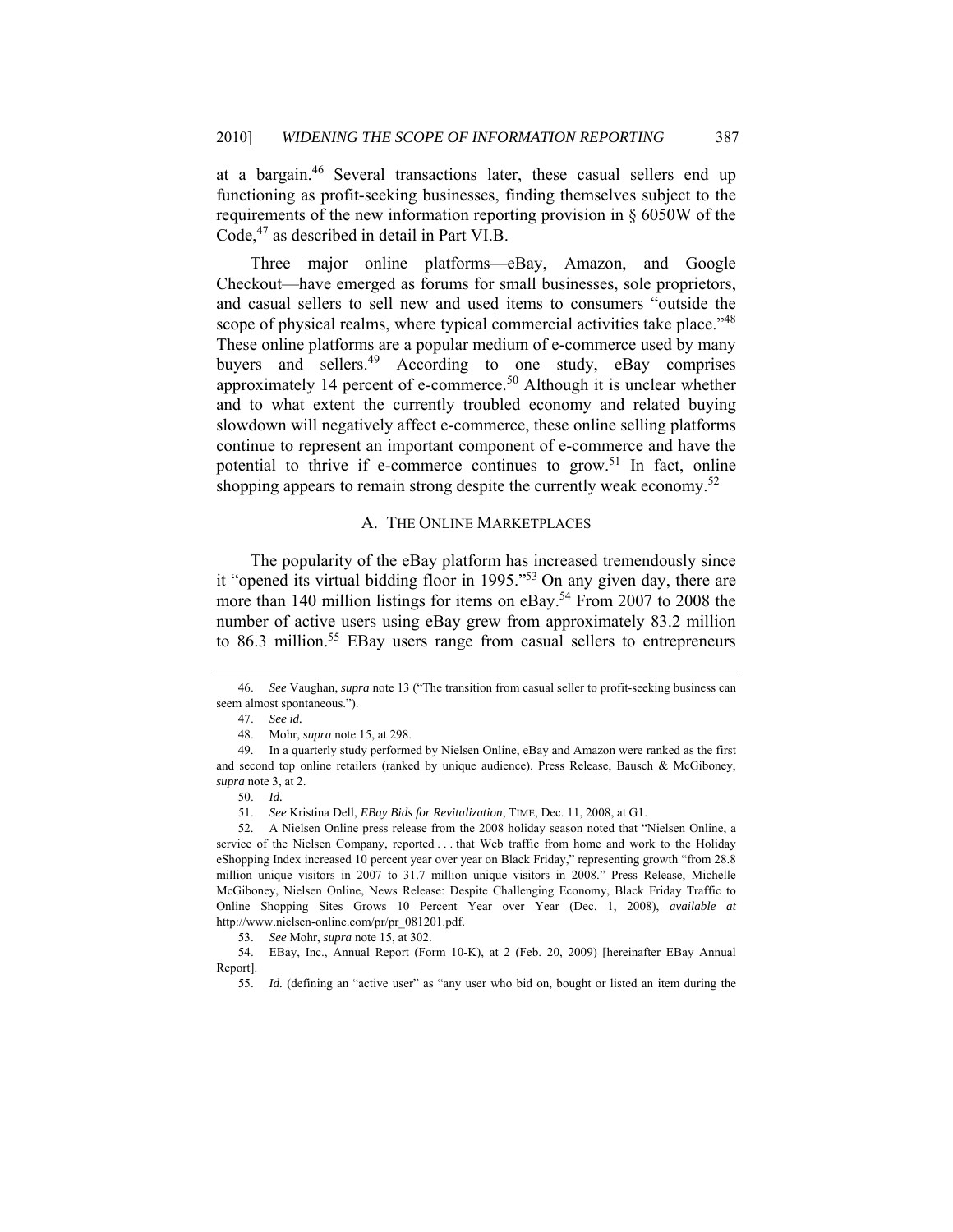whose quarterly sales can yield more than half a million dollars.<sup>56</sup> By the end of 2008, eBay users worldwide had established around 516,000 virtual "storefronts," which enable sellers to post all of their listings on one customized page.<sup>57</sup> According to eBay, its marketplace "platforms are more effective, relative to available alternatives, at addressing markets of scarce new goods, new items that are no longer in-season, end-of-life products and used and vintage items."58 In recent periods, eBay's growth has stemmed from its "fixed-price listing format," rather than its traditional auction format,59 but eBay is nonetheless providing an online marketplace for users to sell goods to buyers located anywhere. Its payment segment, PayPal, enables buyers and sellers to "easily and quickly send and receive payments online."60

The Amazon Services division of Amazon.com offers users a selling platform similar to that provided by eBay. On Amazon Marketplace, sellers of all types can complete transactions with customers in a single checkout process.<sup>61</sup> In fact, casual sellers who expect to have less than forty orders per month can sign up for a program that has no monthly fee but rather a "per product sold fee" of only  $$0.99<sup>62</sup>$  Like eBay, Amazon also enables sellers to sell casually or to open a "branded, custom online store" through a program called "Webstore."63 Amazon's Participation Agreement notifies its users that Amazon is not involved in the actual transaction between third-party sellers and buyers, but rather serves as a platform for the transaction and provides payment services. $64$  Amazon notes that its Payment Service division is not the purchaser of the seller's goods and

preceding 12-month period").

 <sup>56.</sup> *See* Vaughan, *supra* note 13 ("Like many eBay sellers, Sarah Davis didn't set out to be a business owner. But somewhere between her first online sale and last quarter's \$560,000 in sales of second-hand luxury handbags, it dawned on her that she had become one.").

 <sup>57.</sup> EBay Annual Report, *supra* note 54, at 3.

<sup>58.</sup> *Id.* at 2.

<sup>59.</sup> *See id.*

<sup>60.</sup> *Id.* at 6.

 <sup>61.</sup> Amazon.com, Inc., Annual Report (Form 10-K), at 3–4 (Jan. 30, 2009) [hereinafter Amazon.com Annual Report].

 <sup>62.</sup> Amazon.com, Selling on Amazon—Frequently Asked Questions, https://www.amazon.com/ gp/seller-account/mm-product-page.html?topic=200274800 (last visited Dec. 26, 2009). In these transactions, Amazon is "not the seller of record" and instead earns "fixed fees, revenue share fees, perunit activity fees, or some combination thereof." Amazon.com Annual Report, *supra* note 61, at 3.

 <sup>63.</sup> *See* Amazon.com, Help: Selling on Amazon.com, http://www.amazon.com/gp/help/ customer/display.html?nodeId=1161232 (last visited Dec. 8, 2009).

 <sup>64.</sup> Amazon.com, Participation Agreement, http://www.amazon.com/gp/help/customer/ display.html?ie=UTF8&nodeId=1161302 (last visited Dec. 26, 2009).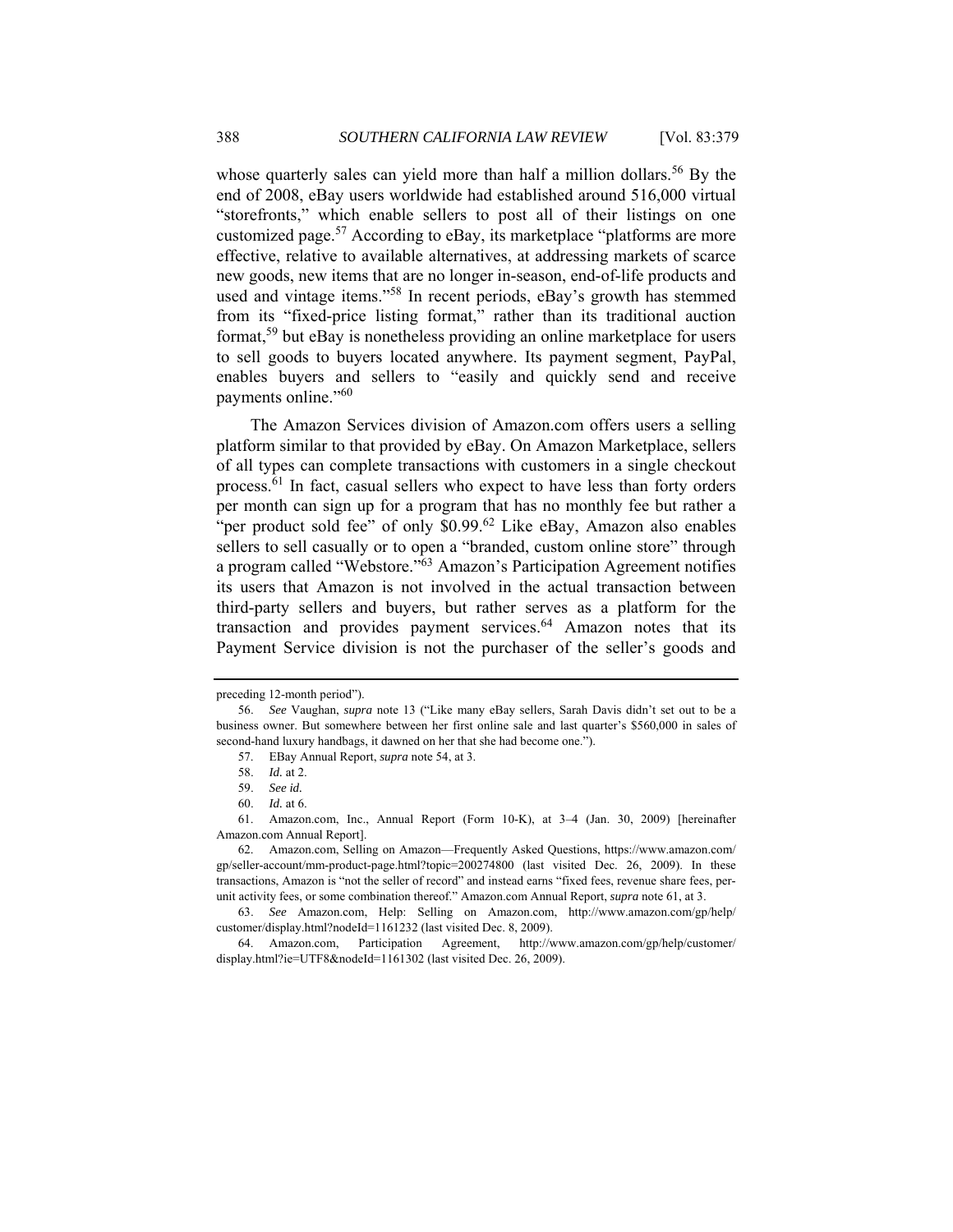# merely facilitates the processing of the transaction.<sup>65</sup>

Google Checkout, the newest of the three major online platforms, was launched in 2006.<sup>66</sup> It is a service provided by Google to users, advertisers, and participating merchants intended to "make online shopping faster, more convenient, and more secure."<sup>67</sup> Google Checkout offers an "online" shopping payment processing system for both consumers and merchants."<sup>68</sup> As noted in the Google Checkout Terms of Service, Google Payment Corporation, a wholly owned subsidiary of Google that operates the Google Checkout service,<sup>69</sup> provides third-party services to facilitate payment transactions between the buyer and the seller.<sup>70</sup>

#### B. ONLINE SELLERS

Online sellers who engage in e-commerce on sites like eBay are required by law to report online income,<sup>71</sup> but for several reasons—ranging from ignorance of the law concerning their reporting obligations to intentional evasion of taxpayer duties—many of these sellers underreport or completely fail to report this income.<sup>72</sup> The extent to which intentional misreporting occurs relative to unintentional misreporting is unknown given that it is impossible to ascertain a taxpayer's intention from a tax return. Nonetheless, the undeclared sales transactions facilitated by websites like eBay, Amazon, and Google Checkout have been identified as contributing to the widening tax  $\text{gap}^{73}$  although the exact amount of noncompliance has not been determined.74

The results of the 2000 study performed by Albring, Mills, and

 <sup>65.</sup> *Id.*

 <sup>66.</sup> *See* Saul Hansell, *Google Aims to Speed the Online Checkout Line*, N.Y. TIMES, June 29, 2006, at C1.

 <sup>67.</sup> Google, Inc., Annual Report (Form 10-K), at 6 (Dec. 31, 2008), *available at* http://investor.google.com/documents/2008\_google\_annual\_report.html.

<sup>68.</sup> *Id.* at 69.

 <sup>69.</sup> *See* Google, Google Checkout Privacy Policy, https://checkout.google.com/files/privacy.html (last visited Dec. 15, 2009).

 <sup>70.</sup> *See* Google, Google Payment Corp. Terms of Service https://checkout.google.com/ termsOfService?type=seller (last visited Dec. 26, 2009).

 <sup>71.</sup> *See* Comm'r v. Glenshaw Glass Co., 348 U.S. 426, 431 (1955) (calling "accessions to wealth, clearly realized, and over which the taxpayers have complete dominion," part of one's taxable gross income).

 <sup>72.</sup> *See* Lederman, *supra* note 8, at 139.

 <sup>73.</sup> *See* Kopytoff, *supra* note 10.

 <sup>74.</sup> Mohr, *supra* note 15, at 299–300 ("There is a lack of factual statistics quantifying how much eBay users actually contribute to the problem, and neither the IRS or Congress has made any significant progress in addressing it.").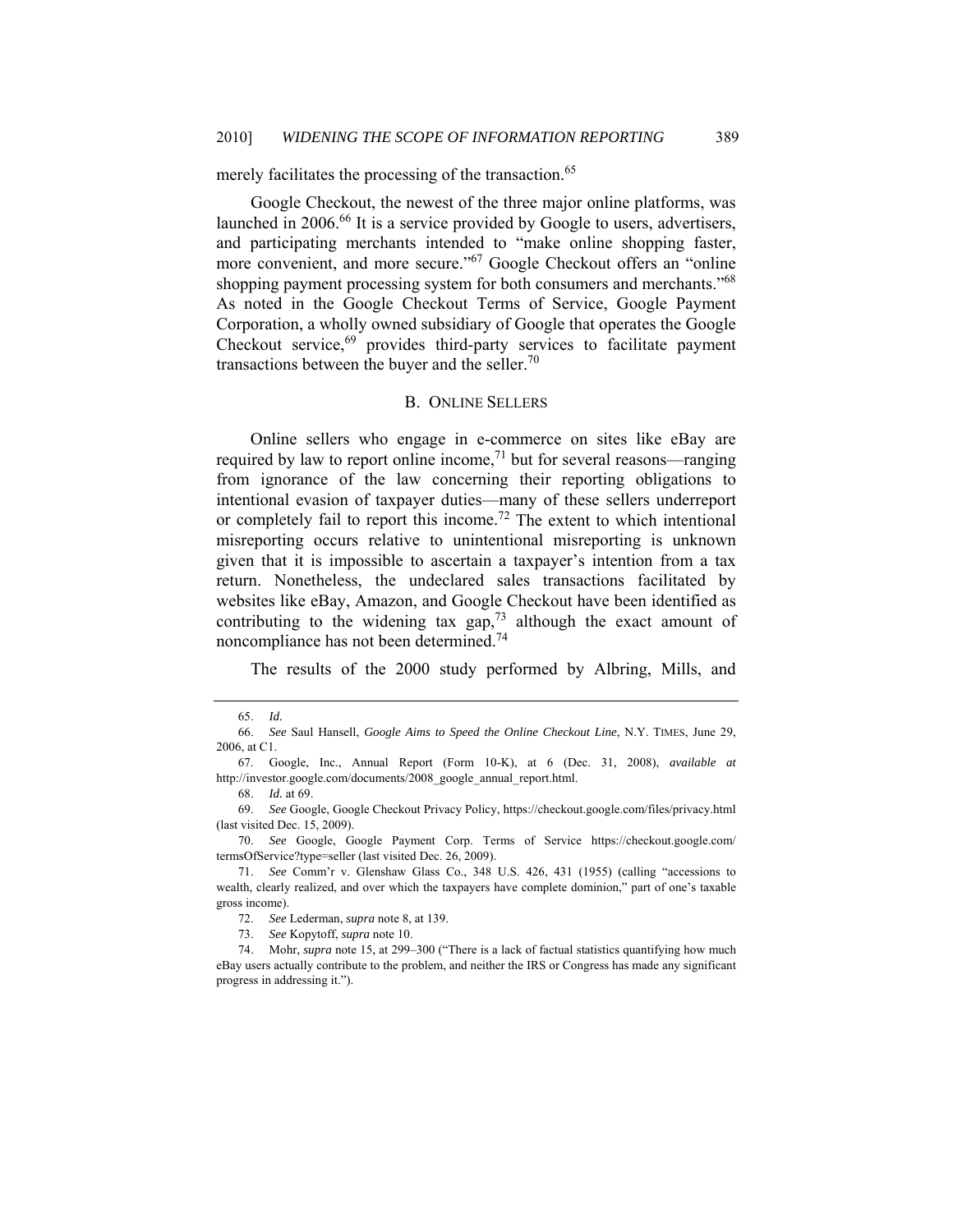Plumlee suggest that unreported e-commerce income contributes a considerable amount to the widening tax gap.<sup>75</sup> This study attempted to estimate the uncollected capital gains tax stemming from sales of collectibles on eBay by casual individual sellers.<sup>76</sup> Noting that "[s]ome dealers in collectibles may treat their sales as a business and report the profits," which would be subject to ordinary income tax rates, $77$  the researchers focused their study on the unreported profits of individuals.<sup>78</sup> The researchers collected eBay data for twenty-four "random hours from the rolling [thirty]-day historical record of completed auctions" and extrapolated to "annual unreported sales."<sup>79</sup> They estimated the bases for these collectible items by assuming the following: "(1) an ad hoc basis of \$5 per auction, based on Beanie Baby retail prices; (2) basis equals 50 percent of selling price; and (3) bases range from 10 percent to 90 percent of selling price."<sup>80</sup> Applying these bases estimates and the assumption that no sales were reported on sellers' tax returns, they concluded that "hundreds of millions of dollars from eBay collectibles alone" were uncollected.81 Acknowledging that "numerous measurement issues . . . make precise estimates difficult," the researchers concluded that the "order of magnitude based on reasonable assumptions is striking."82

#### C. ASYMMETRIC INFORMATION

The "nature of the network"—the Internet—as a rapidly evolving borderless global forum consisting of a multitude of anonymous users $83$ contributes to one of the core problems of enforcing tax laws with respect to e-commerce: asymmetric information.<sup>84</sup> Online sellers can easily register to sell goods on websites by providing very little information to the online

 <sup>75.</sup> *See* Albring et al., *supra* note 15, at 1153–54.

 <sup>76.</sup> *See id*. at 1153, 1155. The researchers excluded from their data collection the trading of goods categorized as "antiques, art, great collections, and jewelry/gemstones" because these categories "appeared more likely to involve businesses or registered dealers." *Id.* at 1155. The researchers, whose "curiosity was piqued by the Beanie Bay phenomenon," used a final sample consisting of data on the trading of "plush toys, Pokémon toys, action figures, stamps, coins, sports memorabilia, sports cards, advertising, holiday memorabilia, comic books, lunch boxes, and trading cards." *Id.*

<sup>77.</sup> *Id.* at 1153 n.2.

 <sup>78.</sup> *See id.* at 1155. If the individual sellers were engaged in a trade or business, their profits would be subject to ordinary income as discussed in Part III.

<sup>79.</sup> *Id.* at 1153.

<sup>80.</sup> *Id.* at 1155.

<sup>81.</sup> *Id.* at 1153.

<sup>82.</sup> *Id.* at 1158.

 <sup>83.</sup> *See* Arthur J. Cockfield, *Designing Tax Policy for the Digital Biosphere: How the Internet Is Changing Tax Laws*, 34 CONN. L. REV. 333, 337–48 (2002).

 <sup>84.</sup> Lederman, *supra* note 18, at 1735.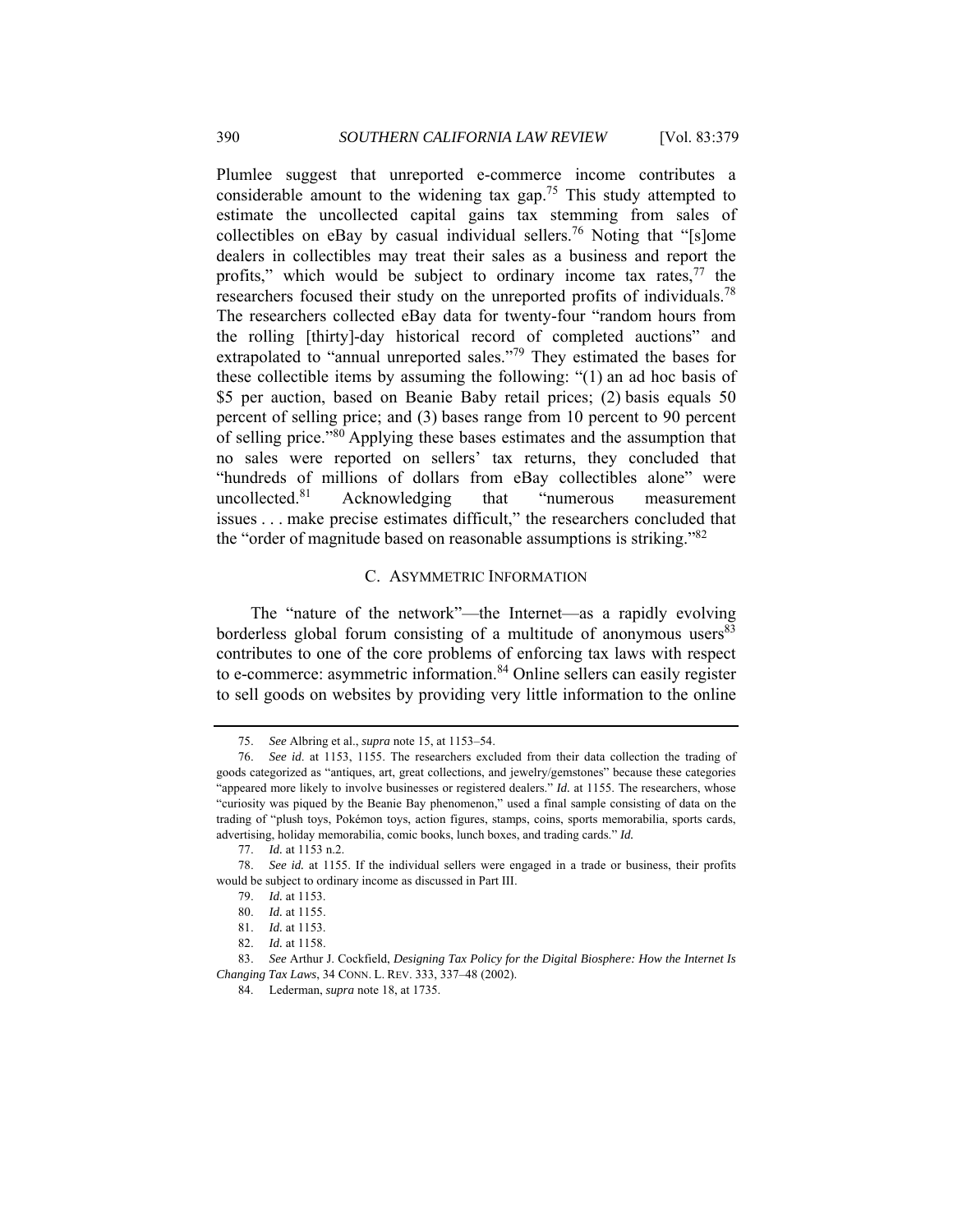platforms. For instance, eBay's registration form asks only for the seller's name, address, telephone number, email address, and date of birth.<sup>85</sup> Moreover, as one researcher found, by performing a search of the Internet using the search engine Google, none of the online trading platforms notified sellers that a Form 1099<sup>86</sup> would be filed with the IRS, nor did they request that the sellers provide their  $TINs$ <sup>87</sup>. Thus, prior to the effective date of § 6050W of the Code, there was no mechanism in place to track the transactions of online sellers eligible for income taxation.

The asymmetry problem relating to e-commerce income is no different from the asymmetry problem that arises concerning other kinds of income where the taxpayer is the primary source of knowledge about his or her income. As Leandra Lederman explains, "One aspect" of the asymmetry problem is that the "taxpayer knows the facts regarding the relevant transactions he or she engaged in during the tax year—or at least has ready access to that information" but does not necessarily volunteer this information on his or her annual tax return.<sup>88</sup> Information asymmetry is reflected in the observation that honesty is fostered where the taxpayer knows that the government has information about the taxpayer's activities.89 One researcher has concluded that "social science and empirical studies confirm that income visibility is an important determinant of tax compliance."90 As Lederman explains, "This dynamic highlights a different information asymmetry: the government knows more about its enforcement activities than taxpayers do."<sup>91</sup>

Information reporting, as discussed in Part IV, is a means by which the IRS can solve both of the forms of asymmetries described above  $92$  and may prove helpful when confronting the problems of underreporting by sellers in the online marketplace. A statement issued by the IRS regarding aims to improve voluntary compliance reports that "compliance is highest where parties other than the taxpayer are required to file information reports and withhold taxes from payments made."<sup>93</sup> A recent survey

 <sup>85.</sup> *See* EBay, EBay Register, https://scgi.ebay.com/ws/eBayISAPI.dll?RegisterEnterInfo (last visited Dec. 26, 2009).

 <sup>86.</sup> *See supra* note 31 (explaining Form 1099). *See also infra* text accompanying note 117.

 <sup>87.</sup> Malamud, *supra* note 28, at 111.

 <sup>88.</sup> Lederman, *supra* note 18, at 1735.

 <sup>89.</sup> *See id.* at 3.

 <sup>90.</sup> Susan Cleary Morse, *Using Salience and Influence to Narrow the Tax Gap*, 40 LOY. U. CHI. L.J. 483, 485 (2009).

 <sup>91.</sup> Lederman, *supra* note 18, at 1735 (footnote omitted).

<sup>92.</sup> *See id.*

 <sup>93.</sup> U.S. DEP'T OF TREASURY, *supra* note 17, at 6.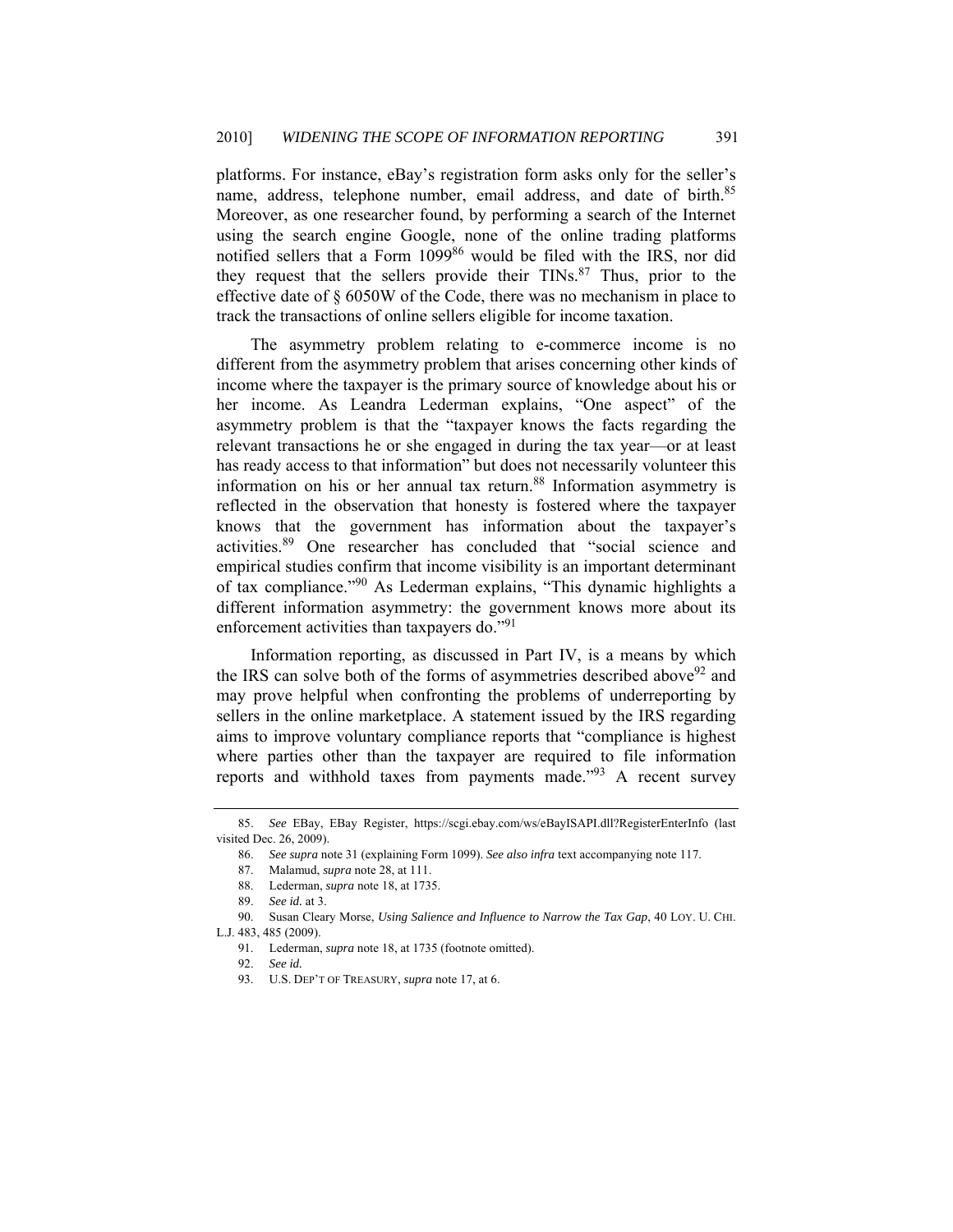conducted by the IRS Oversight Board found that 40 percent of respondents stated that third-party reporting of income to the IRS had a "great deal of influence" on whether they report and pay their taxes honestly.<sup>94</sup>

Although seemingly an "obstacle to deflating the tax gap,"95 online selling platforms can help alleviate asymmetric information problems and provide information valuable to increasing taxpayer compliance and the narrowing of the gap, as discussed below in Part VII. According to one source, "Auction sites such as eBay make it possible for thousands of transactions which might otherwise occur in isolated front yards, parking lots, and town squares"—transactions which the IRS does not have the resources to monitor—to "flow through" websites that may have the capacity to track this data.<sup>96</sup> By adding information reporting requirements to the Code that require entities such as eBay's PayPal to provide the IRS with information regarding taxable transactions taking place on the web, the data that online selling platforms likely already collect in their ordinary course of business can be leveraged in minimizing the tax gap.

# III. SECTIONS OF THE INTERNAL REVENUE CODE APPLICABLE TO TAXATION OF E-COMMERCE INCOME

Under  $\S$  1 of the Code, the federal income tax is applied to "taxable" income,"<sup>97</sup> which generally means "gross income" minus deductions.<sup>98</sup> "Gross income" is broadly defined in § 61 of the Code as meaning "all income from whatever source derived, including (but not limited to) the following items: (1) [c]ompensation for services, including fees, commissions, fringe benefits, and similar items; (2) [g]ross income derived from business; (3) [g]ains derived from dealings in property;" and so forth.99 The breadth of this definition is reflected in the IRS factsheet providing guidance on reporting auction income and the tax gap, which states that "[a]ll income from auctions, traditional or online, and consignment sales is generally taxable unless certain exceptions are

 <sup>94. 2008</sup> IRS OVERSIGHT BD. TAXPAYER ATTITUDE SURVEY 5, *available at* http://www.treas.gov/irsob/reports/2009/IRSOB\_2008-TAS.pdf. The IRS Oversight Board has conducted this survey annually since 2002 as a means of better understanding taxpayers' attitudes toward compliance and tax preparers, expectations for customer service, and willingness to provide additional funding for IRS service and enforcement programs. *Id.* at 1.

 <sup>95.</sup> Mohr, *supra* note 15, at 304.

<sup>96.</sup> *Id.* at 304–05.

 <sup>97.</sup> *See* I.R.C. § 1 (2006).

 <sup>98.</sup> *See id*. § 63.

 <sup>99.</sup> *Id*. § 61.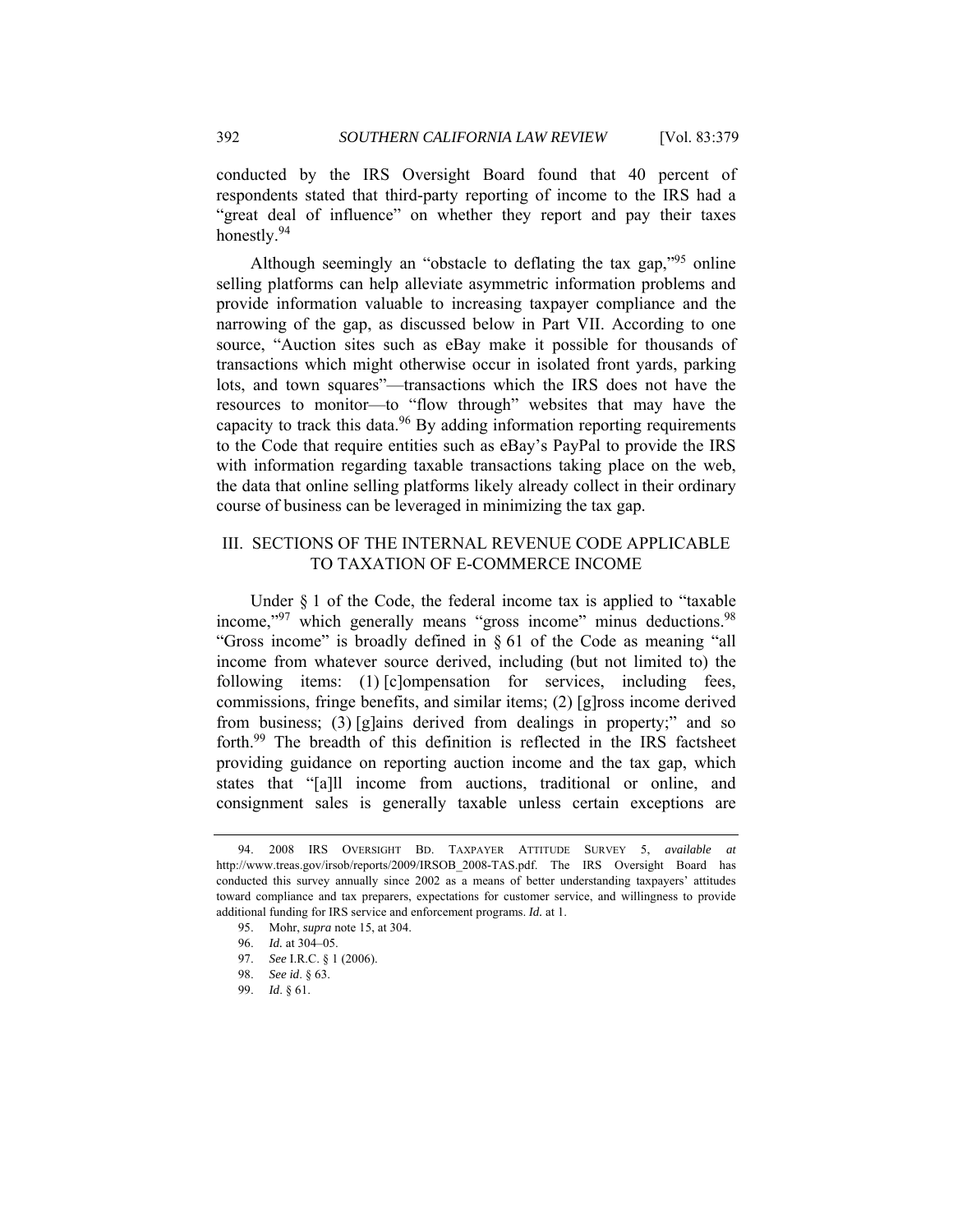met."<sup>100</sup> The operative word in the IRS factsheet is "income." As noted in a list of tax tips for e-business and e-commerce available on the IRS website, if a seller's "online sales are the Internet equivalent of an occasional garage or yard sale," the seller is generally not required to report the sale if the seller did not receive more than he or she originally paid for the item sold.<sup>101</sup> The IRS, however, distinguishes the "online garage sale" from what it considers a "home-based online business," explaining that "[i]f [an] online garage sale turned into a business and/or [the seller has] recurring sales and [is] purchasing items for resale with the intention of making a profit; [the seller] may have started an online business."<sup>102</sup>

The IRS is likely to be interested in increasing compliance among taxpayers who obtain a substantial amount of income from online sales, as reflected in the de minimis exception of § 6050W of the Code described below in Part VI.B. Income resulting from sales of personal property "akin to an occasional garage sale or yard sale is generally not required to be reported $103$  because, in most cases, the original basis is greater than the sale price. Under § 1001 of the Code, which states that a "gain from the sale or other disposition of property [is] the excess of the amount realized" over the taxpayer's adjusted basis, there are no tax consequences for items held for personal use and later sold for less than their original purchase price.<sup>104</sup> Where the casual or occasional online seller evolves into a small business with numerous transactions involving the purchase of items for resale, however, it may be classified as an online auction business.<sup>105</sup>

Classified as either business income or capital gains, gains from ecommerce must be reported by online sellers on their annual income tax returns.106 A reportable gain consists of income net of the original cost, known as the "basis" of the item sold.<sup>107</sup> According to an IRS publication for use in preparing 2008 returns, "Income from sales at auctions, including online auctions, may be business income."108 It also may be capital gains,

 <sup>100.</sup> IRS.gov, Reporting Auction Income and the Tax Gap, *supra* note 9.

 <sup>101.</sup> IRS.gov, Tax Tips—E-Business & E-Commerce, http://www.irs.gov/businesses/small/ industries/article/0,,id=209314,00.html (last visited Dec. 26, 2009).

<sup>102.</sup> *Id.*

 <sup>103.</sup> IRS.gov, Reporting Auction Income and the Tax Gap, *supra* note 9.

 <sup>104.</sup> *See* I.R.C. § 1001(a).

 <sup>105.</sup> IRS.gov, Reporting Auction Income and the Tax Gap, *supra* note 9.

<sup>106.</sup> IRS.gov, Tax Tips—E-Business & E-Commerce, *supra* note 101.

 <sup>107.</sup> *See* IRS.gov, Reporting Auction Income and the Tax Gap, *supra* note 9. As discussed below, determining the correct "basis" can be a complicated issue. For instance, the Code provides that a person who inherits an item receives a stepped-up basis—whereas, if an individual receives personal property as a gift, he or she receives the gift giver's basis.

 <sup>108.</sup> IRS, PUBL'N 525, TAXABLE AND NONTAXABLE INCOME 16 (2009), *available at*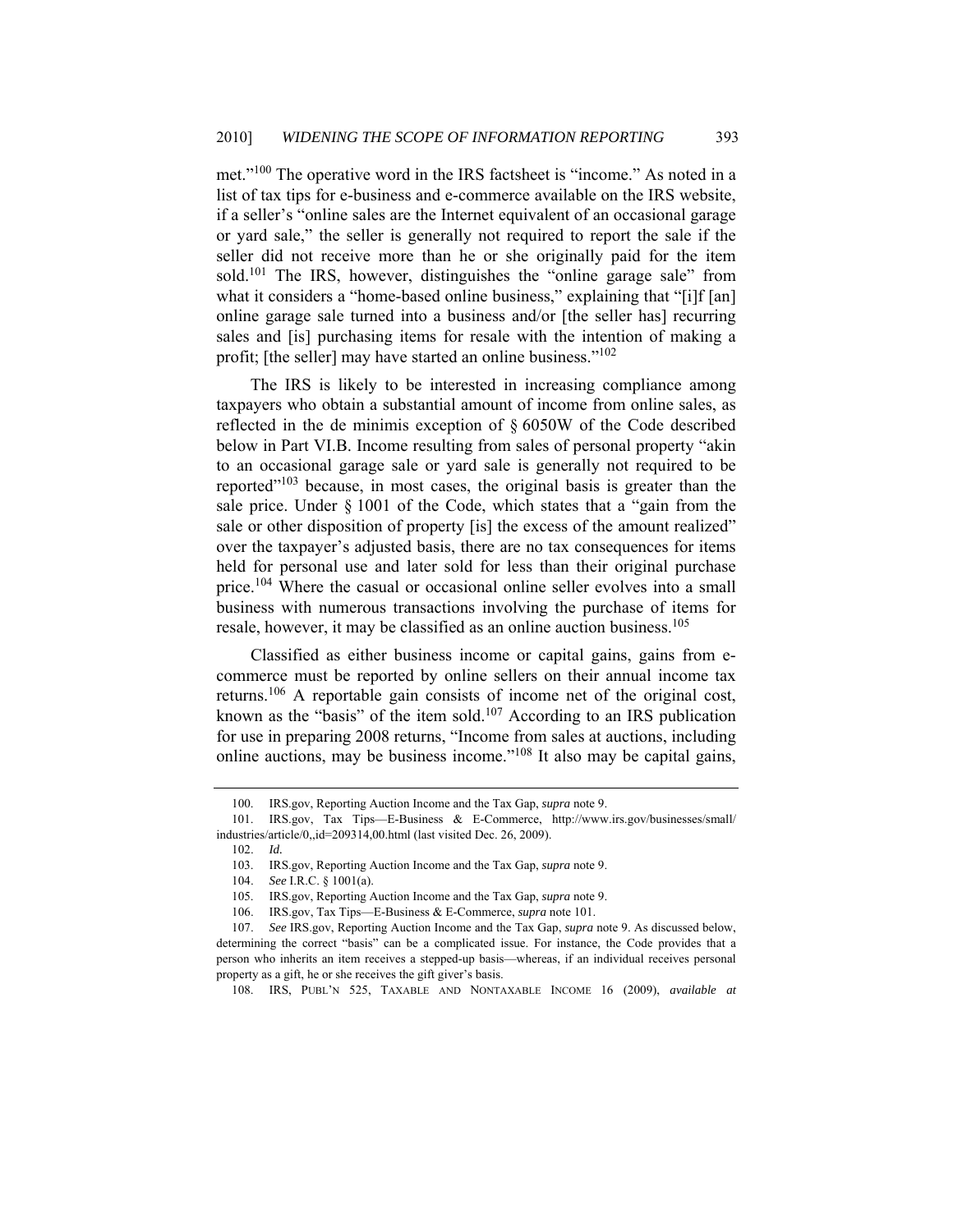which are gains from the sale of a capital asset. Capital assets are distinguished from property such as inventory, which businesses hold primarily for sale to customers in the ordinary course of business. Where an online seller is operating a "viable online business," and therein seeks to earn a profit, the seller may be entitled to deduct business expenses.<sup>109</sup>

Under  $\S$  162 of the Code, online sellers who are engaged in a trade or business can deduct ordinary and necessary expenses incurred in carrying on their trade or business.<sup>110</sup> The IRS defines an "ordinary" expense as one that is "common and accepted in a trade or business" and a "necessary" expense as one that is "helpful and appropriate for a trade or business."<sup>111</sup> In order for an online seller to deduct business expenses under  $\S$  162, the seller must have the requisite intent to profit.<sup>112</sup>

Generally, a taxpayer cannot recognize a loss on the sale of personal property because the taxpayer must be engaged in a trade or business to deduct expenses under § 162 and losses are deducted where the expenses are greater than the gross income.<sup>113</sup> Expenses cannot be deducted under § 162 where a taxpayer fails to prove intent to profit, which may be characteristic of a situation where the taxpayer is a casual seller. For instance, suppose a law student purchased a torts textbook for \$135 during his or her first year of law school. This amount represents the student's basis in the item. At the beginning of the student's second year of law school, he or she sells the book on Half.com, eBay's fixed price media marketplace,  $114$  for \$70. The law student cannot recognize a \$65 loss on this sale without showing that he or she is engaged in the business of selling used law school textbooks and intends to profit from this activity.

Information reporting is already required by several sections of the Code.115 For instance, under § 6041 of the Code, "[a]ll persons engaged in

http://www.irs.gov/pub/irs-pdf/p525.pdf.

<sup>109.</sup> *See* IRS.gov, Tax Tips—E-Business & E-Commerce, *supra* note 101.

 <sup>110.</sup> *See* I.R.C. § 162(a) (2006). Moreover, under § 212 of the Code, a taxpayer can deduct "the ordinary and necessary expenses paid or incurred . . . for the production or collection of income." *Id*. § 212(1). For online sellers, this deduction would be applicable to the fees paid to the online trading platforms for posting items on the site.

 <sup>111.</sup> IRS.gov, Reporting Auction Income and the Tax Gap, *supra* note 9.

See I.R.C. §§ 162(a), 183(a).

 <sup>113.</sup> *See* IRS, PUBL'N 334, TAX GUIDE FOR SMALL BUSINESS 31 (2008), *available at* http://www.irs.gov/pub/irs-pdf/p334.pdf.

 <sup>114.</sup> *See* EBay Annual Report, *supra* note 54, at 1.

 <sup>115.</sup> There are more than twenty-five situations in which third-party information returns are required. *E.g.*, I.R.C. §§ 6051–6053. As noted by the Joint Committee on Taxation in discussing the new § 6050W of the Code, "Present law imposes a variety of information reporting requirements on participants in certain transactions. These requirements are intended to assist taxpayers in preparing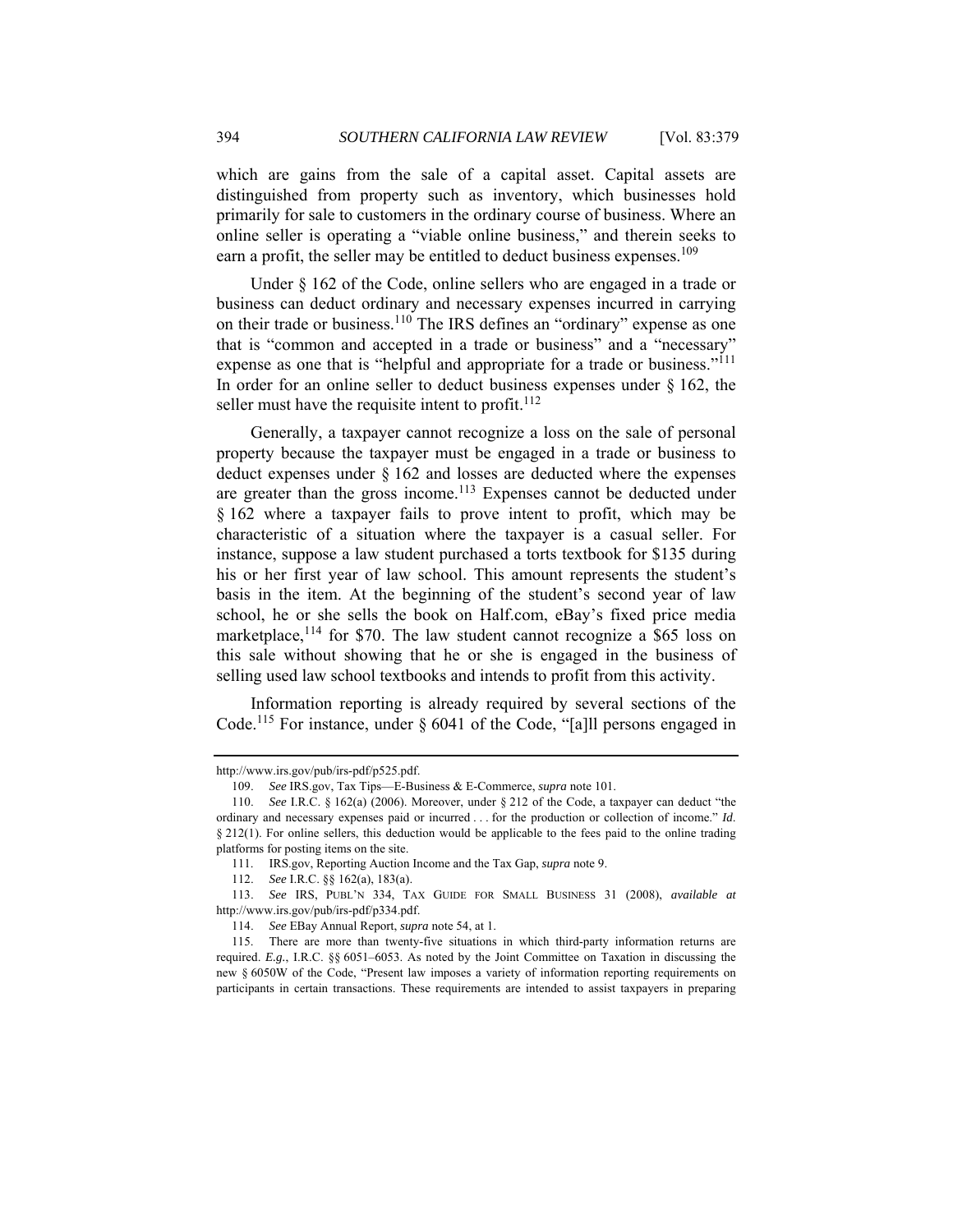a trade or business and making payment in the course of such trade or business . . . , of \$600 or more in any taxable year, . . . shall render a true and accurate return to the Secretary," including information such as the amount of gains, profits, and income and the name and address of the recipient of the payment.116 Generally, a Form 1099-MISC must be filed with the IRS (and delivered to the recipient of payment) for, among several things, any person receiving payments of \$600 or more for services performed for a trade or business, including a sole proprietor, and for sales of \$5000 or more of consumer goods "to a buyer for resale anywhere other than a permanent retail establishment."<sup>117</sup>

Under § 6045 of the Code, an entity conducting business as a "broker" is also required to submit information returns containing information such as the name and address of each "customer" and its "gross proceeds."118 Section 6045(c) defines "broker" as including a dealer, a barter exchange, and "any other person who (for a consideration) regularly acts as a middleman with respect to property or services."119 As discussed in Part VI, proposals have been made to expand the definition of "broker" under § 6045 as a means of applying the information reporting requirement to sales on websites like eBay.<sup>120</sup>

#### IV. THE TAX GAP

Developed by the IRS as a means of "gaug[ing] taxpayers' compliance with their federal tax obligations," the tax gap "measures the extent to which taxpayers" fail to file their taxes in a timely manner, if at all.<sup>121</sup> In a self-reporting tax system, gaining an understanding of the tax gap and its components—underreporting, underpayment, and nonfiling—is critical to enabling the legislature to make better tax policy decisions and allocate tax administration resources.<sup>122</sup> The tax gap is indicative of a

their income tax returns and to help the [IRS] determine whether such returns are correct and complete." JOINT COMM. ON TAXATION, 110TH CONG., TECHNICAL EXPLANATION OF DIVISION C OF H.R. 3221, THE "HOUSING AND ASSISTANCE TAX ACT OF 2008" AS SCHEDULED FOR CONSIDERATION BY THE HOUSE OF REPRESENTATIVES ON JULY 23, 2008, at 60 (Comm. Print 2008), *available at* http://www.house.gov/jct/x-63-08.pdf.

 <sup>116.</sup> I.R.C. § 6041(a).

 <sup>117.</sup> IRS, U.S. DEP'T OF TREASURY, 2009 INSTRUCTIONS FOR FORM 1099-MISC 1 (2009), *available at* http://www.irs.gov/pub/irs-pdf/i1099msc.pdf.

 <sup>118.</sup> I.R.C. § 6045(a).

 <sup>119.</sup> *Id.* § 6045(c).

 <sup>120.</sup> *See infra* text accompanying notes 192–98.

 <sup>121.</sup> IRS.gov, Understanding the Tax Gap, *supra* note 16.

<sup>122.</sup> *Id.*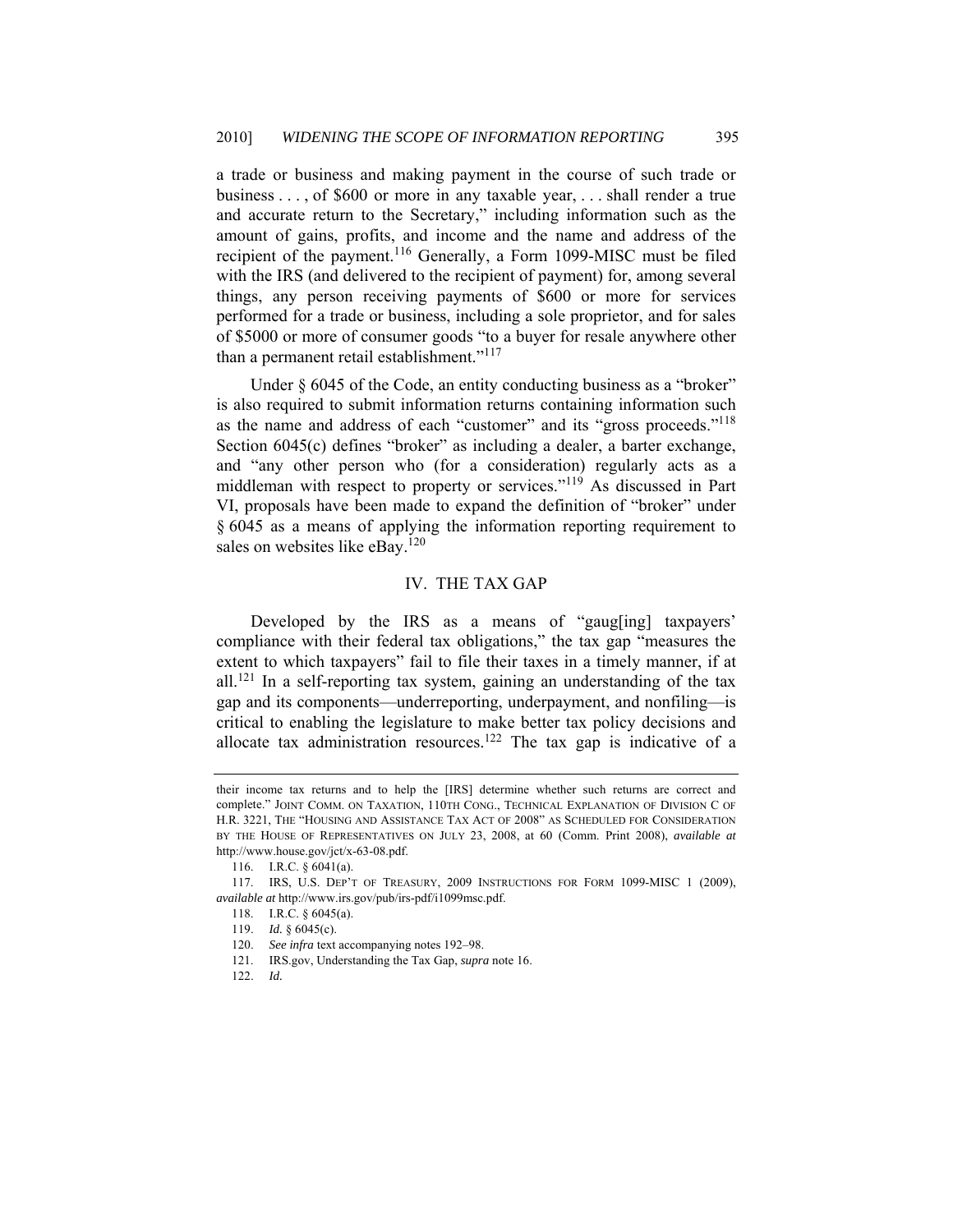serious problem; it reflects the amount of revenue that the government needs in order to perform its functions but is unable to collect from taxpayers. The tax gap also represents inequities between taxpayers who comply with their tax obligations and taxpayers who do not.<sup>123</sup> These inequities may exacerbate the problem because, as discussed below in Part VII, there is a degree to which noncompliance generates further noncompliance.<sup>124</sup>

The expansion of the tax gap is evident in empirical estimates gathered by the IRS. In 1981, the gross income tax gap was an estimated \$76 billion, and in 1992, it was estimated to be approximately \$127 billion.<sup>125</sup> In 2001, the IRS's latest estimate of the tax gap,<sup>126</sup> the tax gap was estimated to be in the range of \$312 billion to \$353 billion for all types of taxes.127 The 2001 estimate reflects a voluntary compliance rate of 83.7 percent, which is consistent with the 80–85 percent range of the compliance rate over the past two decades.<sup>128</sup> Underreporting of income tax and other taxes comprises approximately 83 percent of the gross tax gap,  $129$ with understatement of income, improper deductions, overstated business expenses, and incorrectly claimed credits as significant components of underreporting.<sup>130</sup> Approximately 57 percent of the overall tax gap is

 127. IRS.gov, Understanding the Tax Gap, *supra* note 16. Although the IRS expects to collect an additional \$55 billion of this figure from IRS enforcement and compliance efforts such as audits, it is still a dramatic increase as compared to the prior decade. *See id*. This figure reflects the most recent tax gap estimate published by the IRS at the time this Note was written. *See* U.S. GAO, *supra* note 126, at 1 n.2. This figure does not include taxes that should have been paid on illegal income. IRS.gov, Understanding the Tax Gap, *supra* note 16.

 <sup>123.</sup> *See The IRS and the Tax Gap: Hearing Before the H. Comm. on the Budget*, 110th Cong. 22 (2007) [hereinafter *The IRS and the Tax Gap*] (statement of Nina E. Olson, National Taxpayer Advocate), *available at* http://www.irs.gov/pub/irs-utl/nta\_housebudget\_testimony\_021607.pdf; *infra* text accompanying notes 199–200.

 <sup>124.</sup> *See infra* note 200 and accompanying text.

<sup>125.</sup> U.S. GAO, REPORT TO THE HONORABLE JOHN W. OLVER, HOUSE OF REPRESENTATIVES, TAX GAP: MANY ACTIONS TAKEN, BUT A COHESIVE COMPLIANCE STRATEGY NEEDED 3 (1994), *available at* http://archive.gao.gov/t2pbat3/151585.pdf.

 <sup>126.</sup> U.S. GAO, REPORT TO THE COMMITTEE ON FINANCE, U.S. SENATE, TAX GAP: IRS COULD DO MORE TO PROMOTE COMPLIANCE BY THIRD PARTIES WITH MISCELLANEOUS INCOME REPORTING REQUIREMENTS 1 n.2 (2009).

 <sup>128.</sup> *Ways to Reduce the Tax Gap: Hearing Before the S. Finance Comm.*, 110th Cong. (2007) [hereinafter *Ways to Reduce the Tax Gap*] (testimony of Eric Solomon, Treasury Assistant Secretary for Tax Policy), *available at* http://www.treas.gov/press/releases/hp360.htm.

 <sup>129.</sup> *Closing the Tax Gap: Hearing Before the H. Comm. on Small Business*, 110th Cong. (2007) [hereinafter *Closing the Tax Gap*] (statement of Mark Everson, IRS Comm'r). The IRS estimates that underpayment contributes to nearly 10 percent and nonfiling constitutes nearly 8 percent of the gross tax gap. U.S. DEP'T OF TREASURY, *supra* note 17, at 3.

 <sup>130.</sup> *See* U.S. DEP'T OF TREASURY, *supra* note 17, app.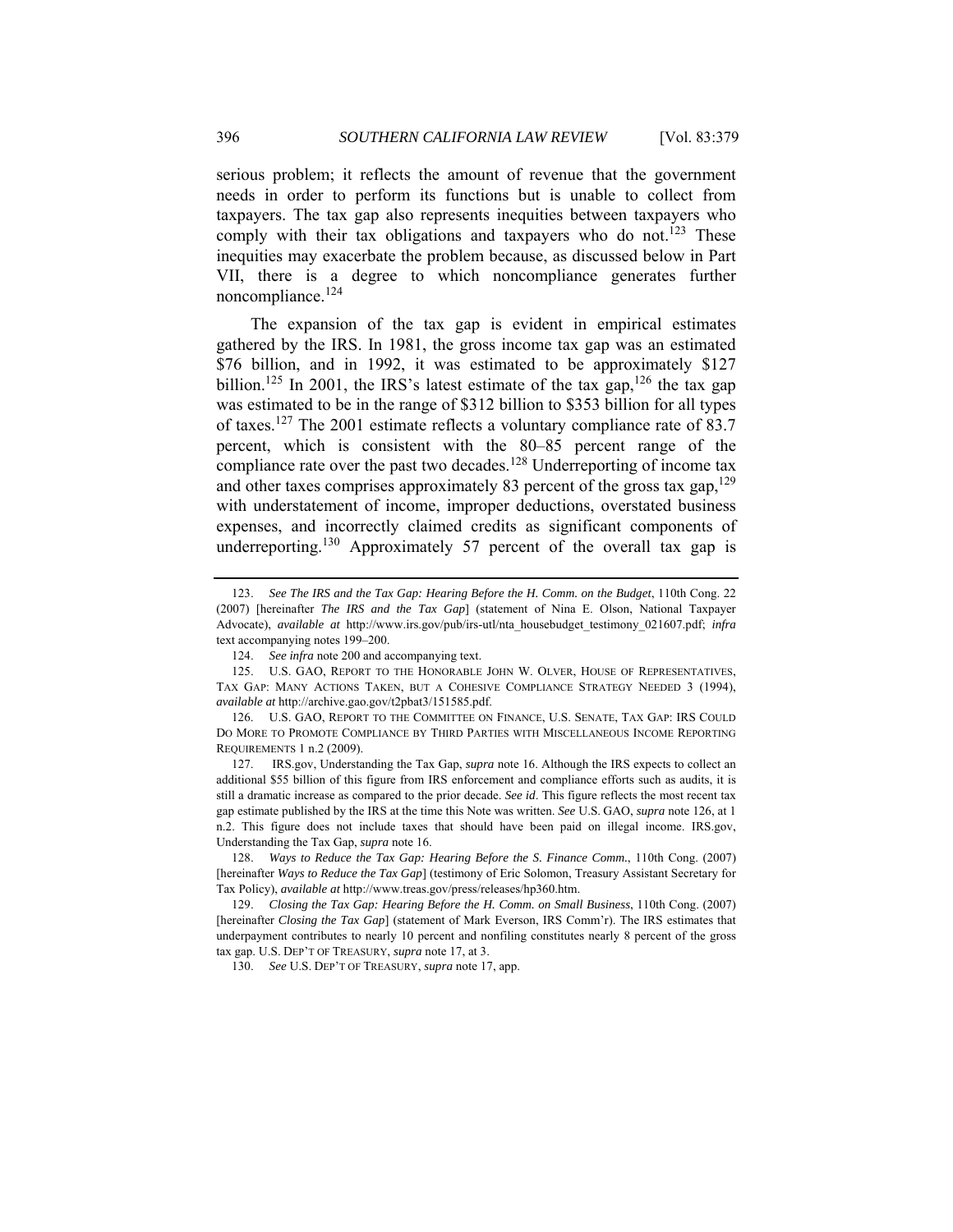# attributed to individual income tax underreporting.<sup>131</sup>

Particularly relevant to underreporting of income by online sellers is a finding by a Treasury Department study that a significant contributor to the size of the tax gap is the failure of some merchants to "accurately report their gross income, including income derived from payment card transactions."132 Moreover, noncompliance by sole proprietors has been found to significantly contribute to the expansion of the tax gap. In July 2007, the Government Accountability Office ("GAO") issued a report that noted that the IRS estimates that \$68 billion of the tax gap for 2001 was attributable to "sole proprietors," defined as owners of "unincorporated businesses by themselves."<sup>133</sup>

Recognizing the growing popularity of engaging in business via ecommerce, the IRS has directed research efforts toward "addressing reporting compliance among small businesses that are doing business over the Internet."134 An audit report published by the Small Business/Self-Employed Division of the IRS discussed an IRS study performed in 2000 that "analyzed the tax compliance risks associated with electronic commerce."<sup>135</sup> Although the study was not exclusively based on data pertaining to income derived from transactions using online trading platforms,136 it provides insight into the portion of the tax gap that is attributable to the broader category of e-commerce. The study found that the 426 commercial websites the researchers analyzed generated a \$6.2 million tax gap in 1997, mostly "due to the understatement of taxable

 134. U.S. DEP'T OF TREASURY, THE INTERNAL REVENUE SERVICE IS MAKING PROGRESS IN ADDRESSING COMPLIANCE AMONG SMALL BUSINESSES ENGAGED IN ELECTRONIC COMMERCE (2004) (memorandum from Gordon C. Milbourn III, Acting Deputy Inspector General for Audit), *available at* http://www.treasury.gov/tigta/auditreports/2005reports/200530010fr.pdf.

135. *Id.* at 1.

136. *Id.* (noting that "[t]he study included retail and wholesale businesses, financial services, business services, Internet service providers, computer sales/services businesses, and adult entertainment businesses").

 <sup>131.</sup> *Closing the Tax Gap*, *supra* note 129 (statement of Mark Everson, IRS Comm'r).

 <sup>132. 2007</sup> U.S. DEP'T OF TREASURY GEN. EXPLANATIONS OF ADMIN.'S FISCAL YEAR REVENUE PROPOSALS 117 [hereinafter 2007 REVENUE PROPOSALS].

 <sup>133.</sup> U.S. GAO, REPORT TO THE COMMITTEE ON FINANCE, U.S. SENATE, TAX GAP: A STRATEGY FOR REDUCING THE GAP SHOULD INCLUDE OPTIONS FOR ADDRESSING SOLE PROPRIETOR NONCOMPLIANCE 3–4 (2007). The GAO "is known as 'the investigative arm of Congress' and 'the congressional watchdog,'" supporting "Congress in meeting its constitutional responsibilities and help[ing] improve the performance and accountability of the federal government for the benefit of the American people." GAO, Welcome to GAO, http://www.gao.gov/ (last visited Dec. 26, 2009). According to the GAO, "Sole proprietors constitute about 72 percent of all businesses in the United States but are small; they have only 4.8 percent of all business receipts." U.S. GAO, *supra*, at 5. Sole proprietors include a broad range of businesses—from service providers like doctors to sellers of goods like car dealers—and may be engaged in these activities on a full-time or part-time basis. *Id.*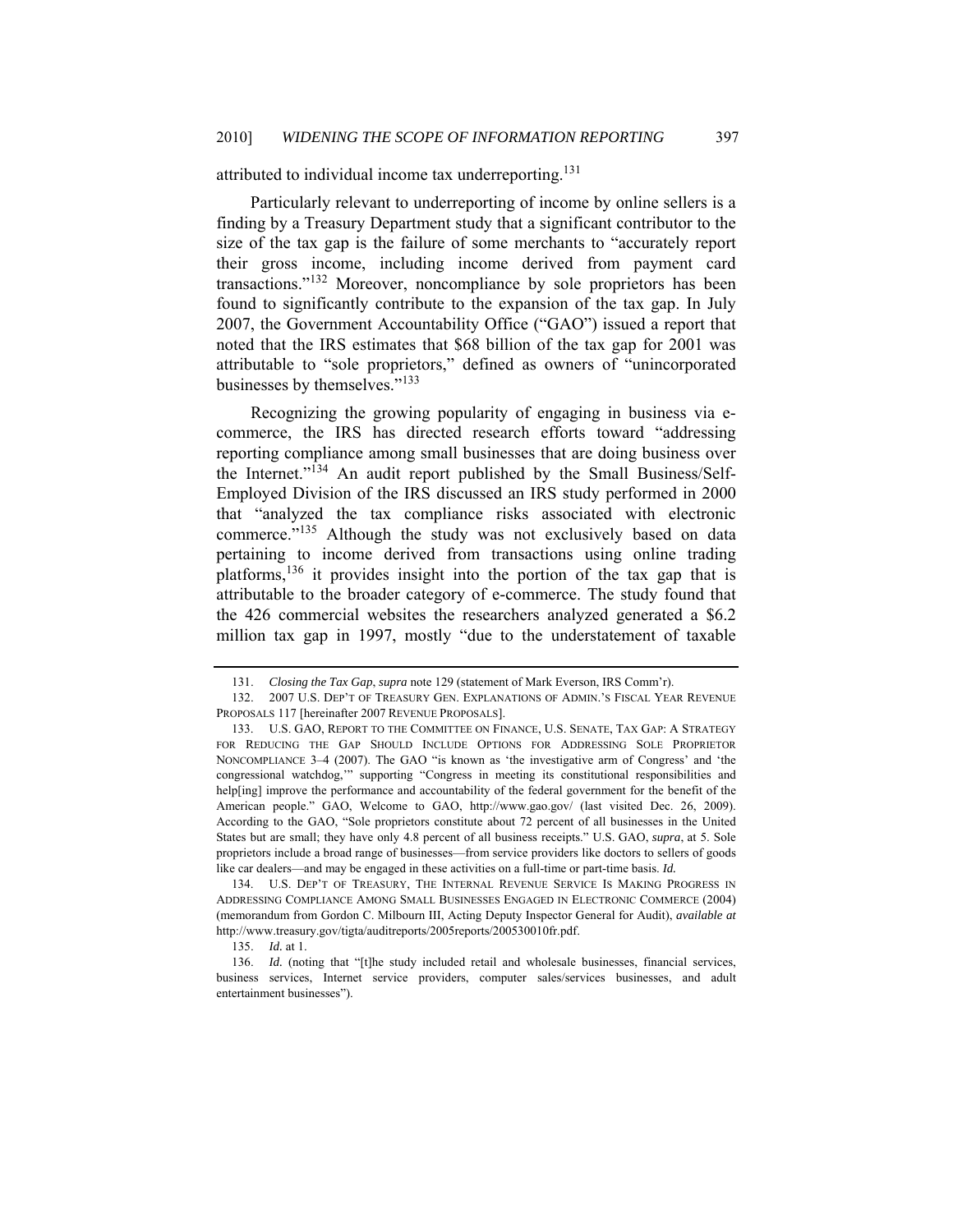income."137 Additionally, "10 percent of the selected commercial website owners failed to file their 1997 tax returns and 12 percent could not be identified, so their filing status is unknown."<sup>138</sup> The estimated tax gap stemming from small businesses that conduct business over the Internet has increased dramatically: in March 2004, the Small Business/Self-Employed Division estimated that it "may be as high as \$1 billion."<sup>139</sup>

The Office of Tax Policy of the Treasury Department has identified three main challenges involved in efforts aimed at reducing the tax gap: increasing voluntary compliance, reducing opportunities for evasion, and simplifying the administration of the tax laws.<sup>140</sup> In its discussion of reducing evasion opportunities, the Office of Tax Policy stated that reliable third-party data is critical to enabling the IRS to detect errors in reporting and that the IRS still lacks this reliable "information on certain types of income, most notably income earned by the self-employed."<sup>141</sup> As one researcher has explained, "Opportunity provides one important reason for noncompliance among self-employed and small business taxpayers."<sup>142</sup>

Preliminary findings by the IRS indicate that, "[o]verall, compliance is highest where there is third-party reporting and/or withholding," $143$  such as wage, salary, and tip compensation reported by employers through W-2 forms. Such informational returns are found to be a "proven way" of increasing compliance and assisting the IRS in discovering noncompliance.144 To the extent that information reporting helps identify noncompliant taxpayers who can then be contacted directly, information reporting enables IRS resources to be more efficiently allocated.<sup>145</sup>

Policies aimed at narrowing the tax gap must account for the fact that legislative proposals approaching tax compliance "do not come close to eliminating the tax gap."146 Complete closure of the tax gap would "require universal audits followed by draconian collection practices, imposing

<sup>137.</sup> *Id.*

<sup>138.</sup> *Id.*

<sup>139.</sup> *Id.*

 <sup>140.</sup> OFFICE OF TAX POLICY, *supra* note 11, at 8.

<sup>141.</sup> *Id.* at 9.

 <sup>142.</sup> Morse, *supra* note 90, at 485.

 <sup>143.</sup> IRS.gov, Understanding the Tax Gap, *supra* note 16.

 <sup>144.</sup> U.S. GAO, *supra* note 125, at 5.

 <sup>145.</sup> *Tax Compliance: Multiple Approaches Are Needed to Reduce the Tax Gap: Hearing Before the H. Comm. on the Budget*, 110th Cong. 12 (2007) [hereinafter *Tax Compliance*] (statement of Michael Brostek, Director, Tax Issues, Strategic Issues, U.S. GAO).

 <sup>146.</sup> *Ways to Reduce the Tax Gap*, *supra* note 128 (testimony of Eric Solomon, Treasury Assistant Secretary for Tax Policy).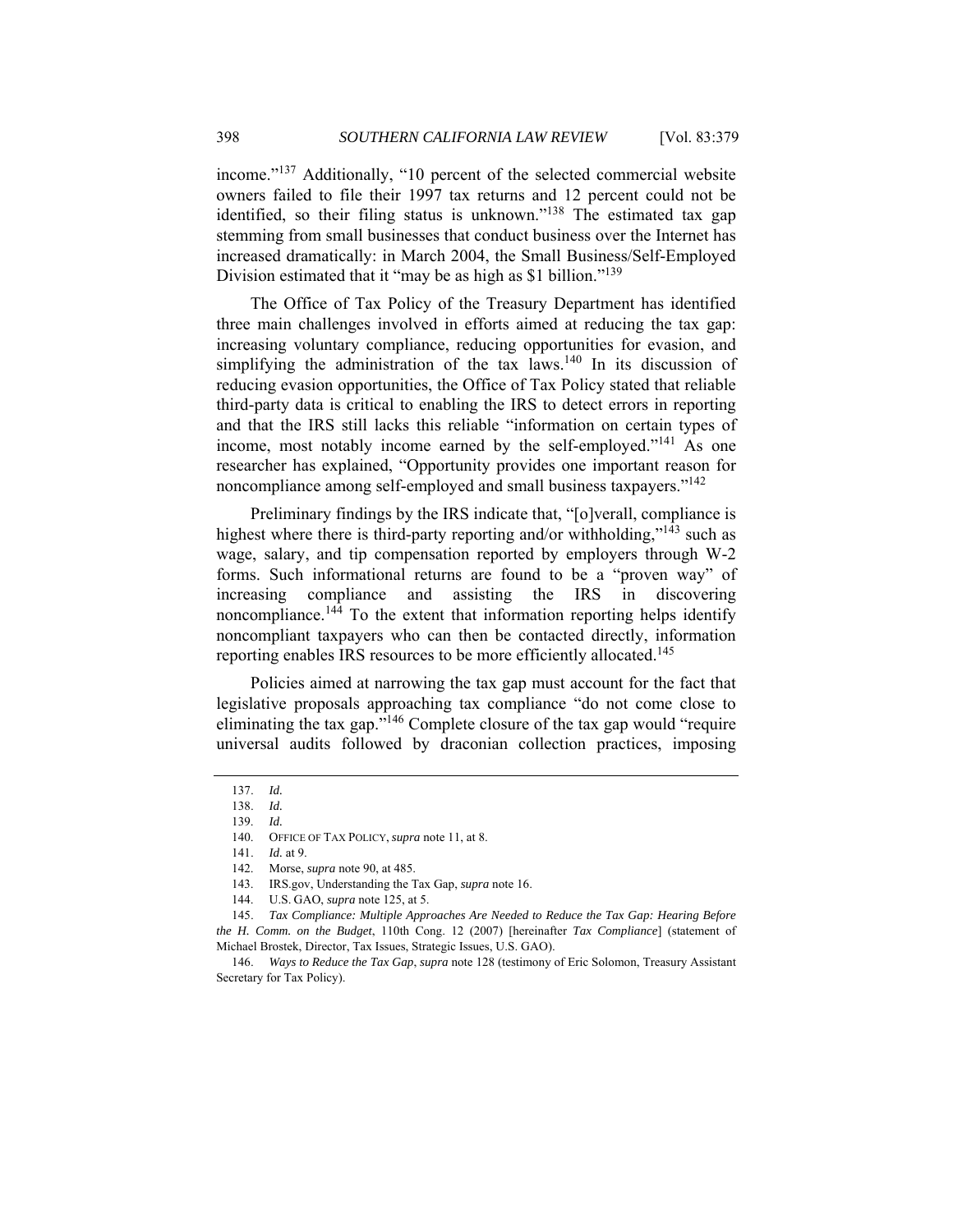prohibitive costs and burdens on taxpayers as well as the IRS."147 Weighing the benefits of a tax law against its costs, and taking into account all potential costs, is an important step in evaluating tax policy aimed at decreasing the tax gap. Although complete closure may not be feasible, tax compliance can be significantly improved to reduce the continually growing tax gap. According to Lederman, to the extent the tax gap "can be narrowed at a cost that is low in comparison to the additional funds collected, the government can use the funds to reduce the deficit, lower other taxes, or to reduce debt financing of bailouts and other spending."148

#### V. GUIDING PRINCIPLES FOR TAX POLICY

In developing tax policy aimed at increasing reporting of income derived from e-commerce transactions, consideration of existing tax policies and principles is critical to maintaining both neutrality between the various forms of engaging in commerce and consistency in tax laws. This part outlines traditional tax policy principles and how these principles should be applied to taxation of e-commerce income and provides a brief overview of how other countries have approached the problems of income tax avoidance associated with e-commerce transactions.

## A. U.S. TAX POLICY

Focusing on the policy goals of equity, efficiency, and transparency is important in writing tax laws, as IRS National Taxpayer Advocate Nina E. Olson expressed in a written statement before the House of Representatives.<sup>149</sup> Applying the same tax principles that are generally applied to the taxation of all forms of business activity is an important part of formulating tax laws to be applied to Internet commerce. Doing so ensures that the first principle—equity—is maintained, which is important since there appears to be no justifiable reason for treating e-commerce any differently from traditional forms of retailing.

The notion of maintaining fundamental tax principles in developing tax law for Internet commerce has also been promoted by Arthur J.

<sup>147.</sup> *Id.*

 <sup>148.</sup> Lederman, *supra* note 18, at 1734–35 (footnotes omitted).

 <sup>149.</sup> *The IRS and the Tax Gap*, *supra* note 123, at 3 (statement of Nina E. Olson, National Taxpayer Advocate). *See also* Leandra Lederman, *Statutory Speed Bumps: The Roles Third Parties Play in Tax Compliance*, 60 STAN. L. REV. 695, 709 (2007) ("When the appropriateness of a tax proposal or provision is evaluated as a policy matter, the concerns usually referenced are efficiency, equity and 'simplicity' or 'administrability.'").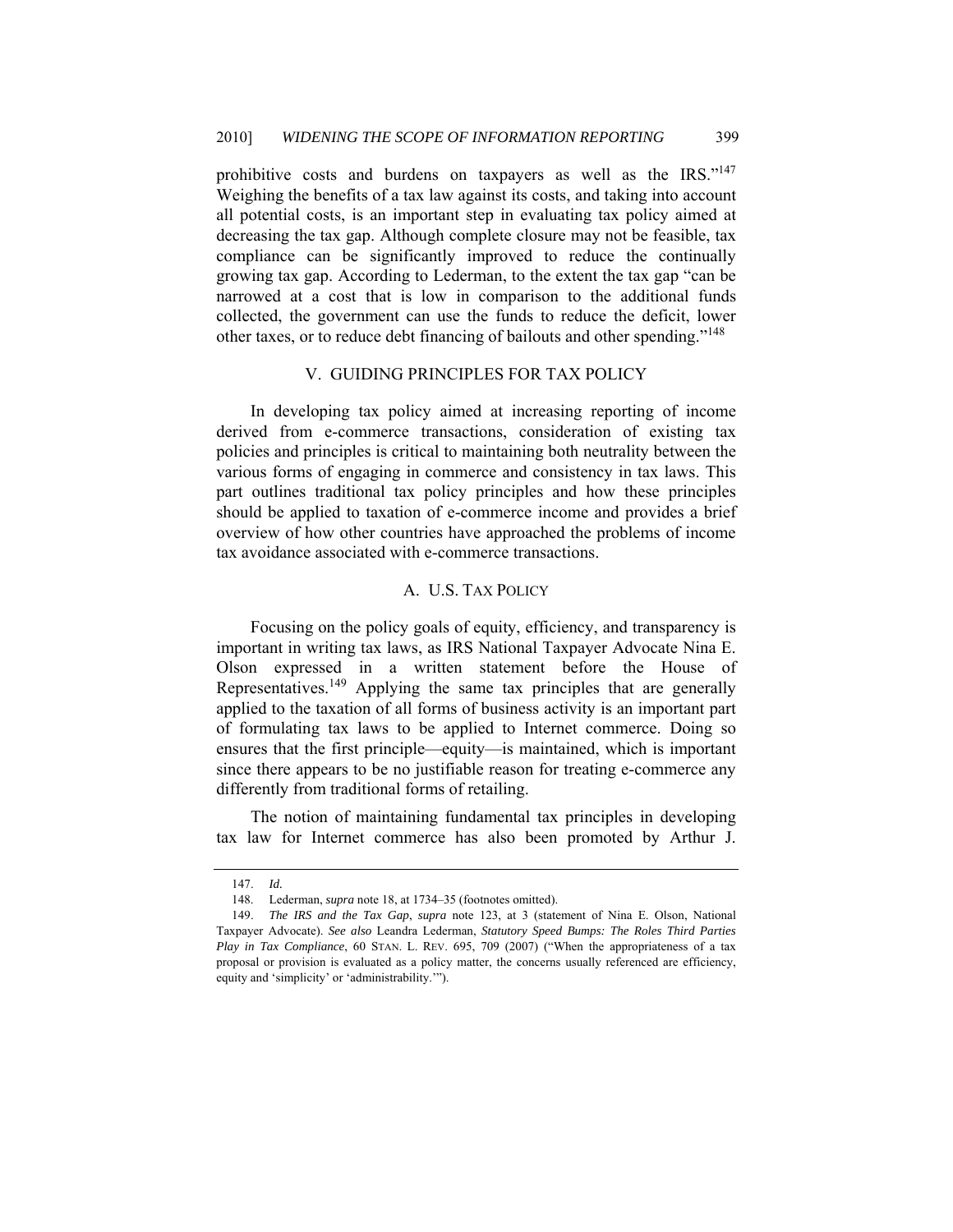Cockfield, who researched how the Internet is changing tax laws.<sup>150</sup> Cockfield asserts that tax reform efforts must "recognize the importance of protecting 'real world' or traditional norms that existed prior to the advent of the Internet."151 With this notion in mind, he puts forth a legal model that "align[s] legal rules with the nature of the network, without overly intruding on cyberspace values."152 In his analysis, Cockfield describes three guiding principles that are fundamental "to ensur[ing] that a tax system can effectively collect tax revenues to pay for public goods": (1) maintaining tax neutrality; (2) promoting administrative simplicity; and (3) applying and maintaining traditional tax laws.<sup>153</sup>

The first tax policy principle that Cockfield identifies is consistent with the principle of equity that National Taxpayer Advocate Olson notes is important to developing tax policy; tax laws should exhibit neutrality between traditional commercial activities and Internet activities.<sup>154</sup> Cockfield cites a Treasury report that stresses the importance of a "tax system treat [ing] economically similar income equally, regardless of whether earned through electronic means or through more conventional channels of commerce."155 For instance, taxation of items sold at a Saturday garage sale is often not monitored or enforced. Thus, the equity principle would suggest that the same general laxity toward taxation of sales where dollar amounts are small should be applied to the intermittent sales by casual online sellers. The forum—whether a front lawn or an online trading platform—should not dictate a different tax treatment of the same transaction.

Additionally, Cockfield asserts that taxation involving Internet sales "should neither distort nor hinder commerce. No tax system should discriminate among types of commerce, nor should it create incentives that will change the nature or location of transactions."<sup>156</sup> Implementing tax policy that does not impede the growth of e-commerce has been cited as an

 <sup>150.</sup> *See* Cockfield, *supra* note 83, at 333–34, 350.

<sup>151.</sup> *Id.* at 350.

 <sup>152.</sup> *Id.* at 334.

<sup>153.</sup> *Id.* at 351−52.

 <sup>154.</sup> *The IRS and the Tax Gap*, *supra* note 123 (statement of Nina E. Olson, National Taxpayer Advocate).

<sup>155.</sup> Cockfield, *supra* note 83, at 351 (quoting OFFICE OF TAX POLICY, U.S. DEP'T OF TREASURY, SELECTED TAX POLICY IMPLICATIONS OF GLOBAL ELECTRONIC COMMERCE 19 (1996), *available at* http://www.treas.gov/offices/tax-policy/library/internet.pdf).

<sup>156.</sup> *Id.* (quoting WHITE HOUSE, A FRAMEWORK FOR GLOBAL ELECTRONIC COMMERCE 5 (1997), *available at* http://s3.amazonaws.com/lcp/cibercultura/myfiles/A-Framework-for-Global-Electronic-Commerce-Al-Gore.pdf).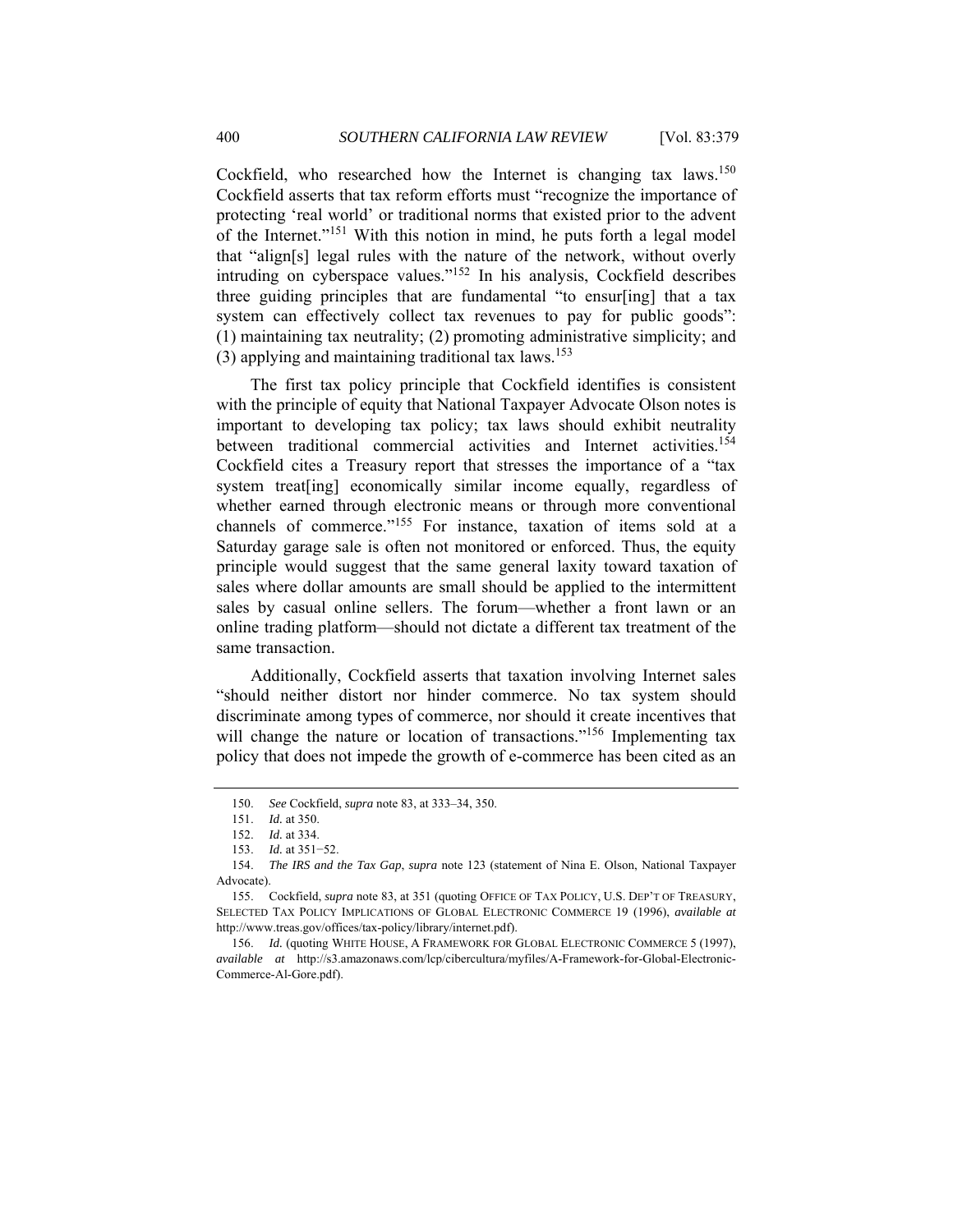important consideration by many scholars.<sup>157</sup> Otherwise, tax law could discourage online sales and stunt the growth of an increasingly important means of commerce for many merchants and consumers.

Secondly, the promotion of administrative simplicity should be a key consideration in developing tax laws. As Cockfield explains, "[T]he laws should not create overly burdensome compliance costs for businesses and should be relatively easy to enforce by tax authorities."<sup>158</sup> As discussed in Part VII, the benefits of a proposed information reporting requirement should be evaluated in light of the costs that it entails. Moreover, as also described in Part VI, an analysis of the costs involved for both taxpayers and the IRS is an important consideration. According to Lederman,<sup>159</sup> "[A]dministrability of a tax is key to its effectiveness"; she emphasizes that without effective implementation, the best tax policy in the world is useless.<sup>160</sup>

Thirdly, Cockfield also advocates for application of the set of tax rules traditionally applied to businesses, suggesting that they would "generally suffice to deal with [the] emerging challenges" presented by the growth of Internet commerce.161 Although he notes that these fundamental laws and principles are often problematic in several circumstances, he asserts that they "reflect consensus among governments concerning how economic activity should be taxed."162 He further suggests that "radical change to these traditional principles would not likely attract the level of cooperation required to deal with emerging challenges."163

In sum, the principles of neutrality or equity, administrative simplicity, and maintaining tradition will provide a strong foundation for establishing an approach to taxing e-commerce income. One of the challenges faced by the IRS and legislators lies in striking the appropriate balance between these principles because, as Cockfield discusses, they often run into conflict with each other when applied to economic activity that takes place on the Internet.<sup>164</sup> One example of the tension inherent in

<sup>157.</sup> *See, e.g.*, *id.* at 362 ("Legal rules should be properly aligned with the nature of the network and act to preserve traditional norms without destabilizing cyberspace.").

<sup>158.</sup> *Id.* at 351.

 <sup>159.</sup> Leandra Lederman is the William W. Oliver Professor of Tax Law at Indiana University Maurer School of Law–Bloomington. *See* Lederman, *supra* note 18, at 1733.

 <sup>160.</sup> Lederman, *supra* note 149, at 709 (citing Richard M. Bird, *Administrative Dimensions of Tax Reform*, 10 ASIAN-PAC. TAX BULL. 134, 134 (2004)).

 <sup>161.</sup> Cockfield, *supra* note 83, at 351.

 <sup>162.</sup> *Id.*

<sup>163.</sup> *Id.* at 351–52.

<sup>164.</sup> *See id.* at 352.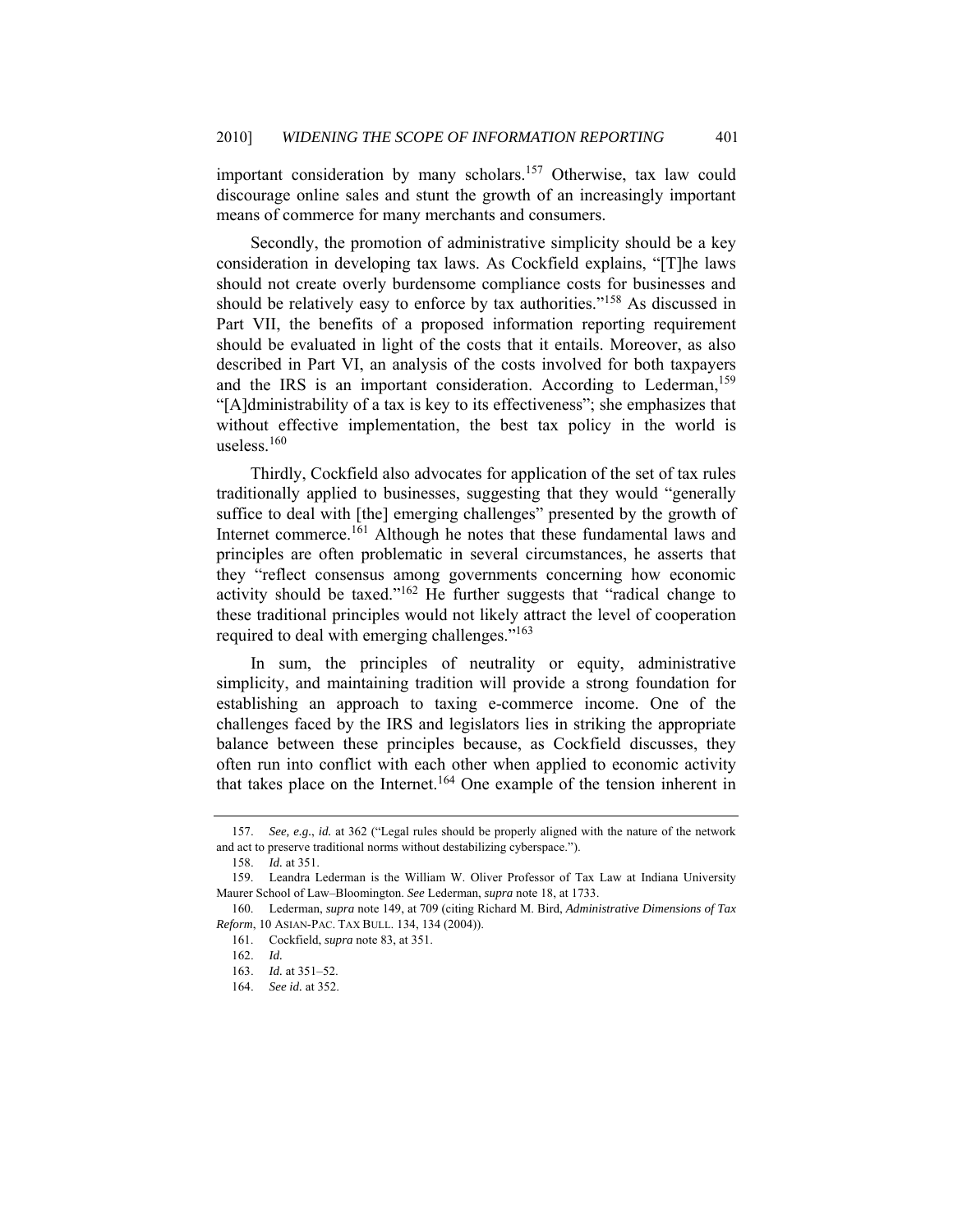applying these guiding principles is attempting to balance equity in the application of tax laws and achieving this equity in a manner that does not impose substantial administrative burdens on the IRS. For instance, suppose that an occasional eBay seller makes \$1000 gross profit in a given tax year. Suppose eBay—or its payment entity, PayPal, as is likely to be the case under  $\S 6050W^{165}$ —is required to file an informational return with the IRS reporting the eBay seller's \$1000 gross profit. Suppose that the eBay seller's neighbor also earns \$1000 gross profit, but is less Internetsavvy (or more Internet-wary) and earned this profit from transactions at a garage sale on his or her front lawn on a Saturday afternoon. In this situation, the equity principle would dictate the filing of an information return for both individuals, as the forum for their transactions should not dictate the tax treatment of the income they earned. Although the equity principle would be satisfied by requiring an information return in both circumstances, the administrative simplicity principle is potentially undermined if filing information returns in both circumstances would entail monitoring of the respective forums: monitoring an online trading platform that presumably keeps databases of transaction records is likely far less burdensome than sending IRS agents to drive around suburban neighborhoods in search of garage sales.

#### B. INTERNATIONAL APPROACHES TO TAXATION OF E-COMMERCE INCOME

Given that the expansion of e-commerce is a global phenomenon, an examination of the treatment of income derived from Internet sales in other countries may be useful in evaluating whether this new reporting requirement can be an effective means of addressing noncompliance by taxpayers engaged in e-commerce. Foreign nations that have faced similar problems of underreporting of income from online transactions have "taken promising steps in understanding and combating" the problems involving taxation of e-commerce.166 This section provides a brief overview of the approaches taken by countries seeking to tax income generated from online sales.

In the United Kingdom, for instance, the general rule is that income received from online sales becomes subject to taxation when the items sold were initially purchased by the seller with the intention of eventually being

 <sup>165.</sup> As discussed below in Part VII, and the in text accompanying note 279, the IRPAC stated in its comments responding to IRS Notice 2009-19, in which the IRS requested comments regarding § 6050W, the common belief is that "third party networks" as described in § 6050W include entities such as PayPal.

 <sup>166.</sup> Mohr, *supra* note 15, at 313.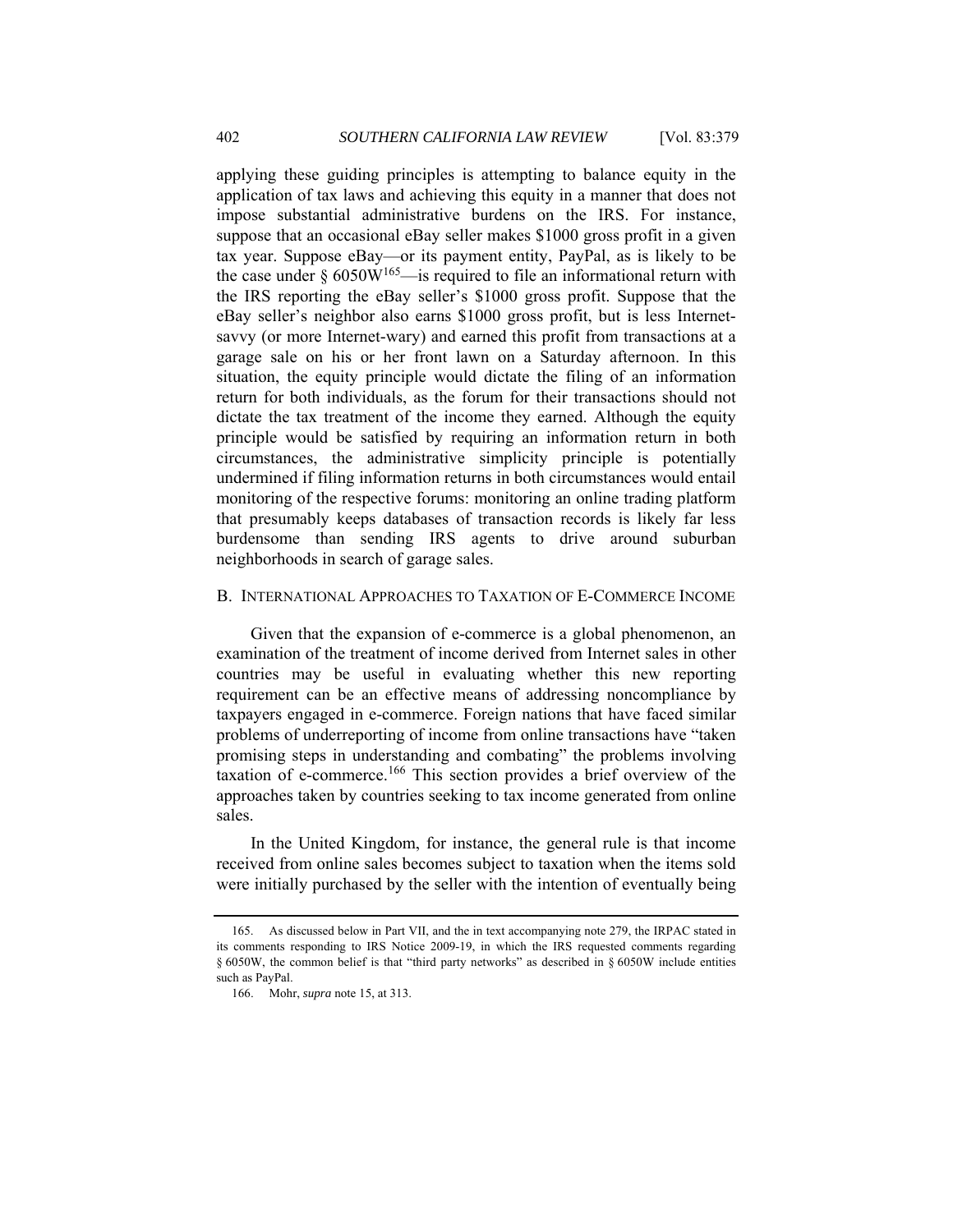sold.<sup>167</sup> Her Majesty's Revenue and Customs ("HMRC"), the U.K. equivalent of the IRS, launched a program to discover high-volume online sellers who post and sell items on eBay and fail to declare the related income.168 This "crackdown" on taxation of e-commerce income was specifically geared at targeting online "traders."<sup>169</sup>

In Canada, where eBay sellers are also required to report their online sales income,<sup>170</sup> the Minister of National Revenue has the power to compel disclosure of confidential taxpayer information, such as the names and sales information of eBay "PowerSellers," $171$  to verify that they are complying with their tax obligations.<sup>172</sup> In a recent judgment involving eBay, the Canadian Federal Court of Appeal concluded that the Minister is not required to prove that he is conducting a "'serious and genuine' inquiry into one or more specific individuals" but that he "must only satisfy a judge that the information or documents sought are required to verify compliance with the Act."<sup>173</sup> In July 2009, the Minister of National Revenue and Minister of State Jean-Pierre Blackburn informed Canadian eBay sellers that the Canada Revenue Agency, the government agency that administers the tax laws for Canada and most of its provinces and territories,  $174$  would begin auditing eBay sellers at the end of summer 2009.<sup>175</sup> In a statement to the media, Blackburn stated, "I strongly encourage eBay sellers, and for that matter, any taxpayer who has not already done so, to correct their tax

 174. Canada Revenue Agency, About the Canada Revenue Agency (CRA), http://www.craarc.gc.ca/gncy/menu-eng.html (last visited Dec. 26, 2009). The CRA also administers "social and economic benefit and incentive programs delivered through the tax system." *Id.* 

 175. *See* Press Release, Can. Revenue Agency, News Release: "EBay Sellers Must Declare All Income for Tax Purposes," States Minister Blackburn (July 30, 2009), *available at* http://www.craarc.gc.ca/nwsrm/rlss/2009/m07/nr090730-eng.html.

 <sup>167.</sup> Emma Thelwell, *The Tax Sleuths Are Logging On to Bust the Online Traders: The Revenue Wants Its Cut of the Virtual Economy*, DAILY TELEGRAPH (London), Jan. 6, 2007, at 4.

 <sup>168.</sup> *See* Mohr, *supra* note 15, at 313 n.98.

 <sup>169.</sup> *See* Rosemary Gallagher, *If You Make Net Profits, You're in the Taxman's Web*, SCOTSMAN, Feb. 3, 2007, *available at* http://sport.scotsman.com/ebay/If-you-make-net-profits.3343506.jp.

 <sup>170.</sup> Kristen A. Parillo, *Tax Authorities to Begin Auditing EBay Sellers*, TAX NOTES INT'L (Can.), Aug. 4, 2009.

 <sup>171.</sup> According to eBay, a "PowerSeller" is a seller who ranks among the most successful sellers on the website. *See* EBay Annual Report, *supra* note 54, at 4. To qualify as a "PowerSeller," members must meet a set of requirements, which includes "uphold[ing] the eBay community values, including honesty, timeliness and mutual respect"; meeting a minimum of \$1000 in sales or one hundred items per month, for three consecutive months, and a minimum of \$12,000 or 1200 items for the prior twelve months; being an active member for ninety days; and having an account in good financial standing. EBay, Why Should You Feel Confident Buying from a PowerSeller?, http://stores.ebay.com/ replaceaphone-com-store-auctions/why-you-can-buy-with-confidence.html (last visited Dec. 26, 2009).

 <sup>172.</sup> *See* John Sorensen, Stevan Novoselac & Corrinne Lobe, *The Long Arm of the Minister of National Revenue Grows Another Foot—Disclosure in EBay Canada*, MONDAQ, Jan. 19, 2009.

<sup>173.</sup> *Id.*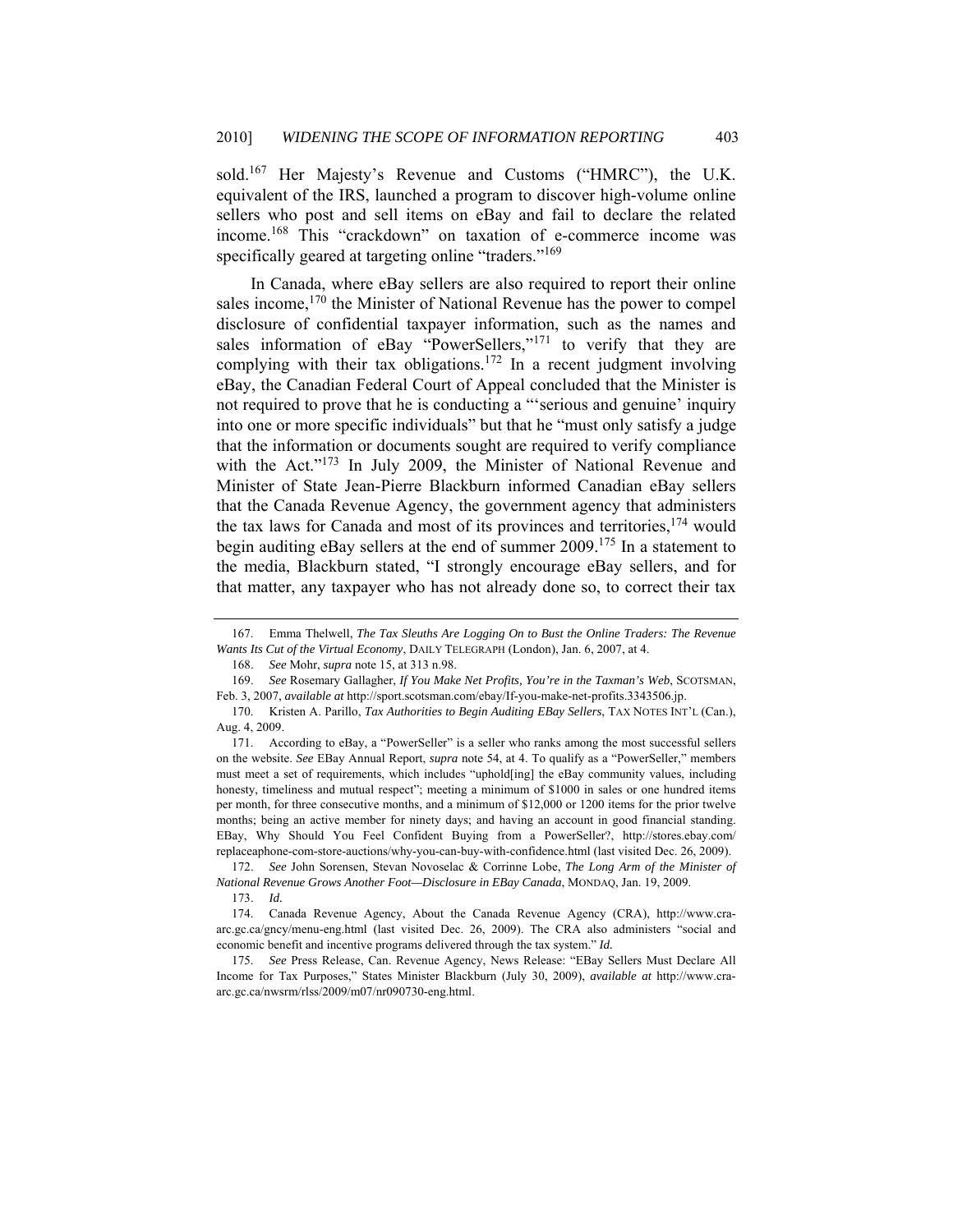affairs as soon as possible to avoid penalties or prosecution."176

The Irish tax authority, the Revenue, is similarly investigating PowerSellers who generate profits from trading on eBay.<sup>177</sup> The Revenue is expected to focus on major sellers and to ask eBay to provide the details of their transactions to cross-check them against the tax returns these sellers file to determine whether the money earned has actually been declared.<sup>178</sup>

In sum, as these examples from other countries illustrate, there is a growing trend toward capturing lost tax revenue stemming from underreporting or nonfiling by sellers on online trading platforms like eBay. Although there is no empirical data demonstrating the effectiveness of these measures, these examples affirm that income generated from online sales is a significant source of revenue that the government should take pragmatic steps to collect in order to reduce the expansion of the tax gap.

#### VI. THE REPORTING PROVISION

Described as a "snippet" in the massive Housing and Economy Recovery Act of  $2008$ ,<sup>179</sup> the information reporting requirement for payment card and third-party payment transactions, codified at § 6050W of the Code, will likely have a significant impact on all parties engaged in ecommerce. This provision appears to apply directly to online trading platforms like  $e$ Bay and its payment system, PayPal.<sup>180</sup> On the E-Business and E-Commerce Recordkeeping page of the IRS website, the IRS explicitly states that for online auction sellers, the new information reporting provision means that credit card and "e-payment" sales will annually be reported to online sellers and to the  $IRS$ .<sup>181</sup> This part explores the history of proposals aimed at taxing income derived from e-commerce, outlines the requirements of the new reporting provision, and discusses its several implications.

 <sup>176.</sup> *Id.*

 <sup>177.</sup> *See* Adrian Weckler, *Revenue to Clamp Down on Major EBay Sellers*, SUNDAY BUS. POST (Ir.), Dec. 14, 2008.

<sup>178.</sup> *Id.*

 <sup>179.</sup> Tresa Baldas, *Lawyers Brace for New Rules on Online Payment Networks*, RECORDER, Jan. 23, 2009. *See also* Housing and Economic Recovery Act of 2008, Pub. L. No. 110-289, 122 Stat. 2654.

 <sup>180.</sup> *See* William P. Barrett, *Coming Soon to EBay: The Taxman*, FORBES, Mar. 18, 2009, http://www.forbes.com/2009/03/17/irs-ebay-audits-personal-finance-taxes-internet-sellers.html.

 <sup>181.</sup> IRS.gov, Recordkeeping—E-Business & E-Commerce, http://www.irs.gov/businesses/small/ industries/article/0,,id=202944,00.html (last visited Dec. 26, 2009).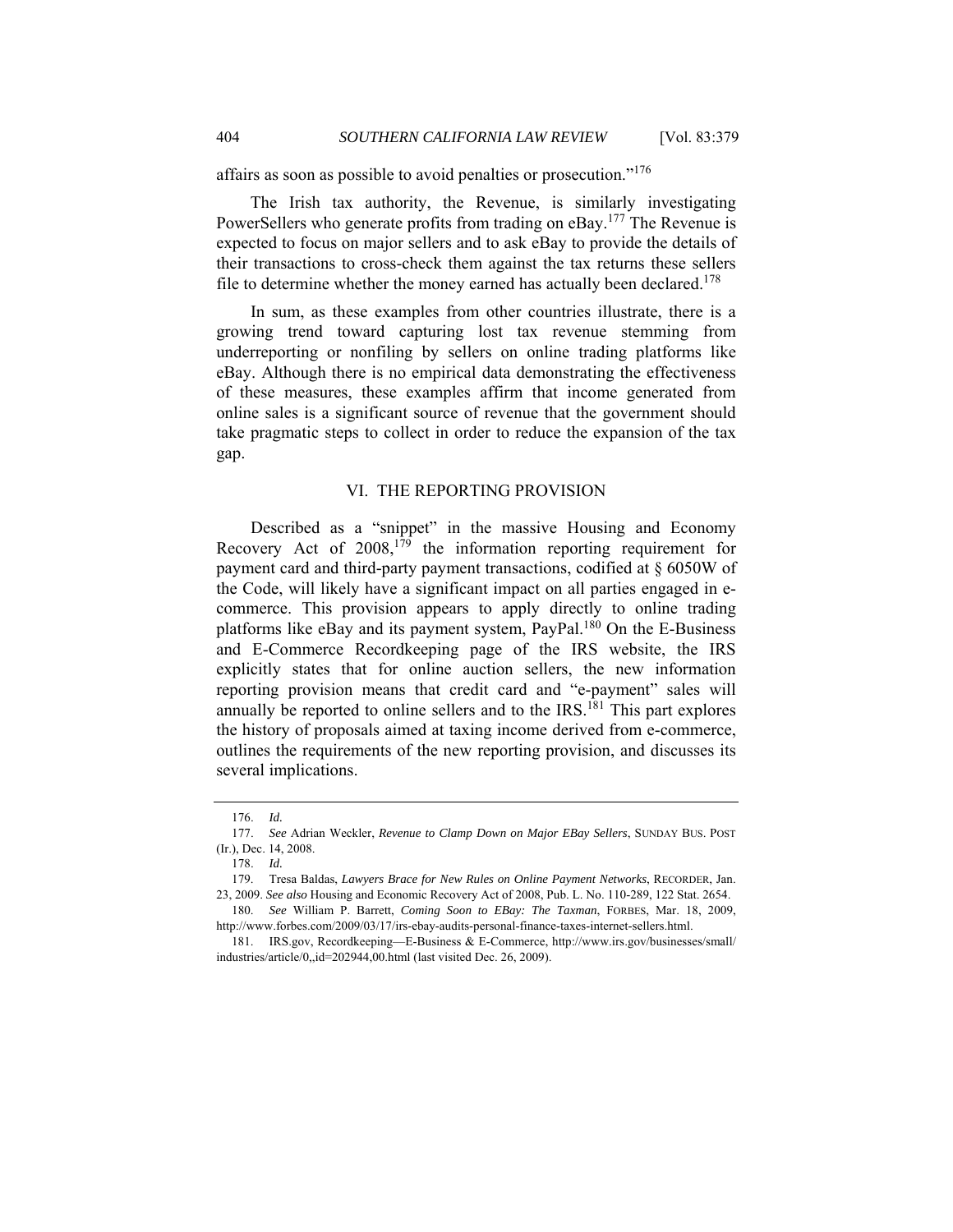#### A. HISTORY OF THE INFORMATION REPORTING PROVISION

Prior to codification of § 6050W of the Code, several recommendations were advanced in proposals by various government bodies to address the issues of underreporting and nonfiling of income by e-commerce sellers.<sup>182</sup> The proposals illustrate that noncompliance by this subset of taxpayers is identified as a significant problem and a contributor to the tax gap. The proposals generally recommended two approaches to increasing reporting of income from Internet sales, both of which are based on the use of information returns: (1) create a new Code section to require information reporting by the online trading platforms and their payment processors or  $(2)$  expand the definition of "broker" under § 6045 of the Code to include online trading platforms like eBay.

In February 2006, a proposal to increase information reporting on payment card transactions was included in the Bush administration's 2007 revenue proposals as one of the ways to address the expanding tax gap.<sup>183</sup> The administration noted that the failure of some retail businesses to accurately report gross income represents a significant contributor to the tax gap.<sup>184</sup> In this report, the administration proposed providing the "Secretary with [the] authority to promulgate regulations requiring payment card issuers to report to the IRS annually the aggregate reimbursement payments made to merchants in a calendar year, and to require backup withholding for card issuers in the event that a merchant payee fails to provide a TIN."185 In explaining the rationale for this proposal, the administration noted that the proposal would impose minimal burdens on card issuers given that they already track payment information and provide it to merchants.186 Furthermore, implementing a backup withholding system, the administration explained, would materially improve compliance, without imposing tremendous burdens on card issuers<sup>187</sup>

Additionally, in 2006 the Information Reporting Program Advisory Committee ("IRPAC") issued a report featuring recommendations aimed at addressing the tax compliance problems posed by the growing number of

 <sup>182.</sup> *See, e.g.*, 2007 REVENUE PROPOSALS, *supra* note 132; 2008 U.S. DEP'T OF TREASURY GEN. EXPLANATIONS OF ADMIN.'S FISCAL YEAR REVENUE PROPOSALS 65 [hereinafter 2008 REVENUE PROPOSALS].

 <sup>183.</sup> *See* 2007 REVENUE PROPOSALS, *supra* note 132, at 115, 117.

 <sup>184.</sup> *Id.* at 117.

<sup>185.</sup> *Id.* 

<sup>186.</sup> *Id.*

<sup>187.</sup> *Id.*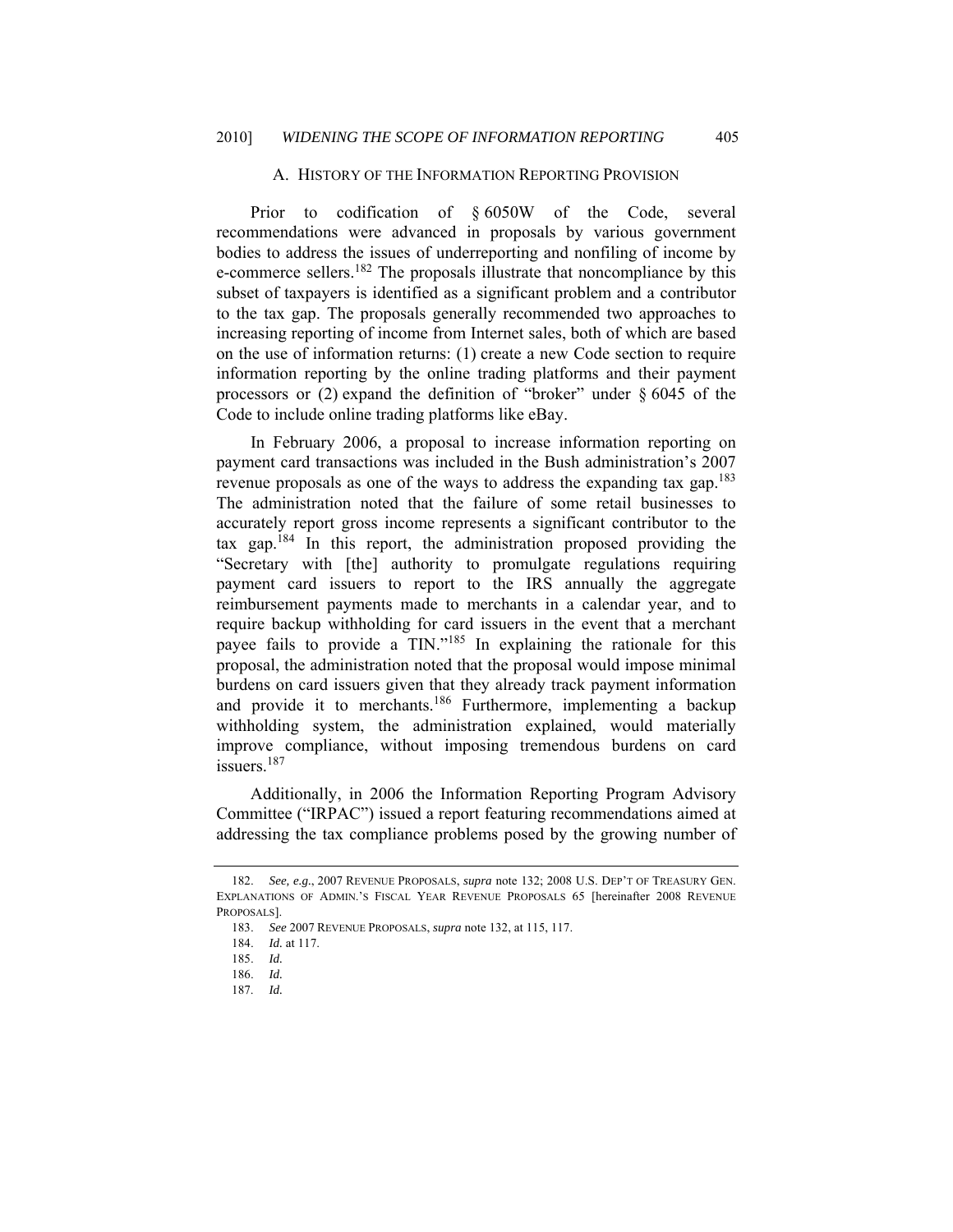Americans who report that their primary or secondary source of income is derived from sales on eBay.<sup>188</sup> One recommendation was the implementation of a comprehensive education program, which would involve distributing literature and posting guidance on the IRS website to inform participants of tax obligations and requirements.<sup>189</sup> The IRPAC also recommended collaborating with the auction organizations to require sellers to provide a TIN when they register in order to prepare the auction organizations to report income earned on Form 1099-MISC.<sup>190</sup> The IRPAC's recommendations included a proposal to change § 6045 of the Code concerning returns filed by brokers. The IRPAC stated that "revising IRC Section 6045 may be necessary to strengthen and further clarify the definition of a broker" to enable further enforcement of the other two recommendations.191

Similarly, the administration's general explanations for 2008 revenue proposals included a proposal to expand broker information reporting.<sup>192</sup> The administration explained that under § 6045 of the Code, brokers file information returns containing customer name, address, and gross proceeds information with the IRS.<sup>193</sup> It noted that the existing tax law did not clearly impose the requirement on businesses that, "with respect to sales of tangible personal property, may not be acting as agents of the customers (that is, the sellers of the property)."194 Reasoning that third-party reporting to the IRS significantly increases taxpayer compliance, the administration proposed requiring brokers to make an information return for a customer who employed the broker's services for one hundred or more transactions and generated at least \$5000 in gross proceeds in the year.<sup>195</sup> The proposal suggested providing the IRS and the Treasury Department with regulatory authority to permit exceptions in certain circumstances that it deemed appropriate and where "the benefit of information reporting is outweighed

 <sup>188.</sup> *See* BHANSALI ET AL., *supra* note 7, at 1. Established in 1991 by the IRS to discuss improvement to the information reporting program, the IRPAC serves the primary purpose of providing a public forum for such discussions. The IRPAC is comprised of members who represent various segments of the tax professional community, including major national professional and trade associations and state tax agencies. *See* IRS.gov, Information Reporting Program Advisory Committee (IRPAC) Facts, http://www.irs.gov/taxpros/article/0,,id=98158,00.html (last visited Dec. 26, 2009).

<sup>189.</sup> BHANSALI ET AL., *supra* note 7, at 1–2.

<sup>190.</sup> *Id.* at 2.

<sup>191.</sup> *Id.*

 <sup>192. 2008</sup> REVENUE PROPOSALS, *supra* note 182, at 65.

<sup>193.</sup> *Id.*

<sup>194.</sup> *Id.*

<sup>195.</sup> *Id.*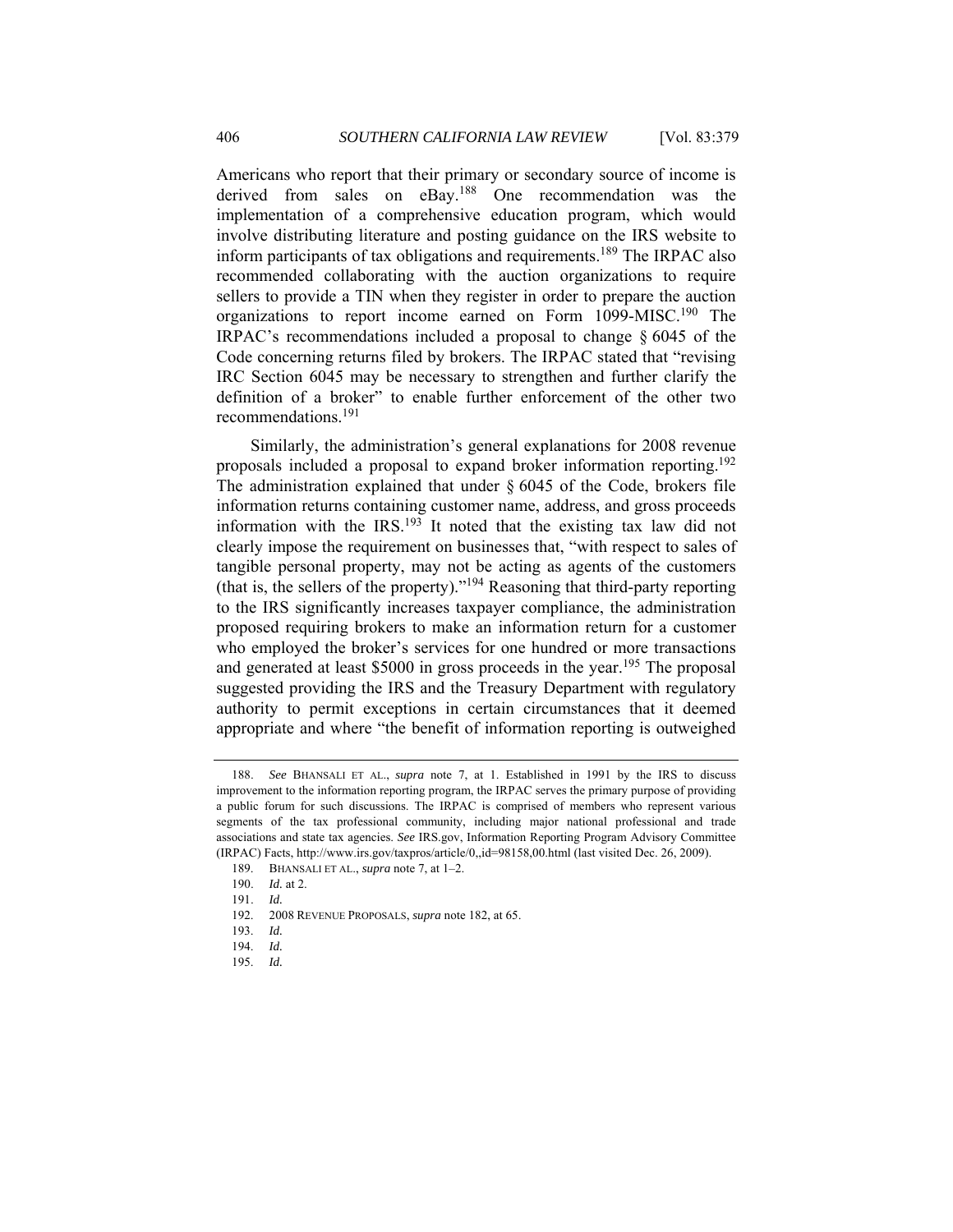by the cost of compliance."<sup>196</sup>

Although the proposed expansion of the reporting requirements for brokers did not explicitly state that it applied to online websites like eBay, the change was reasonably expected to be partly aimed at expanding information reporting requirements to address taxation of income from Internet commerce.<sup>197</sup> As Paul Heller, then chairman of the IRPAC, expressed, "I have no idea who it would be referring to . . . if not online auctions."198

In testifying about the IRS and the tax gap, National Taxpayer Advocate Nina E. Olson emphasized the importance of addressing problems of noncompliance with respect to income generated from ecommerce.199 Of the belief that "there is a degree to which compliance breeds more compliance and noncompliance breeds more noncompliance," Olson advocated for expanding third-party information reporting.200 In order to do so, she noted that various categories of transactions that are currently not subject to information reporting should be identified. Then, these categories should be evaluated on a case-by-case basis to determine whether the benefits outweigh the costs involved in requiring information reporting. Olson noted that in many cases this cost-benefit analysis will yield the conclusion that it is inappropriate to impose such a reporting requirement.201 Among the categories of transactions for which she recommended information reporting, however, Olson specifically recommended that Congress consider requiring information reporting on gross proceeds from online sales, citing the growing popularity of eBay sales as a source of primary and secondary income for many Americans.<sup>202</sup>

In the GAO's report that outlines a strategy for reducing the tax gap stemming from sole proprietor noncompliance, the GAO also included a recommendation that the strategy incorporate an information reporting requirement.203 Specifically, the GAO recommended requiring "businesses that process credit (and debit) card payments to report on the amount of

<sup>196.</sup> *Id.*

 <sup>197.</sup> *See* Kopytoff, *supra* note 10; IRS.gov, General Report—Message from the Chair (2007 IRPAC Report), http://www.irs.gov/taxpros/article/0,,id=187663,00.html (last visited Dec. 26, 2009).

<sup>198.</sup> *See* Kopytoff, *supra* note 10 (quoting Paul Heller, chairman of the IRPAC).

 <sup>199.</sup> *The IRS and the Tax Gap*, *supra* note 123, at 1–2 (statement of Nina E. Olson, National Taxpayer Advocate).

<sup>200.</sup> *Id.* at 2–3.

<sup>201.</sup> *See id.* at 4.

<sup>202.</sup> *Id.* at 5.

 <sup>203.</sup> U.S. GAO, *supra* note 133, at 30.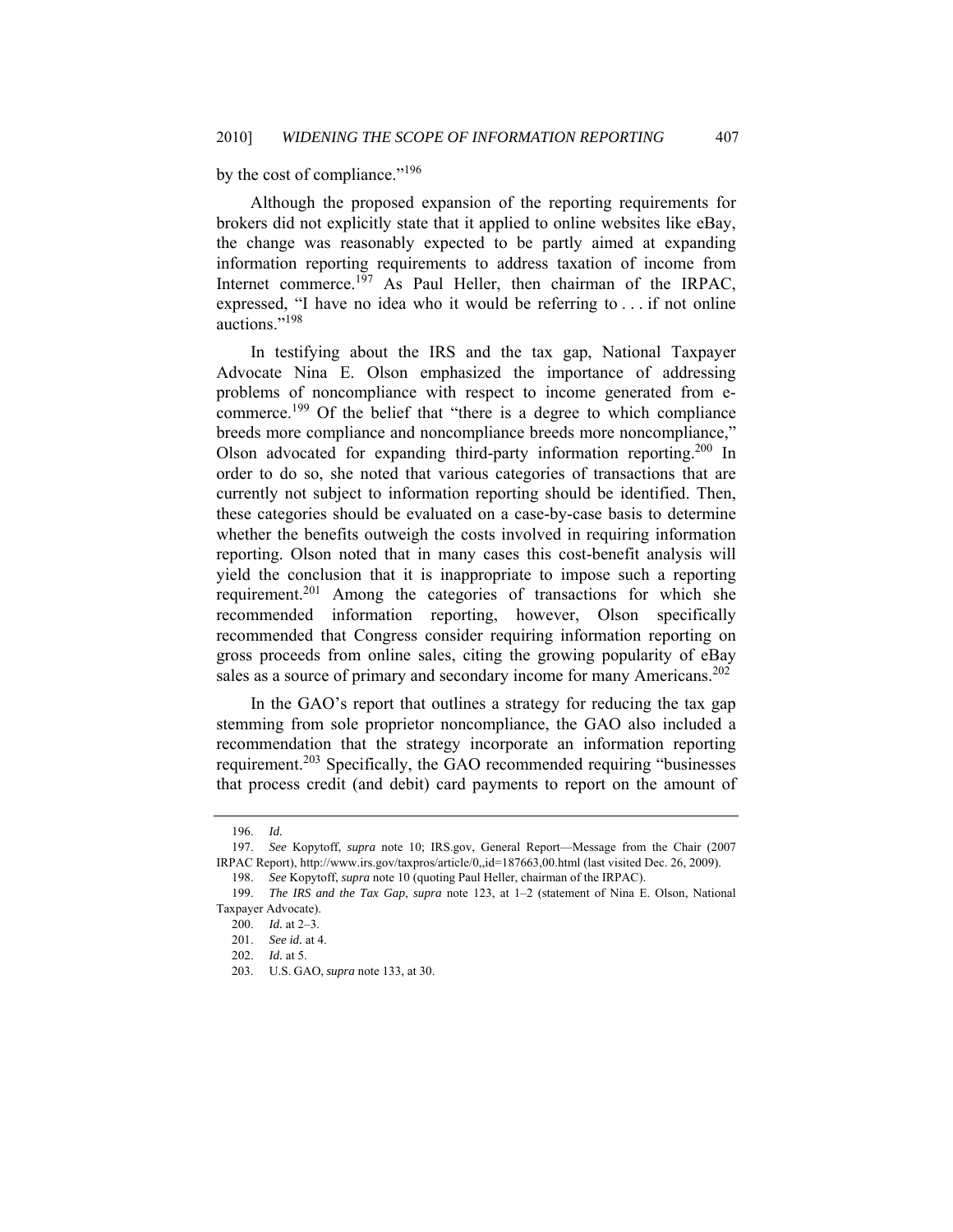payments made to sole proprietors for a tax year."<sup>204</sup>

In April 2007, Treasury Assistant Secretary for Tax Policy Eric Solomon testified before the Senate Finance Committee on ways to minimize the tax gap and discussed the proposal for payment card reporting.205 Solomon explained that the use of such payment cards creates a "paper trail" that does not lead to the IRS unless IRS agents actively investigate the trail on a case-by-case basis.206 He advocated leveraging the information already compiled in these paper trails to generate information reports to provide to the IRS.<sup>207</sup> He expressed that this would be an effective method of "systematically addressing" the issue of underreported income.<sup>208</sup>

In the administration's report for 2009, the administration highlighted four key principles outlined by the Treasury Department in its 2006 Comprehensive Strategy for Reducing the Tax Gap as important to guiding the strategy for improving tax compliance: (1) addressing both unintentional errors and intentional evasion; (2) specifically targeting sources of noncompliance; (3) combining enforcement activities with a commitment to taxpayer service; and (4) designing tax policy and compliance proposals sensitive to taxpayer rights and cognizant of the importance of maintaining the balance between "enforcement activity and imposition of taxpayer burden."209 With these guiding principles in mind, the administration once again proposed expanding information reporting of merchant payment card reimbursements as a means of improving tax compliance.<sup>210</sup>

# B. SECTION 6050W: RETURNS RELATING TO PAYMENTS MADE IN SETTLEMENT OF PAYMENT CARD AND THIRD-PARTY NETWORK TRANSACTIONS

Codified at § 6050W of the Code, the new legislation, which is similar to the proposal the Bush administration included in its 2009 budget

208. *Id.*

<sup>204.</sup> *Id.*

 <sup>205.</sup> *See Ways to Reduce the Tax Gap*, *supra* note 128 (testimony of Eric Solomon, Treasury Assistant Secretary for Tax Policy).

<sup>206.</sup> *Id.*

<sup>207.</sup> *Id.*

<sup>209.</sup> 2009 U.S. DEP'T OF TREASURY GEN. EXPLANATIONS OF ADMIN.'S FISCAL YEAR REVENUE PROPOSALS 61 [hereinafter 2009 REVENUE PROPOSALS] (quoting OFFICE OF TAX POLICY, *supra* note 11).

 <sup>210.</sup> *See id.* at 65.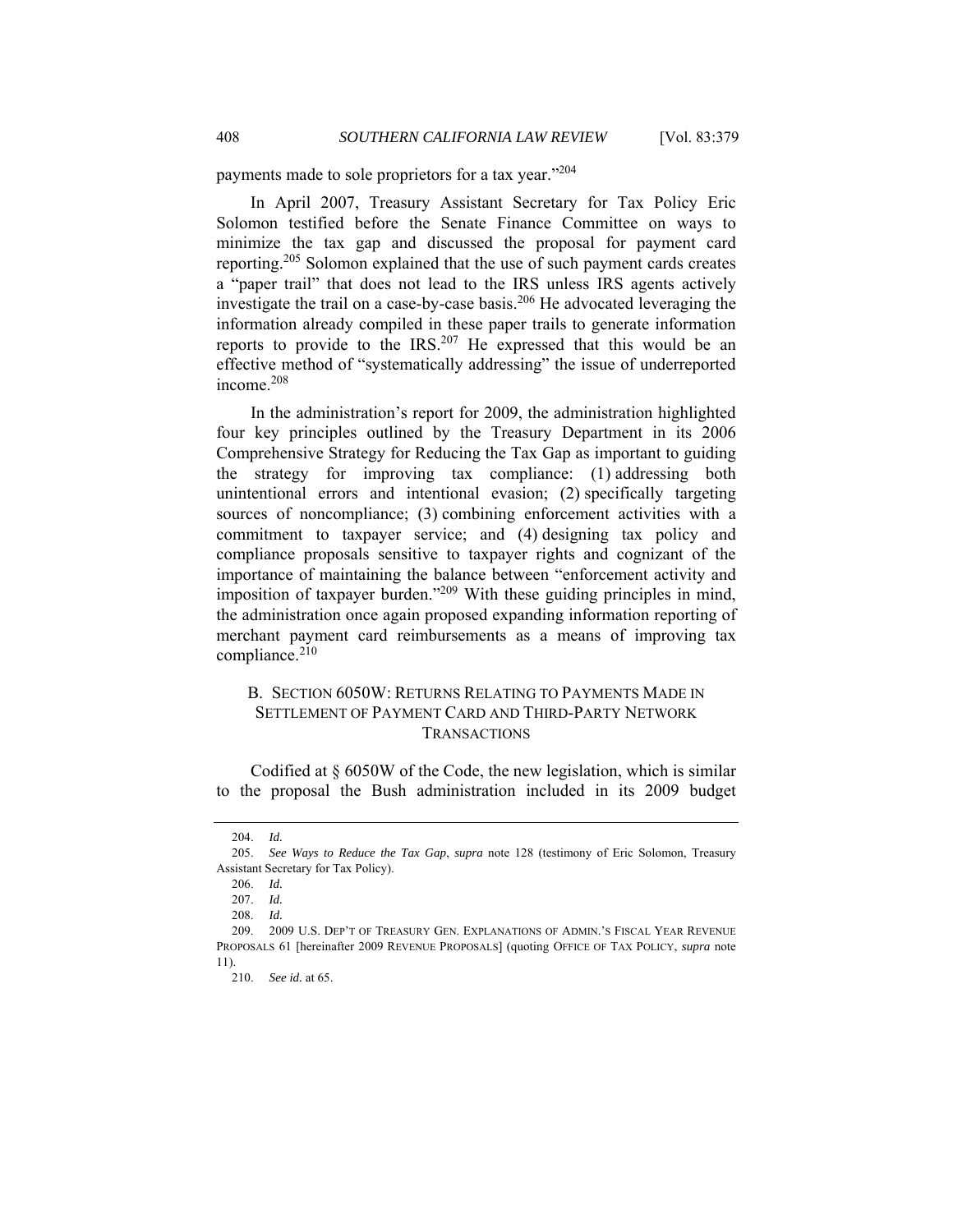proposal as a way to ensure collection of owed taxes, states that

[e]ach payment settlement entity shall make a return for each calendar year setting forth—(1) the name, address, and TIN of each participating payee to whom one or more payments in settlement of reportable payment transactions are made, and (2) the gross amount of the reportable payment transactions with respect to each such participating payee.<sup>211</sup>

Subsection (b) of the provision defines "payment settlement entity" as a merchant acquiring entity for payment card transactions and a "third party settlement organization" for third-party network transactions.<sup>212</sup> The provision further defines "third party settlement organization" as the "central organization which has the contractual obligation to make payment to participating payees of third party network transactions."<sup>213</sup> Third-party network transactions are defined as any transactions settled through thirdparty payment networks.214

Included in subsection (e) of § 6050W is an exception for de minimis payments by third-party settlement organizations that requires information reporting only if the gross amount of payments exceeds \$20,000 and the aggregate number of reportable transactions exceeds two hundred.<sup>215</sup> The E-Business and E-Commerce Recordkeeping page of the IRS website, which notifies sellers of the new provision, explicitly states that even if a seller does not meet the minimum threshold that would require receiving an information return, online auction sales less than the thresholds generally are still taxable, $2^{16}$  reflecting the broad definition of taxable gross income under § 61 of the Code, as discussed above in Part III. There is a general leniency, however, where the dollar amount is small and where the sale will likely result in a loss. $217$ 

Moreover, subsection (g) of § 6050W provides that "[t]he Secretary may prescribe such regulations or other guidance as may be necessary or appropriate to carry out this section, including rules to prevent the reporting of the same transaction more than once."<sup>218</sup>

 <sup>211.</sup> *See* Housing and Economic Recovery Act of 2008, Pub. L. No. 110-289, sec. 3091(a), § 6050W(a), 122 Stat. 2654, 2908. *See also* 2009 REVENUE PROPOSALS, *supra* note 209, at 65–66.

<sup>212.</sup> Housing and Economic Recovery Act of 2008, sec. 3091(a), § 6050W(b), 122 Stat. at 2908.

<sup>213.</sup> *Id.* 

<sup>214.</sup> *Id.* sec. 3091(a), § 6050W(c), 122 Stat. at 2909.

<sup>215.</sup> *Id.* sec. 3091(a), § 6050W(e), 122 Stat. at 2910.

 <sup>216.</sup> IRS.gov, Recordkeeping—E-Business & E-Commerce, *supra* note 181.

 <sup>217.</sup> *See supra* text accompanying notes 103–05.

 <sup>218.</sup> Housing and Economic Recovery Act of 2008, sec. 3091(a), § 6050W(g), 122 Stat. at 2910– 11.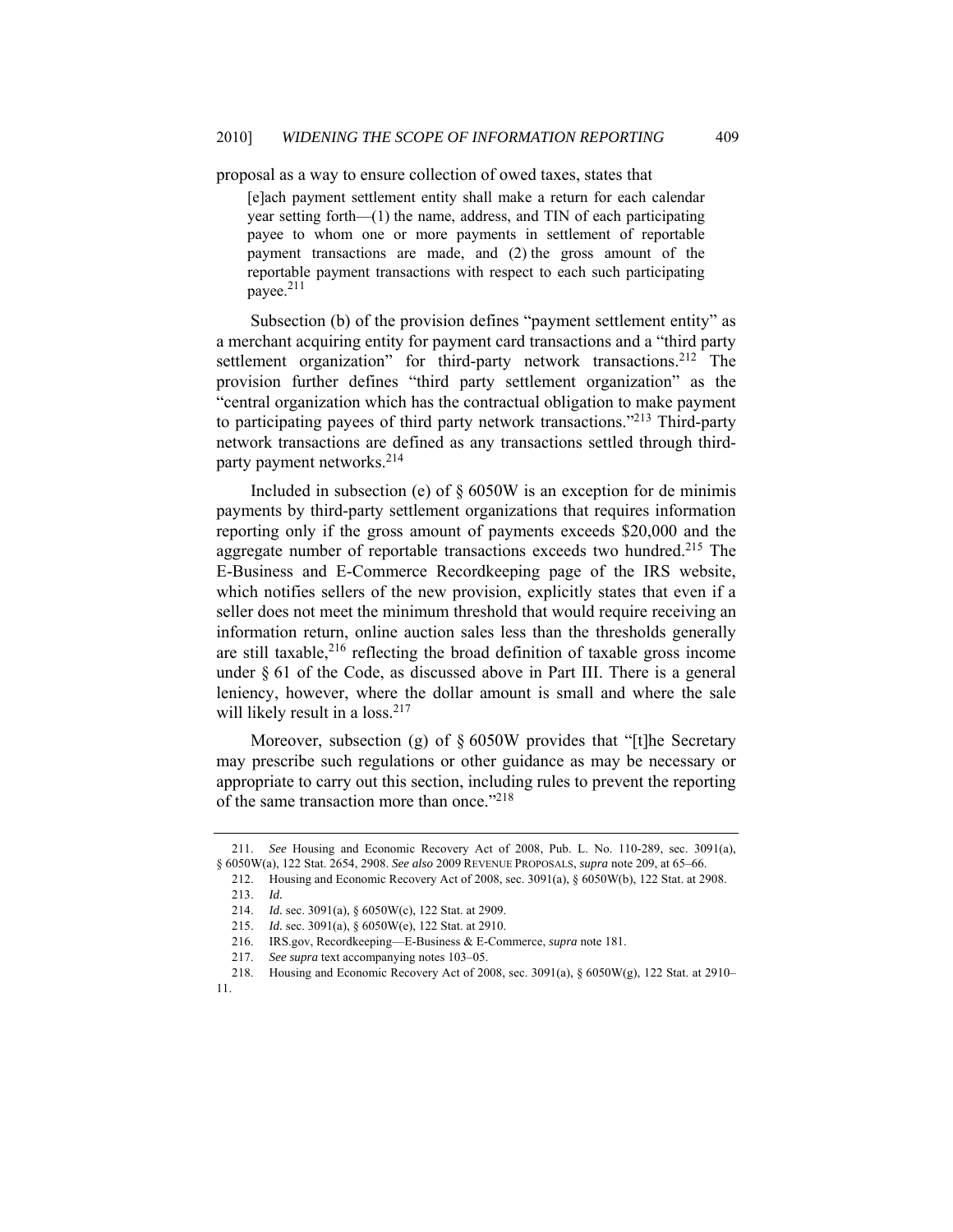# VII. IMPLICATIONS OF THE NEW INFORMATION REPORTING REQUIREMENT

This part discusses several concerns raised regarding the potentially detrimental effects of this new provision and identifies the ways in which many of these fears are unwarranted. The concerns elicited by this new provision range from burdensome administrative costs to invasion of the privacy of online sellers.

For an online seller who exceeds the minimum gross receipt and transaction threshold, a suggested major implication of the new reporting provision is the potential to be the target of an audit by the IRS just because there is a discrepancy between a Form 1099 filed by an entity like eBay's PayPal and the tax return filed by the seller.<sup>219</sup> According to a recent article featured in *Forbes*, "If an audit target fails to produce acceptable documentation of his or her business proceeds and expenses, the IRS might well include all the revenue reported on the 1099s, disallow any undocumented business expenses and then assess taxes, interest and possibly penalties on profits a taxpayer didn't even have."220 This reflects the fear among taxpayers that this new provision will create an increased need to maintain records of their expenses, which is especially troublesome to small businesses that may not have the financial resources to hire tax preparers to assist them with compliance. In fact, one commentator has expressed that tax compliance tends to be more costly for small firms.<sup>221</sup> As compared to larger businesses, the cost of tax compliance for small firms is estimated to be 67 percent higher. $222$ 

The fears that sellers will be audited merely because of a mismatch between the gross amount of reportable transactions listed on 1099 Forms and sellers' tax returns are, however, unwarranted given that the IRS will account for the fact that taxpayers deduct ordinary and necessary business expenses<sup>223</sup> and in light of the fact that taxpayers have full control over their own recordkeeping. It is unreasonable to assume that the IRS will compare a gross amount listed on a Form 1099 to an amount reported on a tax return and automatically audit the taxpayer without considering the

 <sup>219.</sup> *See* Barrett, *supra* note 180.

<sup>220.</sup> *Id.* 

 <sup>221.</sup> *Electronic Payments Tax Reporting: Hearing Before the H. Comm. on Small Business*, 110th Cong. (2008) [hereinafter *Electronic Payments Tax Reporting*] (testimony of Todd McCracken, President, National Small Business Association).

<sup>222.</sup> *Id.*

 <sup>223.</sup> *See supra* text accompanying notes 110–12.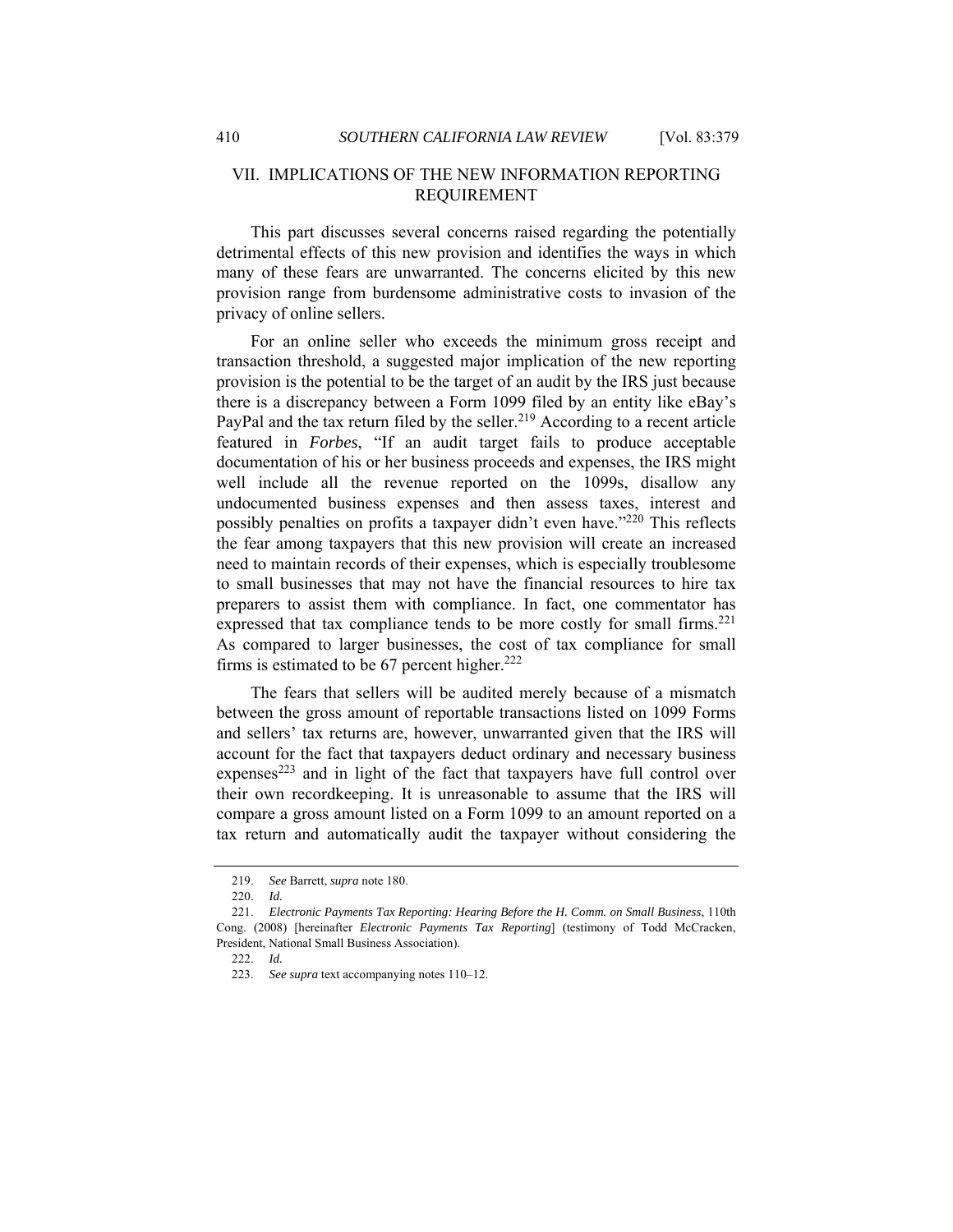appropriate adjustments and expenses that may explain the discrepancy. Given that taxpayers are responsible for keeping proper records of transactions and related expenses, with or without a provision like § 6050W that raises the slight possibility of being audited, there is no cognizable added burden on taxpayers in this regard.

Furthermore, the awareness of the potential to be audited (or the fear of being the subject of an audit) may serve the benefit of inducing compliance: taxpayers will be incentivized to keep accurate records in the first place and to report income accurately when they file. As Lederman has described, "What likely makes information reporting so successful in spurring compliance in the first instance is that, like 'red light cameras' that snap pictures of vehicles failing to stop for a red light, the taxpayer is aware that the government is watching."224

For websites like eBay, PayPal, Amazon, and Google Checkout, a primary concern is the cost involved in developing the technological infrastructure to meet the requirements of the new reporting provision.<sup>225</sup> With over 700,000 users who derive their primary and secondary income from  $eBay^{226}$  (representing the lower-bound estimate of the number of online sellers given that there are several other online trading platforms), compiling information for 1099 Forms for all of these individuals will not be a minor task. And if the online selling platforms do not already have adequate systems in place to accurately and efficiently track the information needed to meet their filing requirements, the costs of implementing a new system are likely to be passed on to online sellers in the form of higher posting fees or commissions. $227$ 

The third-party networks—presumably, eBay, Amazon, and Google as opposed to the multitude of online sellers, are required to file information reports that streamline the information-gathering process. As some commentators have observed, implementing a tracking system may not impose additional burdens on websites like eBay given that they already track information for sales transactions taking place via the

 <sup>224.</sup> Lederman, *supra* note 18, at 1738–39 (footnote omitted). *See also* Lederman, *supra* note 149, at 696–99.

 <sup>225.</sup> *See* Baldas, *supra* note 179.

 <sup>226.</sup> *See supra* text accompanying note 7.

 <sup>227.</sup> *Electronic Payments Tax Reporting*, *supra* note 221 (testimony of Todd McCracken, President, National Small Business Association) (noting that although the direct impact on merchants appears to be limited, "this new level of regulatory burden on credit card issuers likely will lead to increased fees being passed on to businesses which conduct credit card transactions").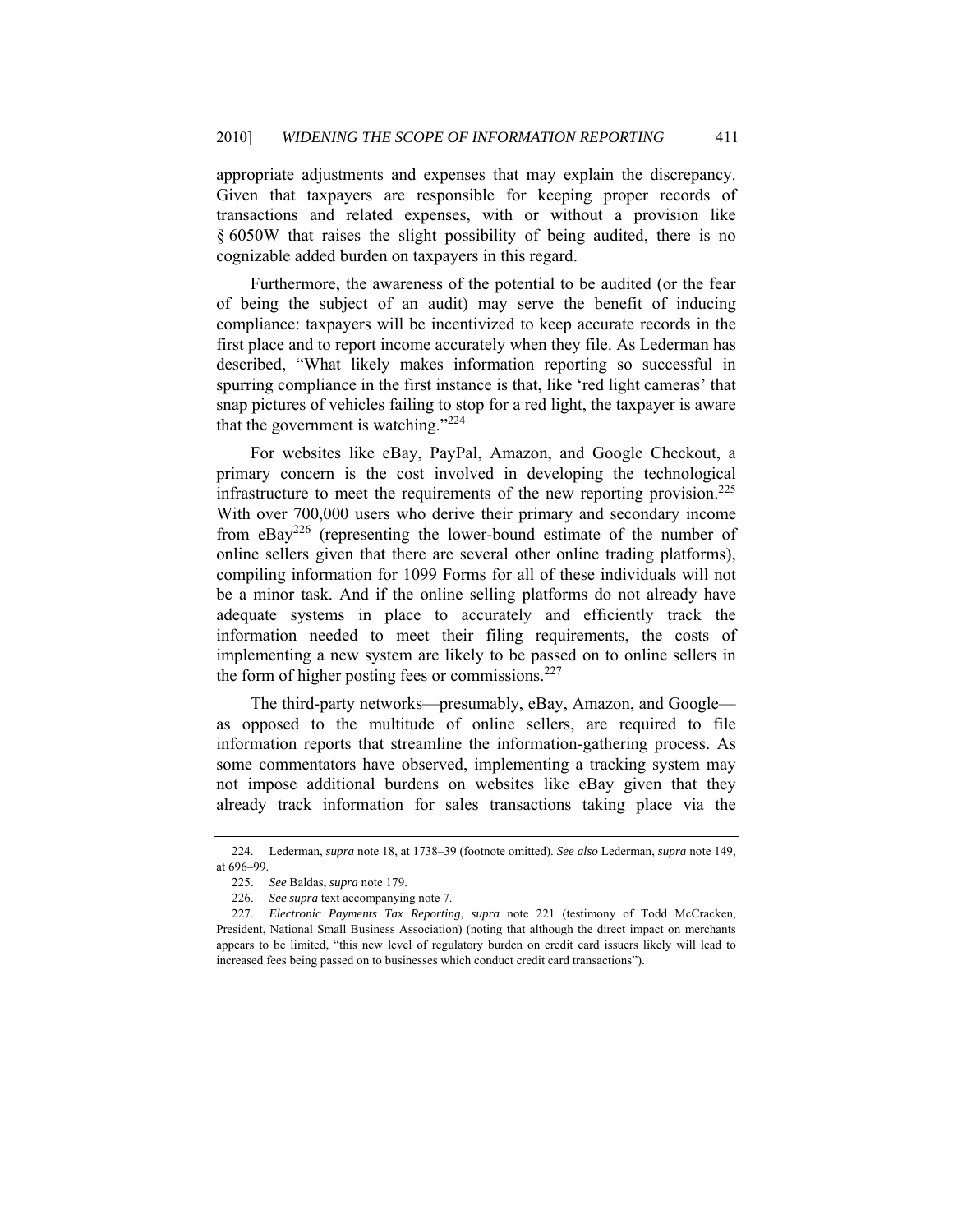website.<sup>228</sup> According to then–IRPAC chairman Paul Heller, eBay has all of the information needed to comply with filing 1099 Forms for online sellers: "[E]Bay ... knows that a transaction has been consummated, knows who the seller is, and the seller is registered  $\dots$  ."<sup>229</sup>

Moreover, increasing information reporting to require reports from the online trading platforms raises concerns about the increased administrative burden imposed on the IRS. Commentators anticipate that the actual implementation and enforcement of this provision is likely to be costly for the IRS. One likely consequence is an increased number of tax returns flagged as containing a discrepancy requiring an audit. As the executive director of the National Association of the Self-Employed ("NASE"), $^{230}$ Kristie L. Darien, points out, the parties subject to reporting requirements are not the only parties who will need to devote substantial financial and human capital to comply with the reporting requirement; the IRS will also face significant costs in implementing the provision on its end.<sup>231</sup> According to the NASE, "[I]ncreased information reporting on electronic payment transactions would have the opposite intended effect and actually increase costs for . . . the federal government, due to implementation and enforcement needs."232

The NASE has raised the question of whether the IRS has the appropriate infrastructure to handle the volume of paperwork that would result from this legislation,<sup>233</sup> especially given statistics indicating that

 <sup>228.</sup> *See, e.g.*, Declan McCullagh, *Selling Stuff Online? Here Comes the IRS*, ZDNET NEWS, Apr. 13, 2007, http://news.zdnet.com/2100-9595\_22-151834.html.

<sup>229.</sup> *Id.* (quoting an interview of Paul Heller, then chairman of the IRPAC and tax director for JP Morgan Chase's treasury business).

 <sup>230. &</sup>quot;The NASE was founded in 1981 to provide day-to-day support, benefits and consolidated buying power that traditionally had been available only to large corporations. Today, the NASE represents hundreds of thousands of entrepreneurs and micro-businesses, and is the largest nonprofit, nonpartisan association of its kind in the United States." National Association for the Self-Employed, About NASE, http://www.nase.org/about.aspx (last visited Dec. 17, 2009). One of the NASE's main tasks is to represent the interests of the self-employed among legislators in Washington, DC, putting "the smallest businesses on more equal footing with their corporate counterparts." National Association for the Self-Employed, Frequently Asked Questions, http://www.nase.org/About/FAQ.aspx (last visited Dec. 17, 2009).

<sup>231.</sup> *Electronic Payments Tax Reporting*, *supra* note 221 (testimony of Kristie L. Darien, Executive Director, NASE). *See also* Jay A. Soled, *Homage to Information Returns*, 27 VA. TAX REV. 371, 391 (2007) ("The issuance of information returns is not an entirely cost-free enterprise to the government either. It must process the information returns it receives and be in a position to challenge taxpayers who are putatively derelict.").

 <sup>232.</sup> *Electronic Payments Tax Reporting*, *supra* note 221 (testimony of Kristie L. Darien, Executive Director, NASE).

<sup>233.</sup> *Id.* In 2008, the IRS expected to "process nearly 140 million individual tax returns." *IRS Operations and Fiscal 2009 Budget: Hearing Before the Subcomm. on Oversight of the H. Comm. of*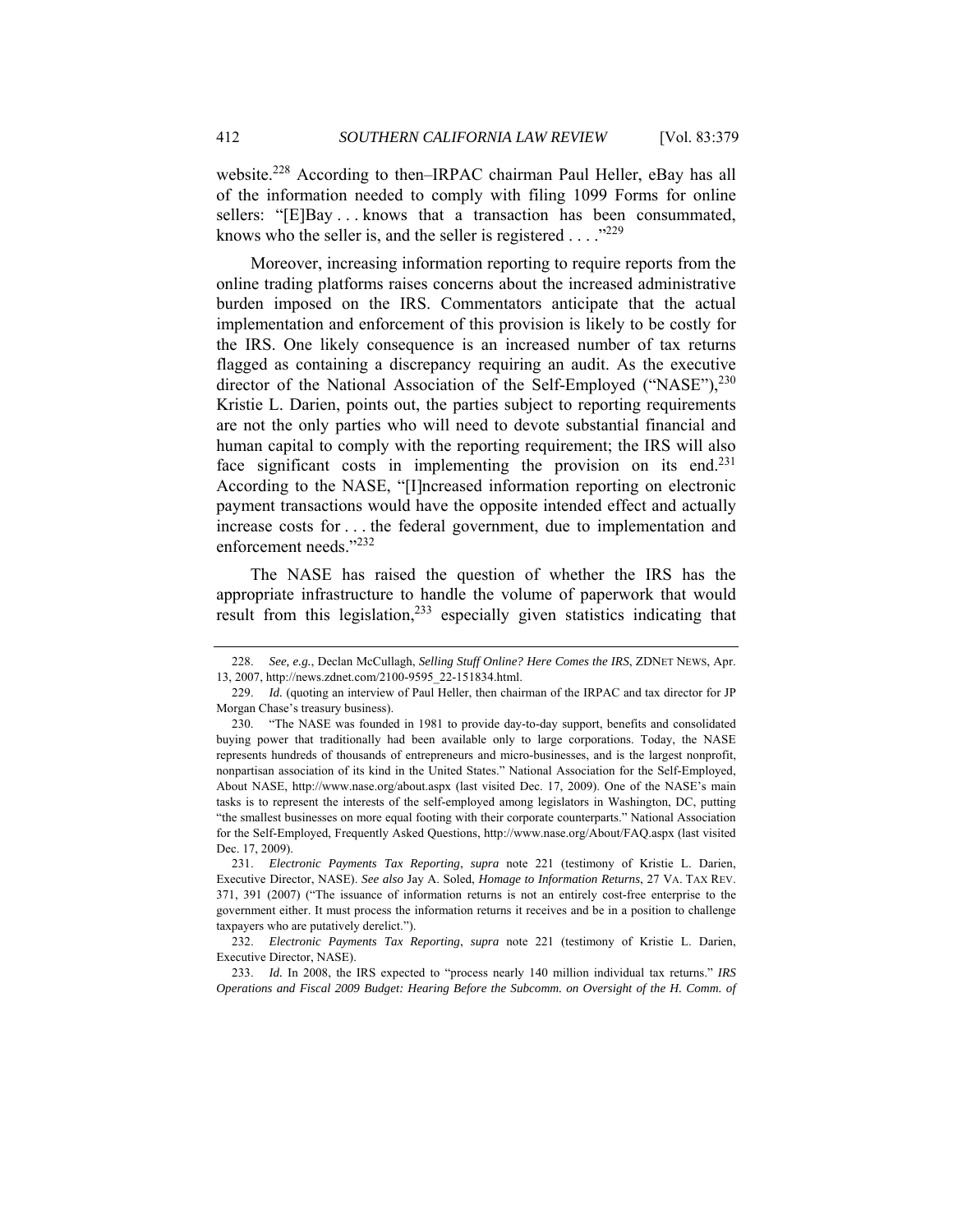more than 700,000 users of eBay derive their primary and secondary income from online sales.<sup>234</sup> One commentator has suggested that the provision "could result in millions of information returns being filed with the IRS."235 The anticipated increase in the number of audits to be performed entails an increased need for IRS employees to perform the audits. According to the president of the National Small Business Association,<sup>236</sup> "[T]he sheer volume of the information returns generated by this proposal will ensure most of it will never be evaluated or used by the IRS. $22\overline{37}$  Given the \$20,000 and two hundred–transaction threshold minimums required by the provision, however, the reporting requirement is not expected to apply to a large number of casual sellers who merely sell a few items per year.238

In light of the ease of registering selling accounts on eBay as described in Part II.C, there is concern that taxpayers may easily circumvent the requirements of the new provision. Lederman has suggested that high-volume sellers, who exceed the de minimis exception, "may be able to use self-help to limit the effectiveness of the reporting requirement."<sup>239</sup> She suggests that this can be accomplished by creating multiple user accounts, registering some accounts in the name of a spouse or children, and dividing up the merchandise listings on the several accounts.240 Lederman also explained that an online seller trying to qualify for the de minimis exception may sell items on the different online selling platforms.241

These concerns of evasion opportunities are, however, unwarranted; in fact, this new information reporting requirement likely discourages tax

*Ways and Means*, 110th Cong. 3 (2008) [hereinafter *IRS Operations*] (testimony of Linda Stiff, Acting Comm'r, IRS).

 <sup>234.</sup> *See supra* text accompanying note 7.

 <sup>235.</sup> FRIEDMAN, *supra* note 41, at 1. Note that this estimate likely also includes information returns filed by the payment settlement entities affected by § 6050W given that payment settlement entities are also subject to information reporting under § 6050W. *See* Housing & Economic Recovery Act of 2008, Pub. L. No. 110-289, sec. 3091(a), § 6050W, 122 Stat. 2654, 2908–11.

 <sup>236. &</sup>quot;The National Small Business Association (NSBA) is a national nonprofit membership organization founded in 1937, representing America's Small Business Companies and Entrepreneurs." National Small Business Association, About Us, http://www.nsba.biz/about.html (last visited Dec. 26, 2009). Its "primary mission is to advocate state and federal policies that are beneficial to small business, the state, and the nation—and promote the growth of free enterprise." *Id.*

 <sup>237.</sup> *Electronic Payments Tax Reporting*, *supra* note 221 (testimony of Todd McCracken, President, National Small Business Association).

 <sup>238.</sup> *See* Barrett, *supra* note 180.

 <sup>239.</sup> Lederman, *supra* note 18, at 1751.

<sup>240.</sup> Id. (citing a suggestion by Kristen Fowler).

<sup>241.</sup> *Id.*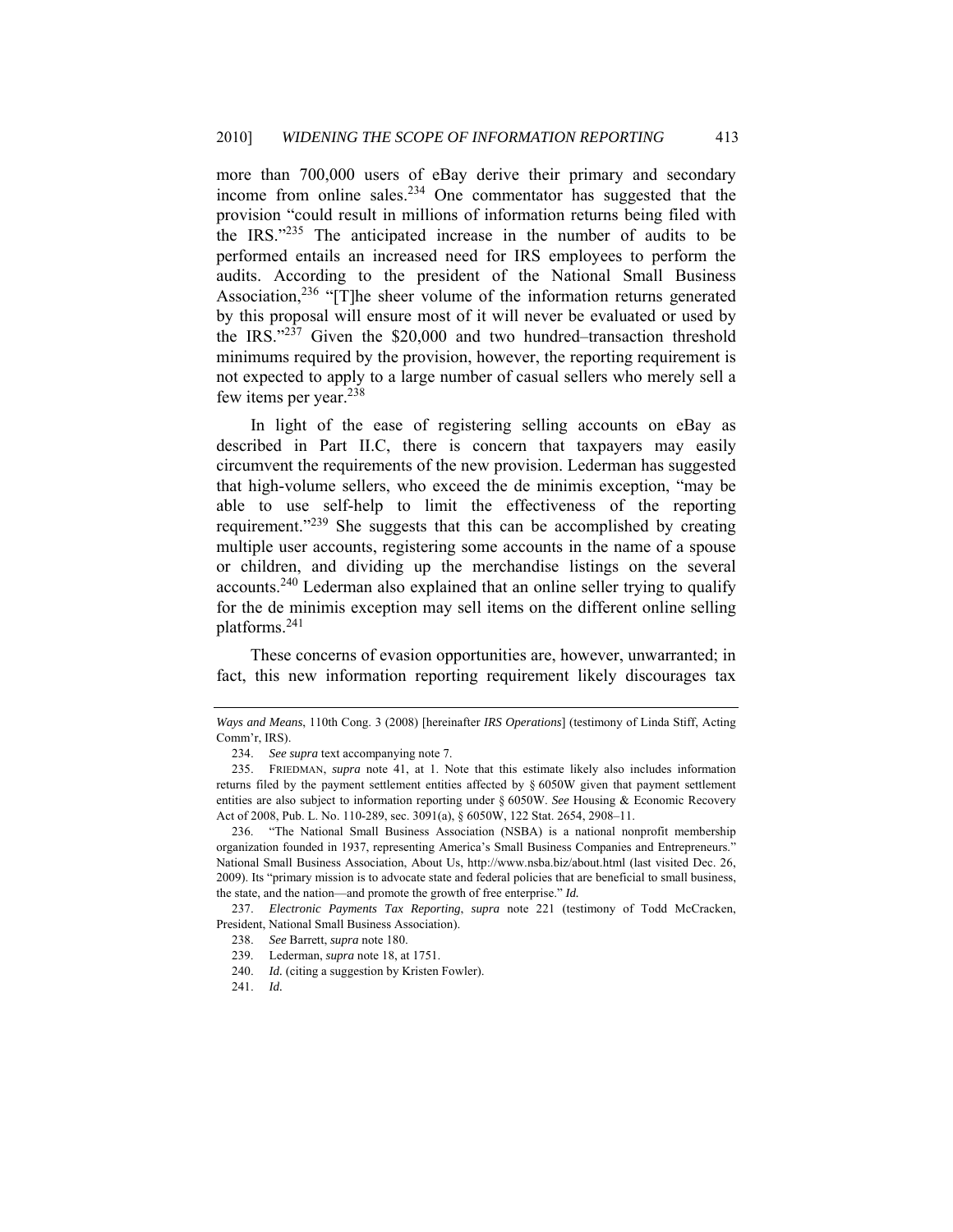evasion opportunities. Given that a seller's history and reputation are a critical element of attaining success in online marketplaces,  $242$  the hypothesized avoidance tactic of spreading one's inventory over several platforms will be ineffective since the seller has strong incentives to consolidate its sales on a single website. Furthermore, the new provision is likely to require the platforms to request a unique TIN from each seller, which then enables the IRS to aggregate sales on multiple platforms by the same user. Moreover, imposing criminal penalties for failure to disclose income in a manner that is evidence of a tax avoidance purpose can also be an effective means of deterring such behavior.

Although information returns may provide the IRS with a starting point to determine which taxpayers to audit, it has been suggested that the information reports cannot provide all of the information necessary to match them to taxpayers' returns.243 One issue that may contribute to the incomplete nature of the information obtained through the required returns is that eBay is an online marketplace and only has information pertaining to agreements to buy or sell.<sup>244</sup> In some cases, sales are not completed; in other cases, sales may be completed but for more or less than the original price. Entities such as PayPal, however, reflect transactions that reached the payment stage. Moreover, as discussed above, recordkeeping by online sellers will help to ensure that they are taxed on the appropriate amount.

Another concern raised is that the term "gross amount" has the potential to overstate the amount of actual taxable income earned. For instance, overstating gross income, itself, may stem from a failure to account for adjustments when items are returned to the seller requiring a refund.245 Additionally, as discussed in Part III, the taxable amount of a

 245. *See* Baldas, *supra* note 179 ("Attorneys said that, as in most bank reports, mistakes are likely to happen when tracking online sales for merchants like eBay sellers. For example, credits may have

<sup>242.</sup> As noted by Janelle Elms, coauthor of JANELLE ELMS, MICHAEL BELLOMO & JOEL ELAD, EBAY YOUR BUSINESS: MAXIMIZE PROFITS AND GET RESULTS (2004), consultant on maximizing eBay business, and teacher of courses on eBay selling, an important aspect of running a successful eBay business is having a selection of products from the beginning. Moran, *supra* note 45. Thus, dividing one's inventory over several platforms is not likely to be a good strategy.

 <sup>243.</sup> Lederman, *supra* note 18, at 1751.

 <sup>244.</sup> The eBay User Agreement explicitly states that eBay is "not involved in the actual transaction between buyers and sellers." EBay, Your User Agreement, *supra* note 5. *See also* Email from Margaret M. Richardson, Former IRS Comm'r, to Eric Solomon & Michael Desmond (Apr. 16, 207), *reprinted in* TAX NOTES TODAY, Apr. 25, 2007 (reiterating in correspondence to the Treasury following a meeting on third-party information reporting that "eBay is not a broker or middleman and is therefore not aware of actual sales"). Margaret M. Richardson, IRS Commissioner from 1993 to 1997, met with the Treasury Department to discuss third-party information reporting. *See id.*; IRS.gov, Previous IRS Commissioners (1955–2008), http://www.irs.gov/irs/article/0,,id=184235,00.html (last visited Dec. 26, 2009).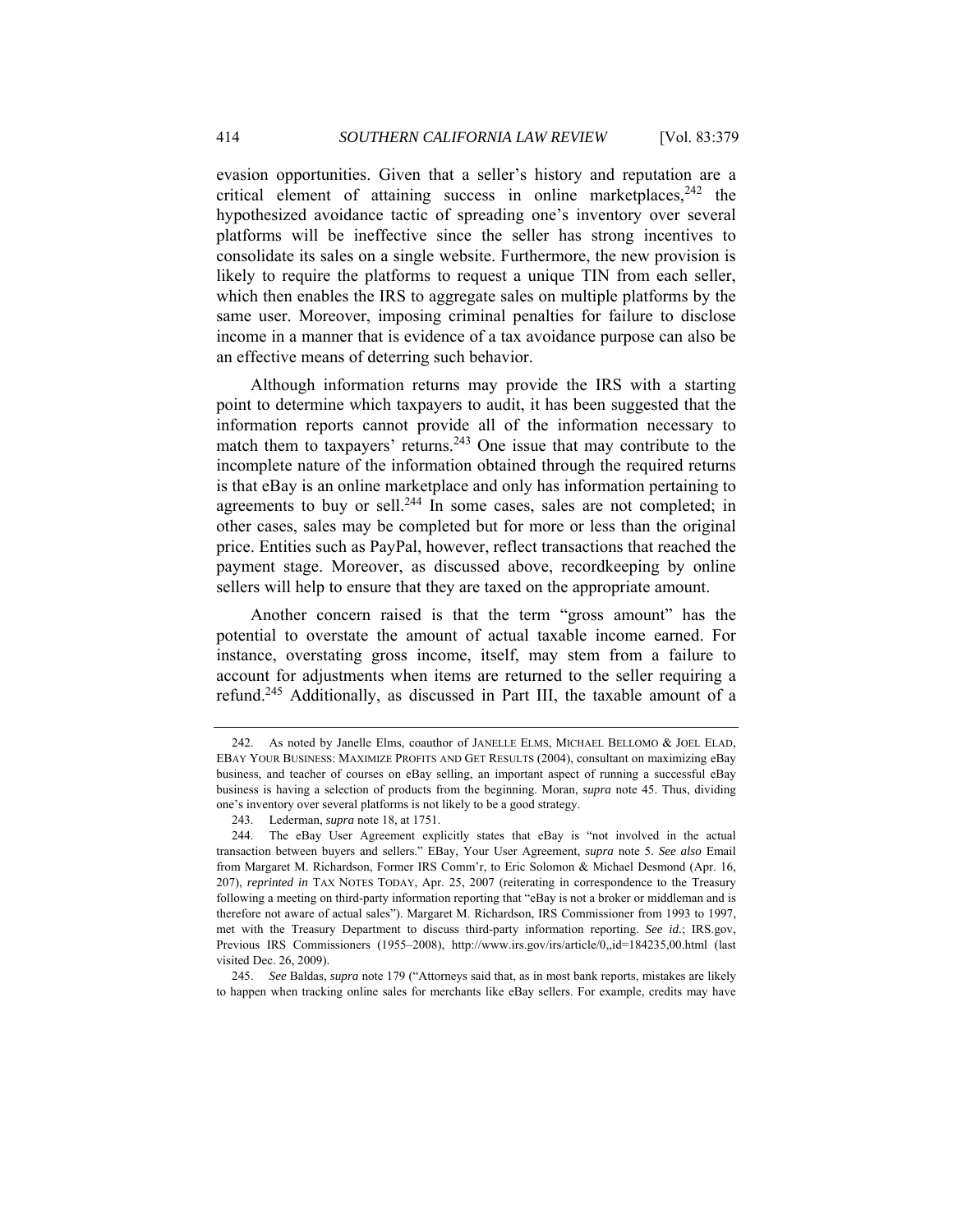sale is not necessarily the price at which the item was sold; the taxable amount must account for the item's adjusted basis. Determining the seller's basis in an item can be complicated by several factors. As Lederman noted, "[A]n eBay seller's basis in the property would not be verifiable without an audit."246 As it stands, the eBay marketplace does not take title to the goods sold on its site $247$  and thus has no means of determining a seller's basis in merchandise sold. The goods sold on websites like eBay include "thousands of disparate items," making even estimating bases for items a daunting task.<sup>248</sup>

Concerns about the new provision failing to account for a taxpayer's basis in an item are unwarranted given that, as discussed above, it is the taxpayer's responsibility to maintain records of his or her transactions, especially records of amounts that should be deducted from gross amounts. The informational returns produced by the provision are understandably gross amounts, leaving taxpayers responsible for providing information on the amounts to be netted for determining taxable income.

Despite the potential additional burdens imposed by more detailed recordkeeping of transactions, information reporting may actually enhance administrative convenience. One predicted enhancement is that the legislation provides the advantage of centralization, although the creation or improvement of infrastructure capable of effectively using the resulting information returns is likely to entail some cost.<sup>249</sup> According to Jay A. Soled, $250$  who has explored the policy implications associated with expanding information reporting, taxpayers would have the convenience of having all the information they need to file their taxes.<sup>251</sup> For online sellers who may not have sophisticated software in place to track their transactions, receiving a Form 1099 can in fact reduce the time and money required for tax preparation.<sup>252</sup> Moreover, given that information returns have been deemed to be suitable in situations where parties transact at arm's length, as discussed by Lederman, information reporting is likely

been issued for a particular purchase, but the refunds won't be reflected in the total receipts."). 246. Lederman, *supra* note 18, at 19.

 <sup>247.</sup> The eBay User Agreement states that eBay "do[es] not transfer legal ownership of items from the seller to the buyer." EBay, Your User Agreement, *supra* note 5.

 <sup>248.</sup> *See* Albring et al., *supra* note 15, at 1155.

 <sup>249.</sup> Lederman, *supra* note 18, at 1751.

 <sup>250.</sup> Jay A. Soled is a professor at Rutgers University School of Business. Soled, *supra* note 231,

at 371.

 <sup>251.</sup> *Id*. at 389.

 <sup>252.</sup> *See id.*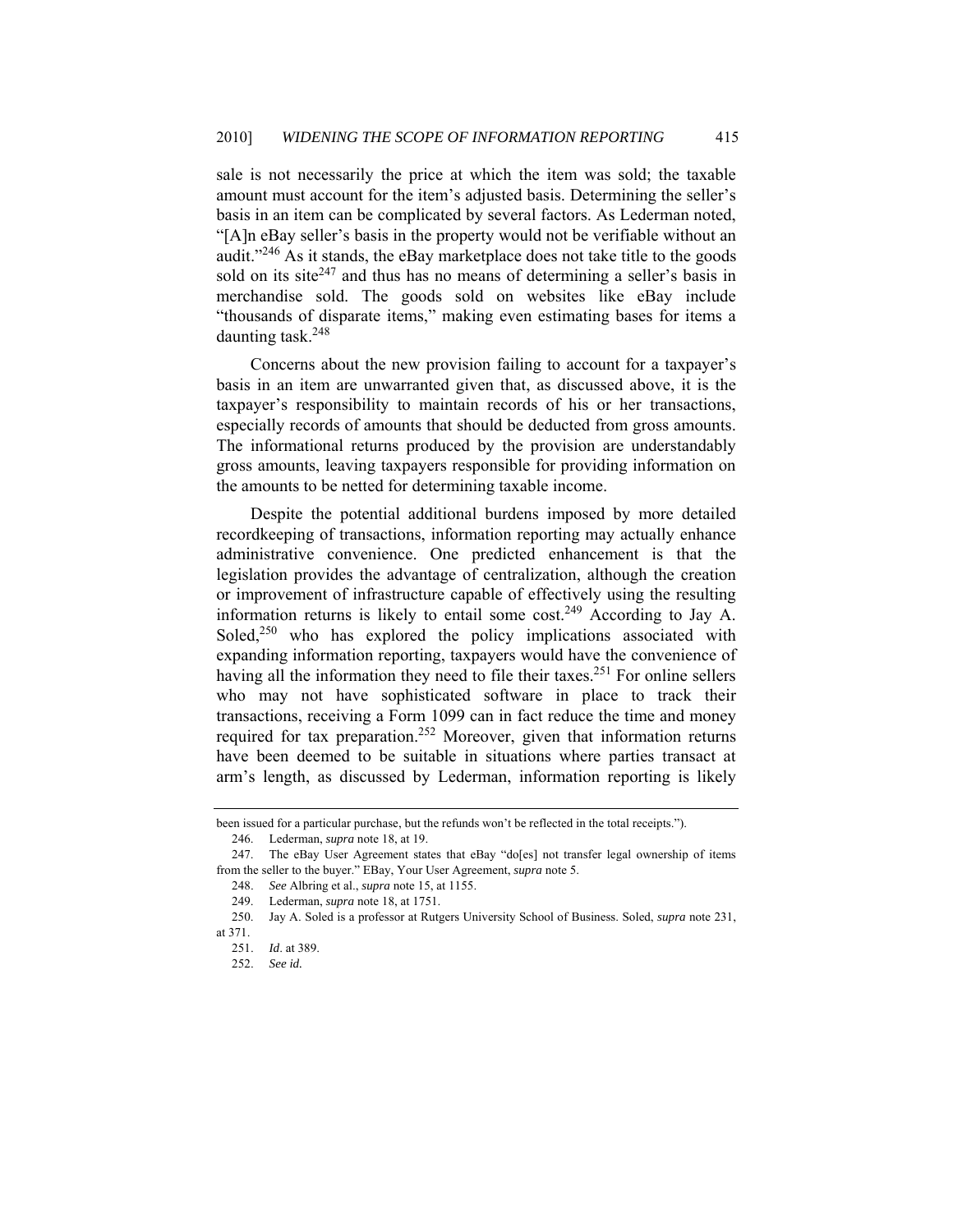appropriate in this context.<sup>253</sup> There is no indication that the online trading platforms or the payment entities like PayPal discussed in this Note transact with sellers in a manner that is anything but arm's length.

Beyond the issues raised from the possibility of overestimating taxable income, commentators have voiced broader public policy concerns involving the privacy of online transactions. Chairman of FreedomWorks<sup>254</sup> Dick Armey argues that the "privacy implications for America's small businesses are breathtaking."<sup>255</sup> The FreedomWorks organization has asserted that the provision "would require the nation's payment systems to track, aggregate, and report information on nearly every electronic transaction to the federal government."<sup>256</sup> Moreover, one blogger expressed the concern that this reporting requirement would violate rights protected by the Fourth Amendment of the U.S. Constitution, claiming that it would lead to the creation of a "gargantuan database of individual transactions" that would be vulnerable to abuse and fraud.<sup>257</sup> This fear is unwarranted, however, given that existing information reporting provisions in the Code, such as employer and stockbroker reporting, already gather similar private information.

Some organizations are specifically concerned about the way in which the IRS will use the data obtained from information reporting. The NASE expressed that its primary concern is that the data could be used "to create industry profiles, taking the total credit card receipts reported for a particular business sector and then extrapolating this information to create industry averages."258 The NASE asserts that the danger posed by these industry profiles is the potential for the IRS to use them to evaluate other items on a tax return: where one business in a given industry happens to

 <sup>253.</sup> Lederman, *supra* note 18, at 1739–41, 1751 (discussing the several factors that are relevant to deciding whether information returns are appropriate for a variety of contexts and explaining that situations involving parties who generally transact at arm's length are more likely to be suitable for information reporting).

 <sup>254.</sup> FreedomWorks is an organization headquartered in Washington, DC and comprised of activists who advocate for "less government, lower taxes, and more freedom." FreedomWorks, About FreedomWorks, http://www.freedomworks.org/about/about-freedomworks (last visited Dec. 17, 2009).

 <sup>255.</sup> Press Release, Adam Brandon, FreedomWorks, Senate Housing Bill Requires EBay, Amazon, Google, and All Credit Card Companies to Report Transactions to the Government (June 19, 2008), *available at* http://www.freedomworks.org/press-releases/senate-housing-bill-requires-ebayamazon-google-an.

 <sup>256.</sup> *Id.*

 <sup>257.</sup> Paul Joseph Watson, *EBay Responds to Privacy Busting Payment Legislation*, PRISONPLANET.COM, June 24, 2008, http://www.prisonplanet.com/articles/june2008/ 062408 privacy busting.htm.

 <sup>258.</sup> *Electronic Payments Tax Reporting*, *supra* note 221 (testimony of Kristie L. Darien, Executive Director, NASE).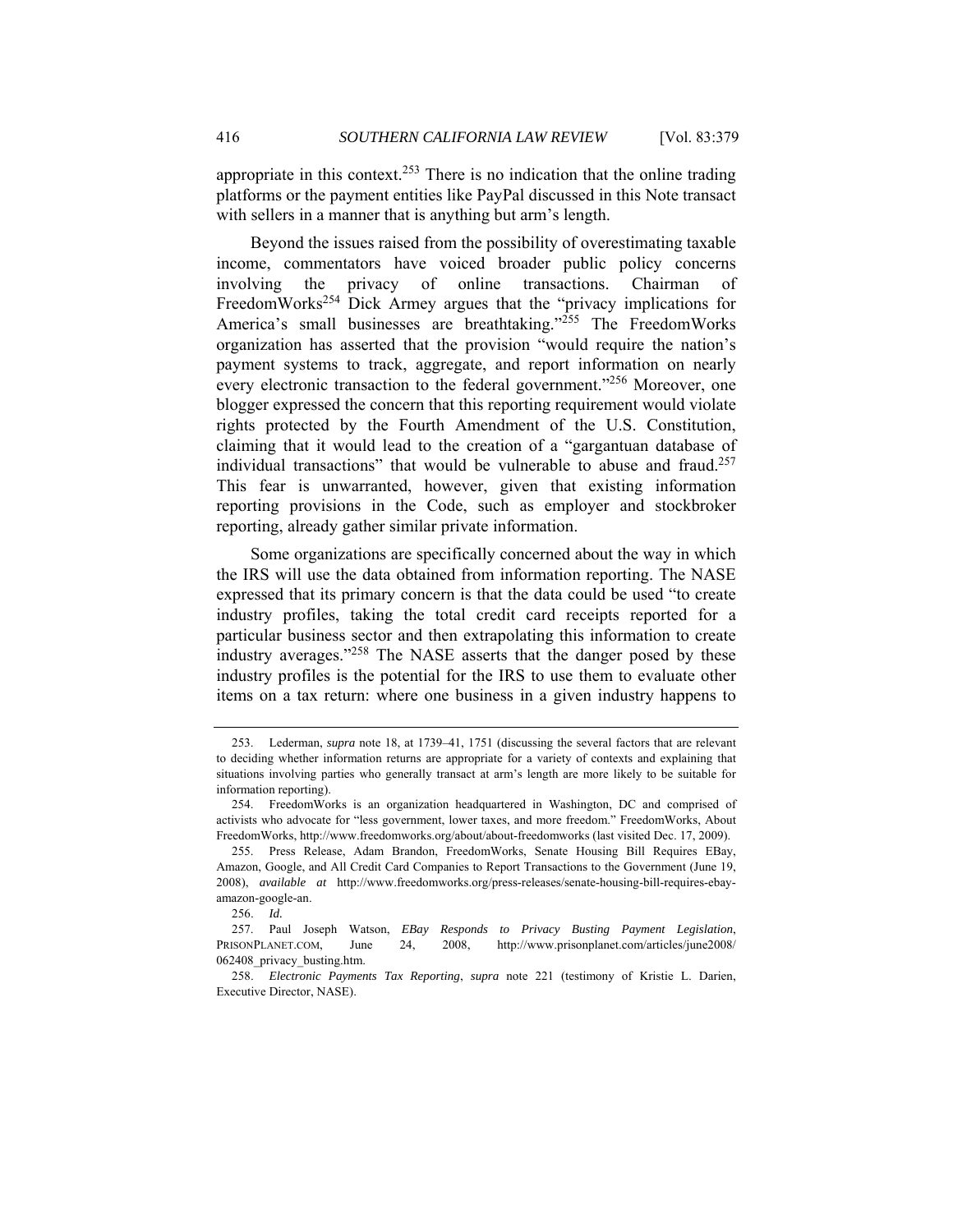significantly deviate from the calculated industry average, the IRS may end up questioning that return and increase the number of audits it performs on the tax returns of small businesses.<sup>259</sup>

There does not, however, appear to be a "danger" in the IRS using information to try to efficiently determine which returns to audit; the IRS needs some sort of basis or foundation upon which to evaluate the returns that may require an audit. In line with the tax principle of administrative ease, the IRS should be allowed to leverage available information to make its processes more efficient.

#### VIII. IMPROVEMENTS AND RECOMMENDATIONS

Given the magnitude of the estimated tax gap, information reporting is a valuable tool in efforts to reduce it. Although precise estimates of the tax gap stemming from unreported or underreported e-commerce income are not available, it is a segment of the economy that is inherently ripe for income tax evasion, and efforts to increase compliance in this area through information reporting are appropriate. As the director of tax issues of the GAO noted, "Once withholding or information reporting requirements are in place for particular types of income, compliance tends to remain high over time."260 To the extent that this new section of the Code yields accurate informational returns, this provision will be an effective means of helping to reduce the expansion of the tax gap.

Further guidance on this new Code section is essential to facilitating compliance because, like many provisions in the Code, this legislation "is complicated inasmuch as it uses terms of art that are then defined using other terms of art."261 Due to the lack of IRS guidance on the terms used in the new information reporting requirement, the concerns raised by many parties—from e-commerce website spokespeople to the National Small Business Association—need to be addressed.<sup>262</sup> For instance, the NASE has expressed the concern that the provision is vulnerable to significant unintended consequences, noting that it "lacks clear details regarding its

 <sup>259.</sup> *See id.* 

 <sup>260.</sup> *Tax Compliance*, *supra* note 145, at 12 (statement of Michael Brostek, Director, Tax Issues, Strategic Issues, U.S. GAO).

 <sup>261.</sup> FRIEDMAN, *supra* note 41, at 1.

 <sup>262.</sup> For instance, Matt Stinchcomb, vice president of marketing for Etsy.com, a website that allows people to buy and sell handmade products, stated that requiring information reporting for online selling platforms is a "total nightmare." McCullagh, *supra* note 228. Stinchcomb expressed that "Etsy would be uncomfortable asking its users to divulge their Social Security numbers, which are required on the IRS 1099 forms used to report untaxed income." *Id.*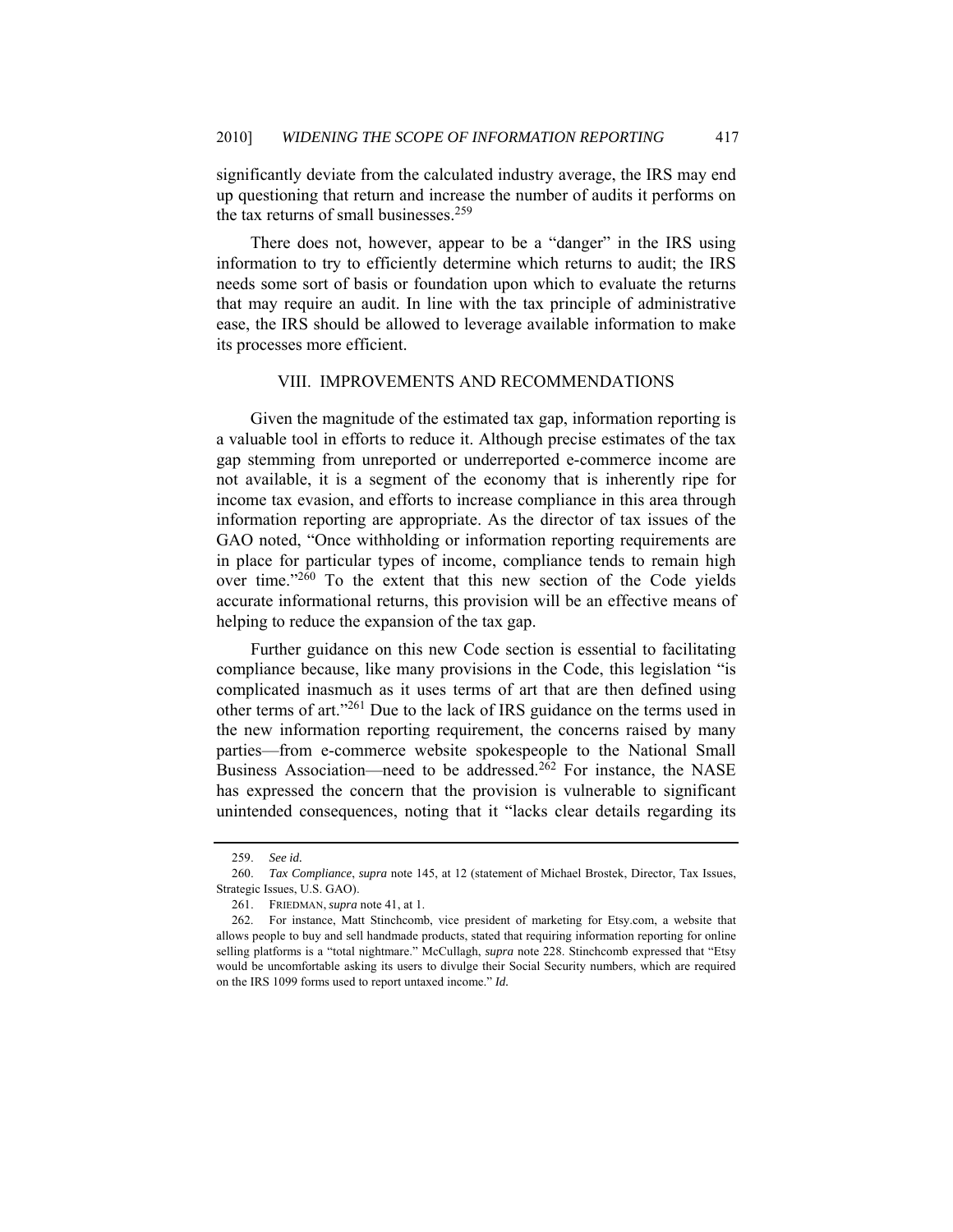implementation."263

IRS Notice 2009-19, in which the IRS and the Treasury Department invited public comments to assist them in drafting guidance under the new provisions of § 6050W, highlights several open questions that are especially relevant to this statute as it applies to online platforms like eBay, Amazon, and Google Checkout and to sellers using these websites.<sup>264</sup> The Notice asks (1) "[w]hether the Form 1099 series is appropriate for Section 6050W reporting"; (2) "[h]ow to interpret the statutory definition and scope of 'third party payment network'"; and (3) whether "gross amount" means "gross receipts or sales" or whether adjustments should be made to this figure.<sup>265</sup>

As to the first issue, in light of the potential confusion between the various information returns existing under current tax law,<sup>266</sup> creating a new form to be used specifically for reporting under § 6050W would help minimize confusion.<sup>267</sup> The IRPAC specifically suggests adopting the existing practices for most other information returns, such as the use of the Filing Information Returns Electronically ("FIRE") system,<sup>268</sup> which requires payers to use a certain type of software to put return information in a particular format compatible with IRS use.<sup>269</sup>

Along these lines, a cost-efficient infrastructure must be developed and implemented by the IRS in the next few years to ensure that the sheer volume of documents that will result from this legislation is properly and effectively managed. One way in which this may be accomplished is to leverage the use of electronic filing given that paper forms are more costly for the IRS to process.<sup>270</sup> Processing paper forms is a "labor-intensive" process" that involves scanning the forms into a database, followed by visual verification to ensure that the form was scanned correctly.<sup>271</sup> In fact, parties required to file information returns to the IRS are required to also

 <sup>263.</sup> *Electronic Payments Tax Reporting*, *supra* note 221 (testimony of Kristie L. Darien, Executive Director, NASE).

 <sup>264.</sup> *See* I.R.S. Notice 09-19, 2009–10 I.R.B. 660, *available at* http://www.irs.gov/pub/irs-irbs/ irb09-10.pdf [hereinafter Internal Revenue Bulletin].

 <sup>265.</sup> *Id.*

 <sup>266.</sup> *See supra* note 115 and accompanying text.

 <sup>267.</sup> Letter from Jon Lakritz, 2009 Chairperson of the IRPAC, to Douglas Shulman, Comm'r of Internal Revenue (Mar. 17, 2009), *available at* http://www.irs.gov/pub/irs-utl/irpac\_6050w\_comments\_ march\_17\_2009.pdf.

 <sup>268.</sup> *See id.* at 2.

 <sup>269.</sup> U.S. GAO, *supra* note 133, at 18 (describing the FIRE system).

<sup>270.</sup> *Id.*

 <sup>271.</sup> *Id.*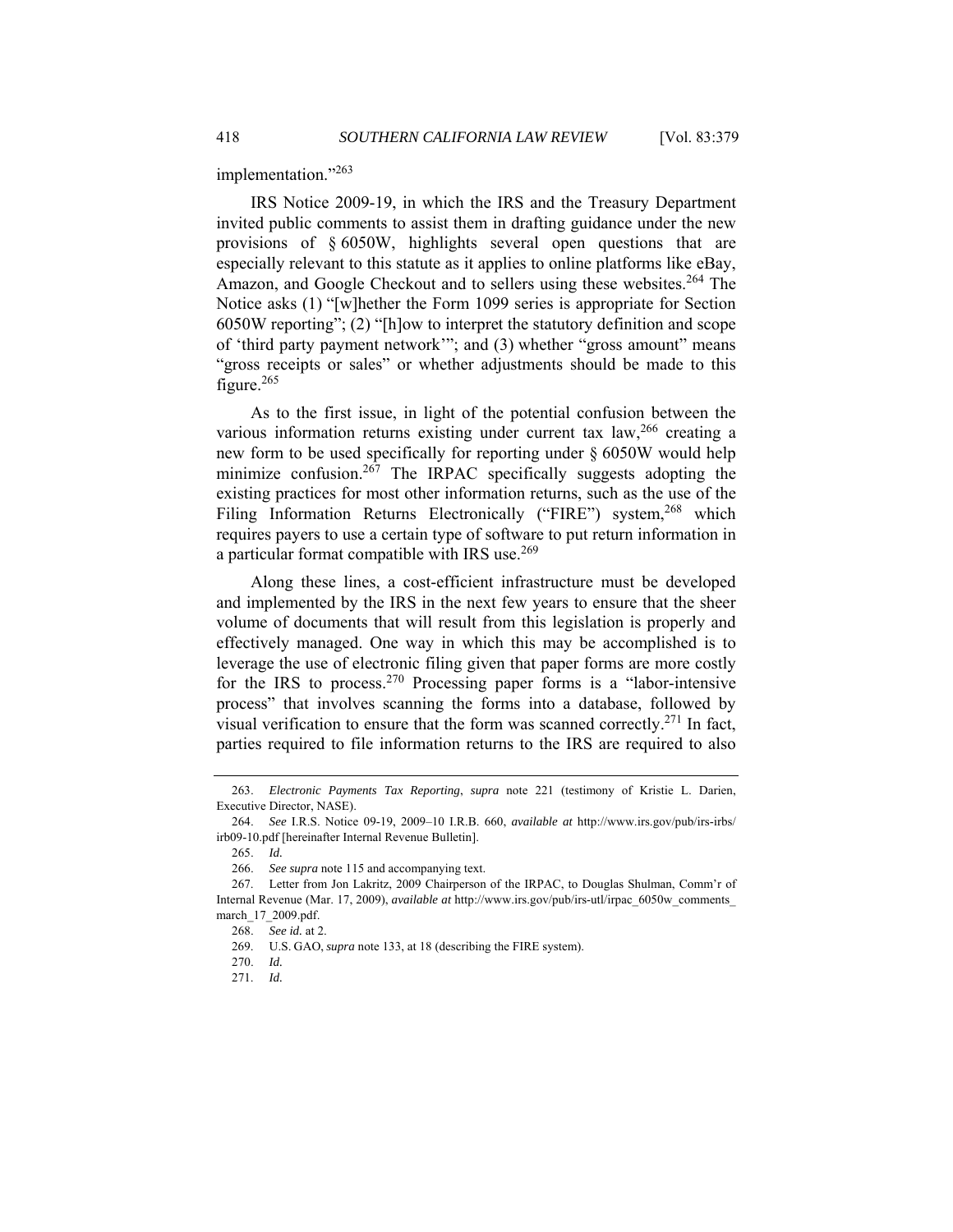provide such statements to the recipients of the income, and those who file 250 or more must do so electronically.<sup>272</sup>

There is some indication that the magnitude of increased costs stemming from this provision is exaggerated given taxpayers' increased use of electronic filing of their tax returns. For instance, in the 2007 filing season, nearly 60 percent of all income tax returns were electronically filed ("e-filed").273 Moreover, in March 2008, "[o]ver 14 million returns [had] been e-filed by people from their personal computers, up from over 12.2 million for the same period" in the previous year. $274$ 

Although some opponents have expressed the concern that increased information reporting will be an administrative nightmare, according to Soled, using information returns can provide an often overlooked benefit.275 Because a lot of the work involved in issuing and monitoring information returns can be automated, this system has the potential to free IRS staff to fulfill other responsibilities. Soled explained that "once the wheels of information return issuance are set in motion, the system can generally function on autopilot, periodically generating computerized assessment letters to delinquent taxpayers."<sup>276</sup>

In order to facilitate maximizing the benefits of increased information reporting, it is important that the IRS "embark on a comprehensive outreach campaign to educate" the online selling platforms and online sellers.<sup>277</sup> In addition, the IRPAC recommends that the IRS provide "generous transition rules and penalty waivers" during the first year or two of reporting and be cognizant of the inexperience of the parties, especially as forms and instructions are created or revised.<sup>278</sup>

With respect to the second issue of how to define "third-party network," it appears that this term was specifically targeted at entities like eBay's PayPal, in light of the proposals discussed above.<sup>279</sup> In particular, the proposals to expand the definition of "broker" to include auction-like websites like eBay and to reference to the growing number of taxpayers who indicate that they derive significant income from online sales suggests that "broker" covers PayPal, Amazon, and Google Checkout. Moreover, in

 <sup>272.</sup> IRS.gov, A Guide to Information Returns, *supra* note 31.

 <sup>273.</sup> *IRS Operations*, *supra* note 233 (testimony of Linda Stiff, Acting Comm'r, IRS).

<sup>274.</sup> *Id.*

 <sup>275.</sup> *See* Soled, *supra* note 231, at 389.

 <sup>276.</sup> *Id.*

 <sup>277.</sup> *See* Letter from Jon Lakritz to Douglas Shulman, *supra* note 267, at 2.

 <sup>278.</sup> *Id.*

 <sup>279.</sup> *See supra* Part V.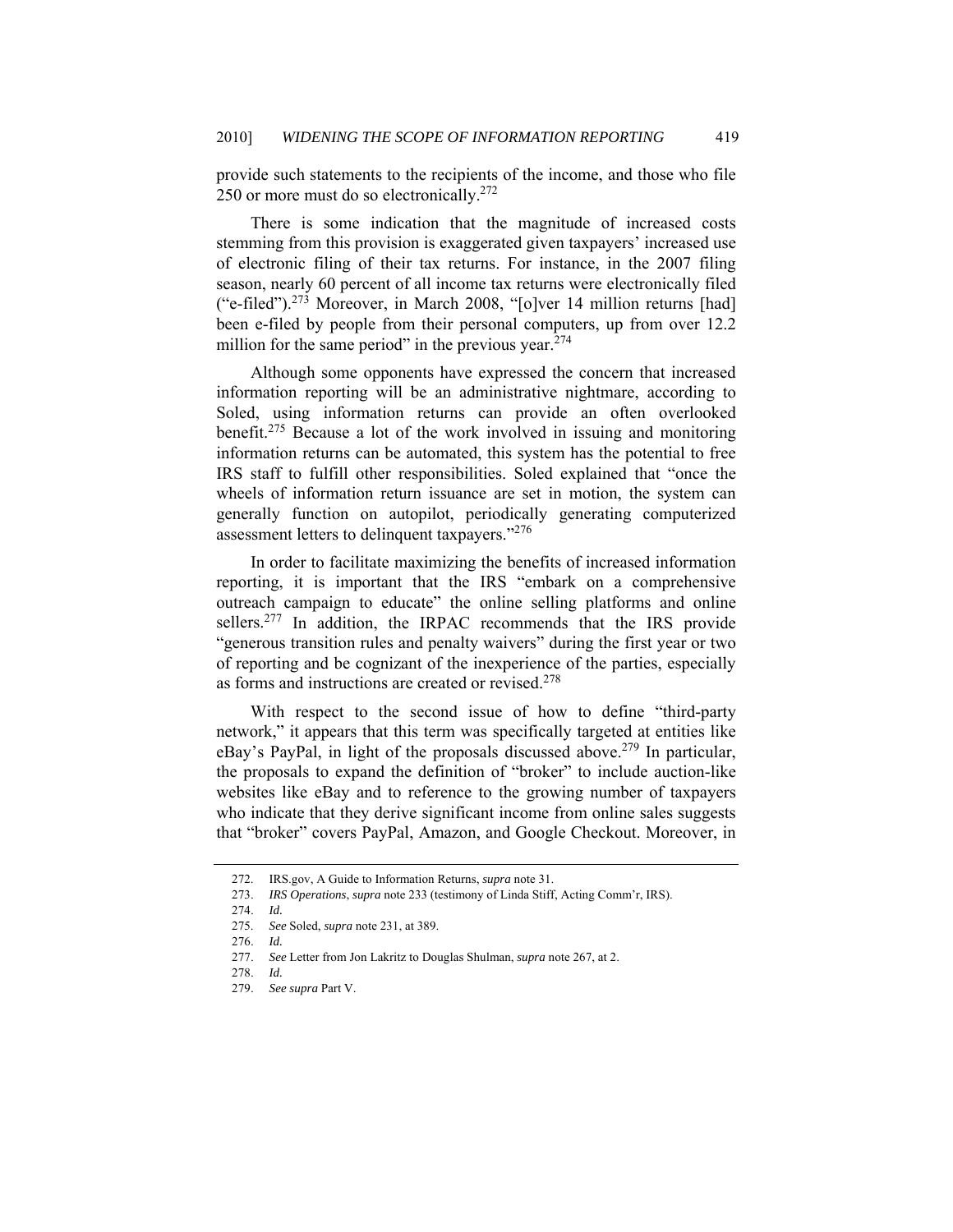its recommendation, the IRPAC expressed that "[i]t is commonly believed that the 'third party network' (3PN) was directed at PayPal and similar entities where widely disparate 'merchants' are paid for goods and services through a credit-card-like service."<sup>280</sup>

Although the many proposals prior to the enactment of this legislation suggest that the term "third party network" constitutes entities like PayPal, the IRS should provide further guidance specifically defining the term to avoid potential confusion. A representative of the Electronic Transactions Association,<sup>281</sup> responding to the IRS's request for comments in the IRS Notice 2009-19, expressed the view that the definition of "third party payment network" was intended to cover PayPal and

similar "closed-loop" payment systems that involve both the establishment of accounts by sellers, and contractual arrangements with buyers and sellers to use their network, and was not intended to cover routine banking transactions, wire transfers, . . . online "Bill Pay" arrangements, or payment mechanisms that do not require the seller to have an account with the payment facilitator.<sup>282</sup>

In particular, explicitly defining the term "third party networks" is critical to ensuring that it is applied to the appropriate entities and that it is applied equitably. The broad term has caused concern that the statute may be applied inappropriately and lead to "double counting."<sup>283</sup> The IRPAC has identified two scenarios to which the broad interpretation of this term may be inappropriately applied: (1) the healthcare carriers who have contracts with a network of providers who provide services to members under both insured and administrative service contract health plans and (2) accounts payable departments who outsource payments to third parties.284 The IRPAC recommends that the IRS define "third party network" to exclude these two types of entities and similar networks because existing law already includes reporting requirements for these forms of payment.285 The IRPAC has also stated that it "will continue to work toward providing specific wording to define third party networks to

 <sup>280.</sup> Letter from Jon Lakritz to Douglas Shulman, *supra* note 267, at 5.

 <sup>281.</sup> The Electronic Transactions Association ("ETA") is "an international trade association representing companies who offer electronic transaction processing products and services," whose membership includes financial institutions, transactions processors, independent sales organizations, and equipment suppliers. Email from Mary Weaver Bennett, Director of Gov't & Indus. Relations, ETA, to the IRS (Mar. 18, 2009), *reprinted in* TAX NOTES TODAY, Mar. 27, 2009.

<sup>282.</sup> *Id.*

<sup>283.</sup> *See* Letter from Jon Lakritz to Douglas Shulman, *supra* note 267, at 5, 7–8.

<sup>284.</sup> *Id.* at 5

 <sup>285.</sup> *Id.*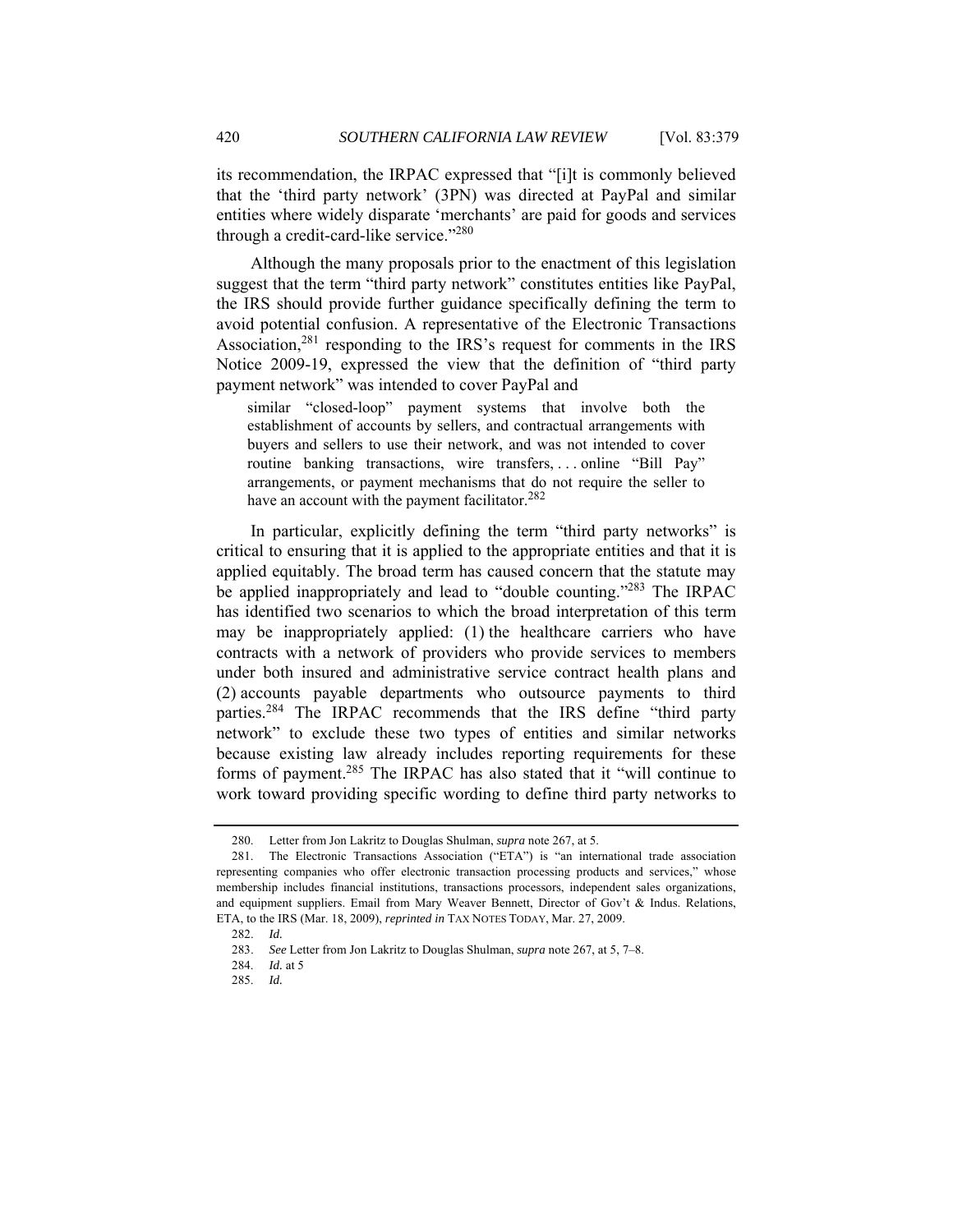eliminate any confusion and establish that such payments are reportable only once by any party under existing provisions."286

In the same vein, the IRS should provide clear guidance on the extent of the "contractual obligation" required between the third-party networks and participating payees. Given that the participation or terms of use agreements by the eBay, Amazon, and Google Checkout websites can be carefully written to circumvent the contractual obligation to online sellers—and specify that the buyers themselves have the contractual obligation to make the payment—these sites may be able to assert that the provision is not applicable to their businesses. As noted by one commentator, "An organization that does not have contractual agreements with sellers and merely processes electronic payments (such as wire transfers, electronic checks, and direct deposit payments) between buyers and sellers is not required to report under the new law."<sup>287</sup>

Another key consideration that must be accounted for in implementing this information reporting provision is ensuring equity in its application. Consistent with the tax principles described in Part V.A, it is critical that any newly enacted tax legislation apply in the same way to both online and offline entities. In responding to the Bush administration's 2008 proposal to expand broker information reporting, eBay expressed concern that the provision would "put the company at a competitive disadvantage" because sellers may instead opt to conduct their transactions on classified websites like Craigslist, for example, that do not track transactions.<sup>288</sup> Similar concerns are applicable to the third-party network information reporting provision, bolstering the need for greater specificity in terms of what constitutes a third-party network and ensuring that it is applied equitably.

For the third issue identified by the IRS as relevant to third-party network reporting—the ambiguity surrounding the term "gross amount" additional guidance is needed to ensure that the information reports reflect any appropriate adjustments to a business's income. In its notice inviting comments from the public on § 6050W of the Code, the IRS framed the issue as being "whether the 'gross amount' of the reportable payment transaction should be defined as 'gross receipts or sales' or whether adjustments should be made for credits, cash equivalents, discount

 <sup>286.</sup> *Id.*

 <sup>287.</sup> FRIEDMAN, *supra* note 41, at 2.

 <sup>288.</sup> *See* Dan Mitchell, *Sell and Tell (the I.R.S.)*, N.Y. TIMES, Mar. 3, 2007, at C5. Craigslist is a website that features "[l]ocal classifieds and forums" worldwide. Craigslist.org, Fact Sheet, http://www.craigslist.org/about/factsheet (last visited Dec. 17, 2009). "[J]ust about anything" can be found on the website, including goods, services, and jobs. *Id.*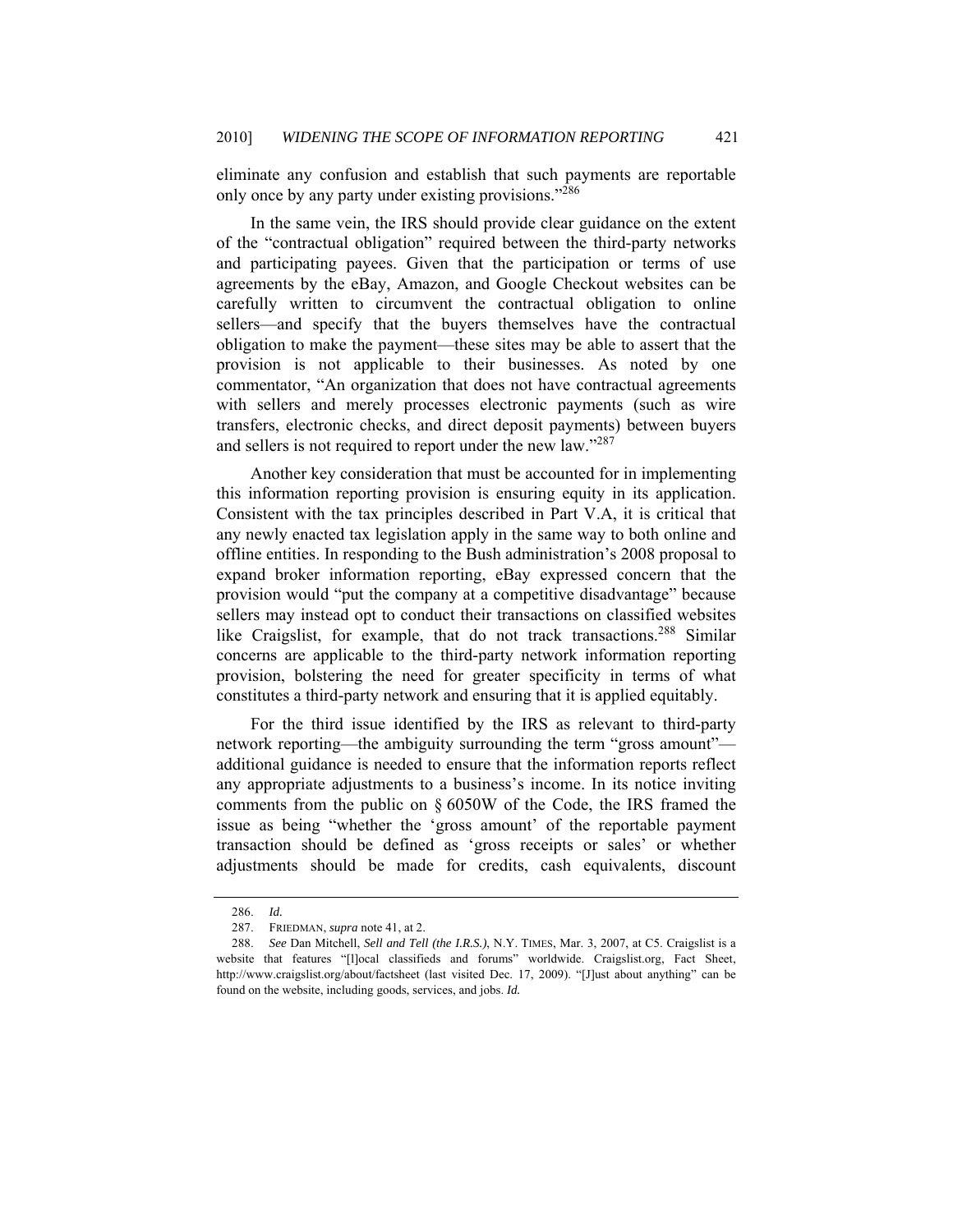amounts, fees, refunded amounts, or other amounts."<sup>289</sup> To the extent that the online selling platforms can maintain records of adjustments for credits or refunds, more accurate information returns can be filed with the IRS. Additionally, as discussed above in Part VII, detailed recordkeeping by the online sellers themselves will help to ensure that the proper amounts are taxed. Cooperation from these parties in this respect will help to narrow any potential inconsistencies between the amount reported on 1099 Forms and the amount reported as gross sales or receipts by taxpayers on their returns. Reducing this inconsistency is likely to translate into fewer inefficient audits.

Additionally, in order to ensure that the appropriate amount of income is being taxed, it is critical that education provided to online sellers include instruction on maintaining records. Although the IRS website is easily navigable and has portions specifically addressed to online auction sellers,<sup>290</sup> the IRS may improve public awareness of taxpayer obligations by collaborating with the online selling platforms. In particular, providing online sellers with education to understand how this reporting provision will be used by the online trading platforms is important to enabling the online sellers to develop appropriate recordkeeping of their own.

The privacy concerns involved in the collection of information, such as the risk of identity theft, are no different from the ordinary risks involved in the every-day exchange of information on the Internet. As for anyone providing private information on the Internet, online sellers should be selective in deciding where to conduct their online sales and should restrict their use to trusted websites only. The expansion of e-commerce reflects a growing trust of engaging in transactions on the Internet that involve submitting personal information. For example, online banking is widely used and involves inputting bank account numbers over the Internet. Additionally, when completing a Free Application for Federal Student Aid ("FAFSA") on the Internet, applicants submit a substantial amount of personal information including their social security number, driver's license number, adjusted gross income, and savings and checking account balances.<sup>291</sup> It is the responsibility of sellers who choose to engage in e-

 <sup>289.</sup> Internal Revenue Bulletin, *supra* note 264.

 <sup>290.</sup> By simply typing "online sales" into the search window on the IRS website, numerous results containing links to tax guidance for online sellers are returned. For instance, the first three links listed feature the following titles: "Tax Tips for Online Auction Sellers"; "Tax Tips—E-Business & E-Commerce"; and "Tax Laws and Issues for Online Auction Sellers." *See* IRS.gov, http://www.irs.gov (search for "online sales") (last visited Dec. 17, 2009).

 <sup>291.</sup> Fed. Student Aid, U.S. Dep't of Educ., 2009–2010 FAFSA on the Web Worksheet, *available at* http://www.fafsa.ed.gov/fafsaws90bw.pdf.